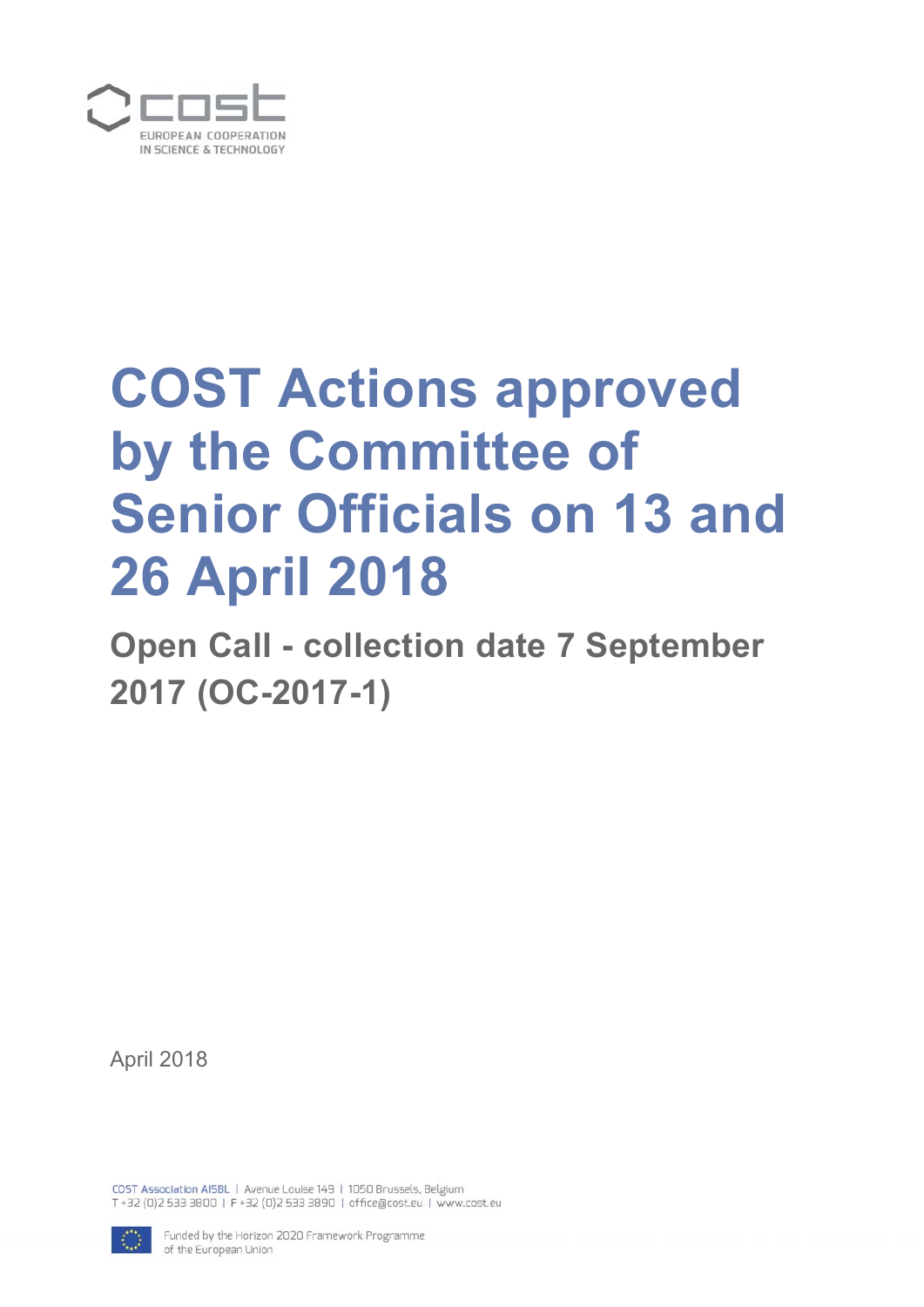

## **LIST OF ACTIONS**

| <b>Action N.</b> | Title                                                                                                        | Page           |
|------------------|--------------------------------------------------------------------------------------------------------------|----------------|
| CA17101          | European Network on Pseudomyxoma Peritonei                                                                   | 3              |
| CA17102          | Police Stops                                                                                                 | 4              |
| CA17103          | Delivery of RNA therapy                                                                                      | $\overline{5}$ |
| CA17104          | New diagnostic and therapeutic tools against multidrug resistant tumors                                      | 6              |
| CA17105          | A pan-European Network for Marine Renewable Energy with a focus on Wave Energy                               | 7              |
| CA17106          | Mobilising Data, Policies and Experts in Scientific Collections                                              | 8              |
| CA17107          | European Network to connect research and innovation efforts on advanced Smart Textiles                       | 9              |
| CA17108          | Aedes Invasive Moquitoes                                                                                     | 10             |
| CA17109          | Understanding and modeling compound climate and weather events                                               | 11             |
| CA17110          | Standardizing output-based surveillance to control non-regulated diseases of cattle in the EU                | 12             |
| CA17111          | Data integration to maximise the power of omics for grapevine improvement                                    | 13             |
| CA17112          | Prospective european drug-induced liver injury network                                                       | 14             |
| CA17113          | Trapped Ions: Progress in classical and quantum applications                                                 | 15             |
| CA17114          | Transdisciplinary solutions to cross sectoral disadvantage in youth                                          | 16             |
| CA17115          | European network for advancing ElectroMagnetic hyperthermic medical technologies.                            | 17             |
| CA17116          | International Network for Translating Research on Perinatal Derivatives into Therapeutic Approaches          | 18             |
| CA17117          | Towards an International Network for Evidence-based Research in Clinical Health Research                     | 19             |
| CA17118          | Identifying biomarkers through translational research for prevention and stratification of colorectal cancer | 20             |
| CA17119          | EU Foreign Policy Facing New Realities: Perceptions, Contestation, Communication and Relations               | 21             |
| CA17120          | Chemobrionics                                                                                                | 22             |
| CA17121          | Correlated Multimodal Imaging in Life Sciences                                                               | 23             |
| CA17122          | Increasing understanding of alien species through citizen science                                            | 24             |
| CA17123          | Ultrafast opto-magneto-electronics for non-dissipative information technology                                | 25             |
| CA17124          | Digital Forensics: evidence Analysis via intelligent Systems and Practices                                   | 26             |
| CA17125          | Public Value Capture of Increasing Property Values                                                           | 27             |
| CA17126          | Towards understading and modelling intense electronic excitation                                             | 28             |
| CA17127          | Building on scientific literacy in evolution towards scientifically responsible Europeans                    | 29             |
| CA17128          | Establishment of a Pan-European Network on the Sustainable Valorization of Lignin                            | 30             |
| CA17129          | Catalysing transcriptomics research in cardiovascular disease                                                | 31             |
| CA17130          | Enhancing Psychiatric Genetic Counselling, Testing, and Training in Europe                                   | 32             |
| CA17131          | The soil science & archaeo-geophysics alliance: going beyond prospection                                     | 33             |
| CA17132          | European network for argumentation and public policy analysis                                                | 34             |
| CA17133          | Implementing nature based solutions for creating a resourceful circular city                                 | 35             |
| CA17134          | Optical synergies for spatiotemporal sensing of scalable ecophysiological traits                             | 36             |
| CA17135          | Constitution-making and deliberative democracy                                                               | 37             |
| CA17136          | Indoor air pollution network                                                                                 | 38             |
| CA17137          | A network for Gravitational Waves, Geophysics and Machine Learning                                           | 39             |
| CA17138          | Integrated European Network on Chronic Graft Versus Host Disease                                             | 40             |
| CA17139          | European Topology Interdisciplinary Action                                                                   | 41             |
| CA17140          | Cancer nanomedicine - from the bench to the bedside                                                          | 42             |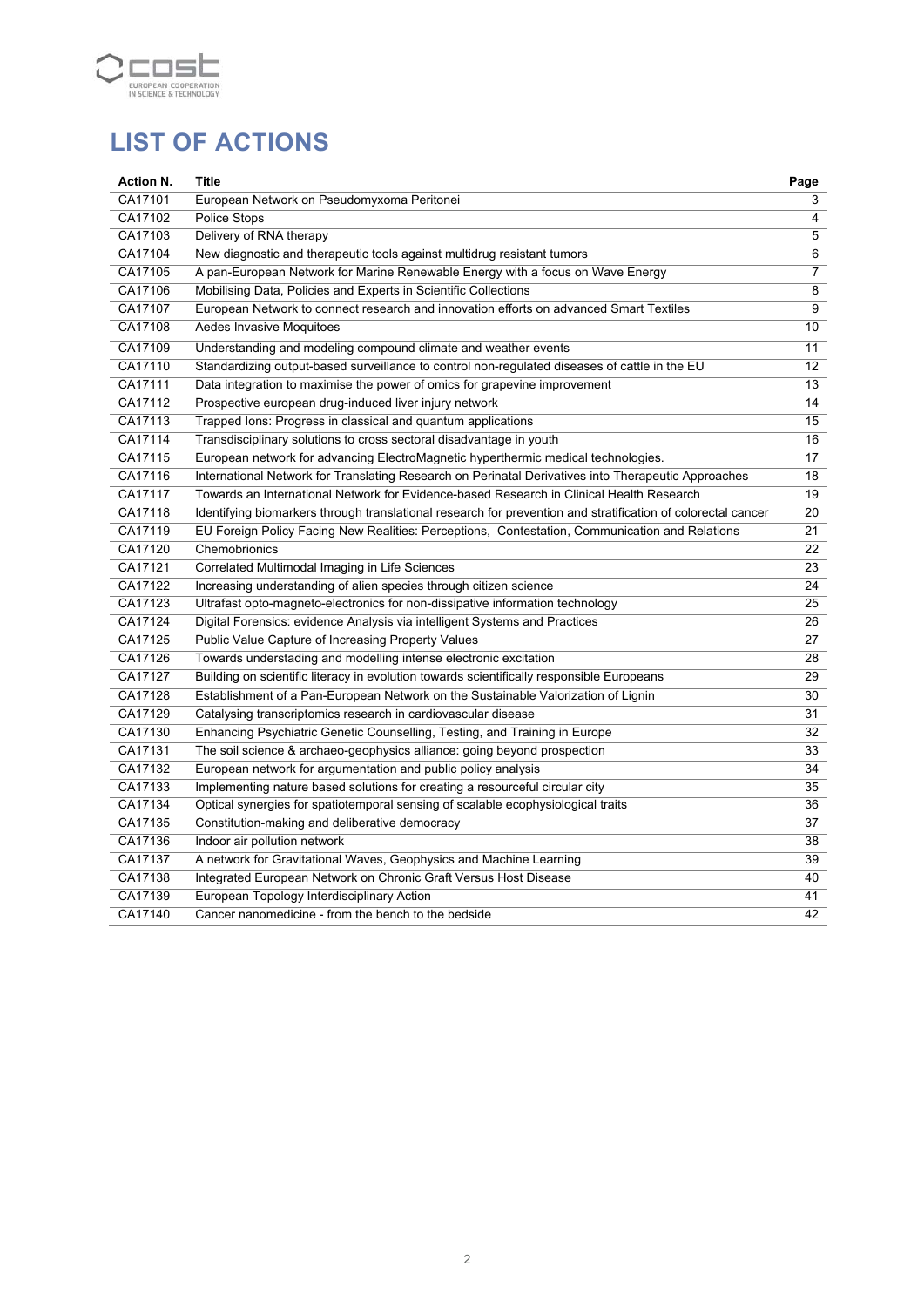

## **CA17101 - EUROPEAN NETWORK ON PSEUDOMYXOMA PERITONEI**

#### SUMMARY

Pseudomyxoma peritonei (PMP) is a rare abdominal cancer originating in the appendix, causing extensive tumour growth in the peritoneal cavity. Although rare, PMP still dramatically affects the lives of almost 4,000 new persons in Europe every year, posing a huge financial and logistical challenge for health-care providers. If complete surgical removal cannot be accomplished at expert centres, prognosis is very poor, and no other effective treatments are currently available.

Because it is a rare disease, research into the pathogenesis, classification, molecular composition and treatment of PMP has been fragmented and challenging. The EuroPMP Action aims to sculpt a new, collaborative landscape within PMP research through the creation of a strong and capable network of experts from many fields, including surgeons, pathologists, oncologists, radiologists, molecular biologists, bioinformaticians and allied health care professionals. The Action will work towards a cure for PMP through the facilitation of collaborative research projects, the sharing and dissemination of knowledge, and the improvement of standards of care for the thousands of patients afflicted with PMP.

#### SCIENTIFIC SCOPE

| Areas of Expertise                                            | Keywords                                                                                                            |
|---------------------------------------------------------------|---------------------------------------------------------------------------------------------------------------------|
| • Clinical medicine: Oncology<br>• Clinical medicine: Surgery | • Pseudomyxoma peritonei<br>• Rare cancer<br>• Surgery<br>• Hyperthermic intraperitoneal chemotherapy<br>• Oncology |

#### COST COUNTRIES

Main Proposer: NO Network of Proposers: BE, FR, IT, LV, NO, PL, RO, TR, UK Main and secondary proposers: 60% ECI / 40% Women / 44% ITC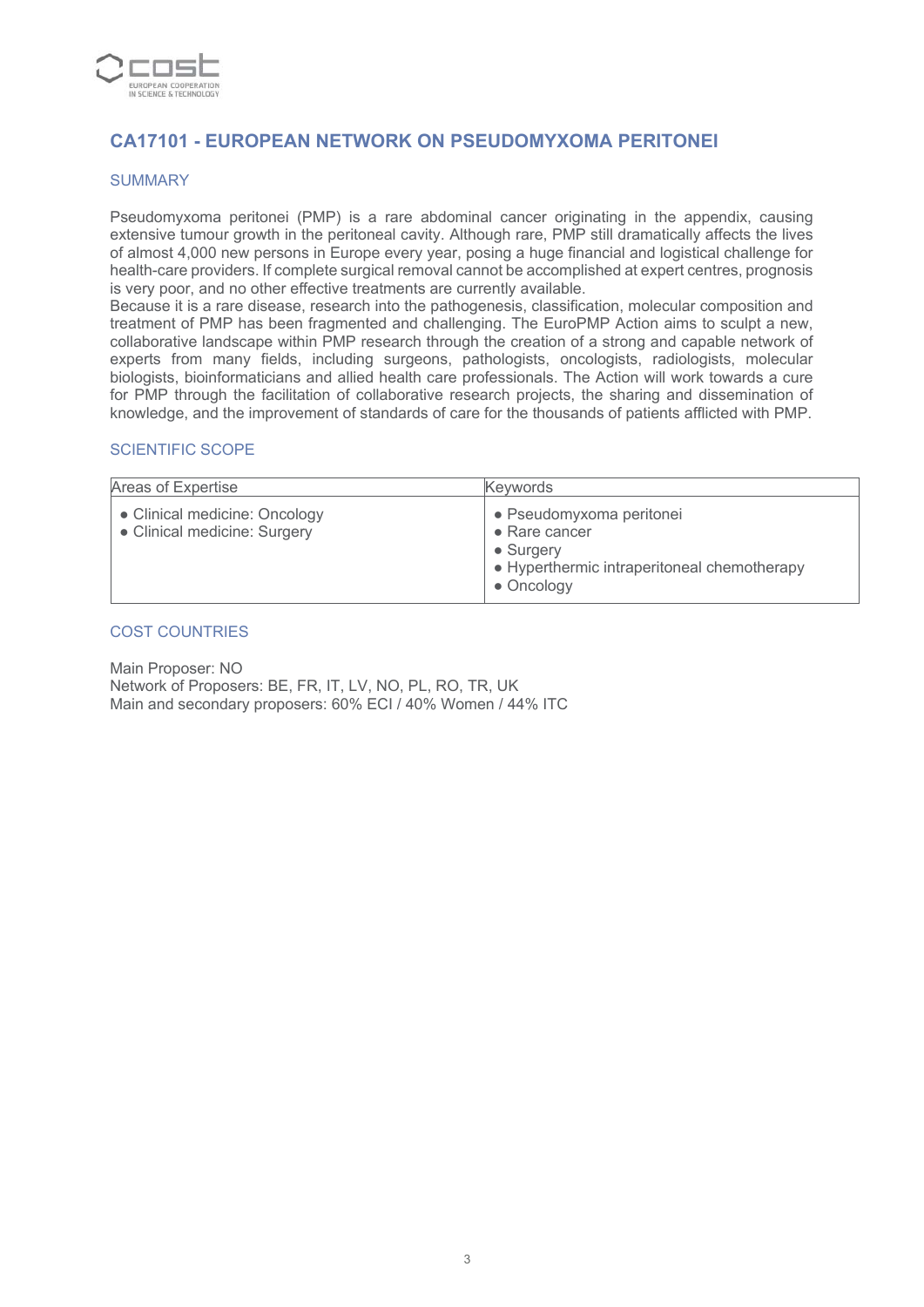

## **CA17102 - POLICE STOPS**

#### SUMMARY

Stop and search' (S&S) is a worldwide practice carried out by the police which enables police officers to stop a person, prevent him or her from pursuing his or her passage (Bowling & Philips, 2007; Bowling & Weber, 2011) and if necessary, proceed with a search. Two types of S&S approaches can be distinguished: the reactive approach, where the police decide to stop someone as a response to suspicious behaviour or circumstances in order to find proof of criminal activity, and the proactive approach, where the goal is to deter future offences and maintain public order (Murray, 2014). The latter fits well within the current 'culture of control' which aims at spotting risky individuals as soon as possible (van der Leun & van der Woude, 2011). In various European countries S&S has been a source of considerable debate. It us argued that S&S principally targets certain population groups and more specifically ethnic minority groups (ethnic profiling) and youngsters (Delsol & Shiner, 2006; Sollund, 2006). Consequently, S&S is a rather controversial practice, which can cause a negative effect on the public and can affect the legitimacy of the police (Bowling & Phillips, 2007; van der Leun et al., 2014; Quinton, 2013). Despite the heavy debates that exist around S&S in Europe, so far no cross-country scientific research has been carried out on the practice. Therefore, the main aim of the Action is to exchange and deepen our knowledge and understanding of police stops in Europe.

#### SCIENTIFIC SCOPE

| Areas of Expertise                                                                                                   | <b>Keywords</b>                                                                                                                     |
|----------------------------------------------------------------------------------------------------------------------|-------------------------------------------------------------------------------------------------------------------------------------|
| • Law: Criminal law<br>• Sociology: Deviance studies<br>• Political Science: Public administration, public<br>policy | • police stop and search<br>• police accountability<br>• police governance<br>• police legitimacy<br>• comparative criminal justice |

#### COST COUNTRIES

Main Proposer: BE Network of Proposers: BA, BE, DK, ES, FI, FR, HR, IE, IT, MK, NL, NO, PL, PT, SI, UK Main and secondary proposers: 55% ECI / 58% Women / 38% ITC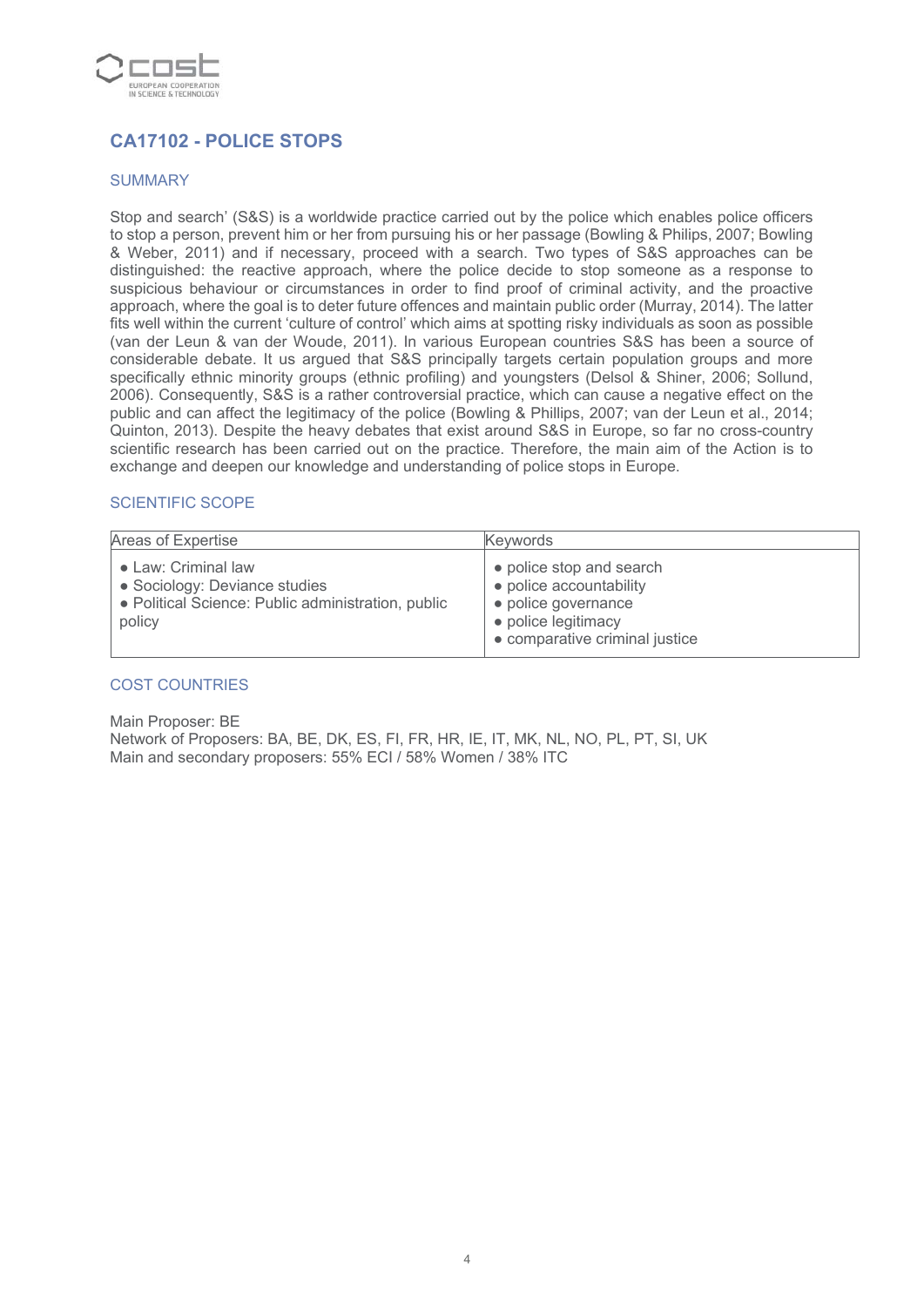

## **CA17103 - DELIVERY OF RNA THERAPY**

#### SUMMARY

Antisense oligonucleotides (ASOs) are a new class of drugs that, through very specific targeting, could correct genetic defects for rare inherited diseases, modulate autoimmune or neurodegenerative diseases or target tumors or viruses. However, only a few of such drugs are currently in the market and they have been less effective as expected. The main hurdle for their efficacy seems to be their deficient delivery to target tissues but, while translational research on ASO is surging, very little is known about the mechanisms by which ASOs are taken up by different tissues and specific cells.

Regarding delivery, the ASO field is fragmented, with researchers in academia and industry working in isolation on specific diseases, generally focusing on therapeutic effects in target tissues. The main aim of the Delivery of Antisense RNA Therapeutics (DART) Action is to use networking and capacity building in the field of nucleic acid therapy delivery to allow RNA-targeting nucleic acid drugs to reach their full potential and become a mainstream therapeutic option.

DART will act through 3 working groups with research objectives (delivery strategies, model systems, safety and toxicology) and 2 capacity building groups (training and stakeholder communication) with the objective of achieving consensus on protocols and assessment of ASO delivery and toxicology and training new researchers within a cooperative research framework. DART COST network contains 70+ participants from 21 EU countries plus several international partners, including academics, industrial partners, patient representatives and clinicians and it is open to other interested stakeholders.

#### SCIENTIFIC SCOPE

| Areas of Expertise                                                                                                                                                                                                                               | <b>Keywords</b>                                                                    |
|--------------------------------------------------------------------------------------------------------------------------------------------------------------------------------------------------------------------------------------------------|------------------------------------------------------------------------------------|
| • Medical biotechnology: Medical biotechnology,<br>other<br>• Biological sciences: RNA synthesis, processing,<br>modification and degradation<br>• Basic medicine: Pharmacology,<br>pharmacogenomics, drug discovery and design,<br>drug therapy | • Oligonucleotides<br>• Delivery<br>$\bullet$ RNA<br>• Antisense<br>• Therapeutics |

#### COST COUNTRIES

Main Proposer: ES Network of Proposers: BE, CY, CZ, DE, DK, EE, EL, ES, FR, HU, IL, IT, MT, NL, NO, PT, RO, RS, SE, SI, UK Main and secondary proposers: 29% ECI / 53% Women / 43% ITC

#### INTERNATIONAL COOPERATION

**International Partner Country (IPC):** Canada, China, United States

#### INDUSTRIAL DIMENSION

**SMEs:** Hungary, Norway, United Kingdom **Large companies:** Denmark, Germany, Spain, Sweden, United Kingdom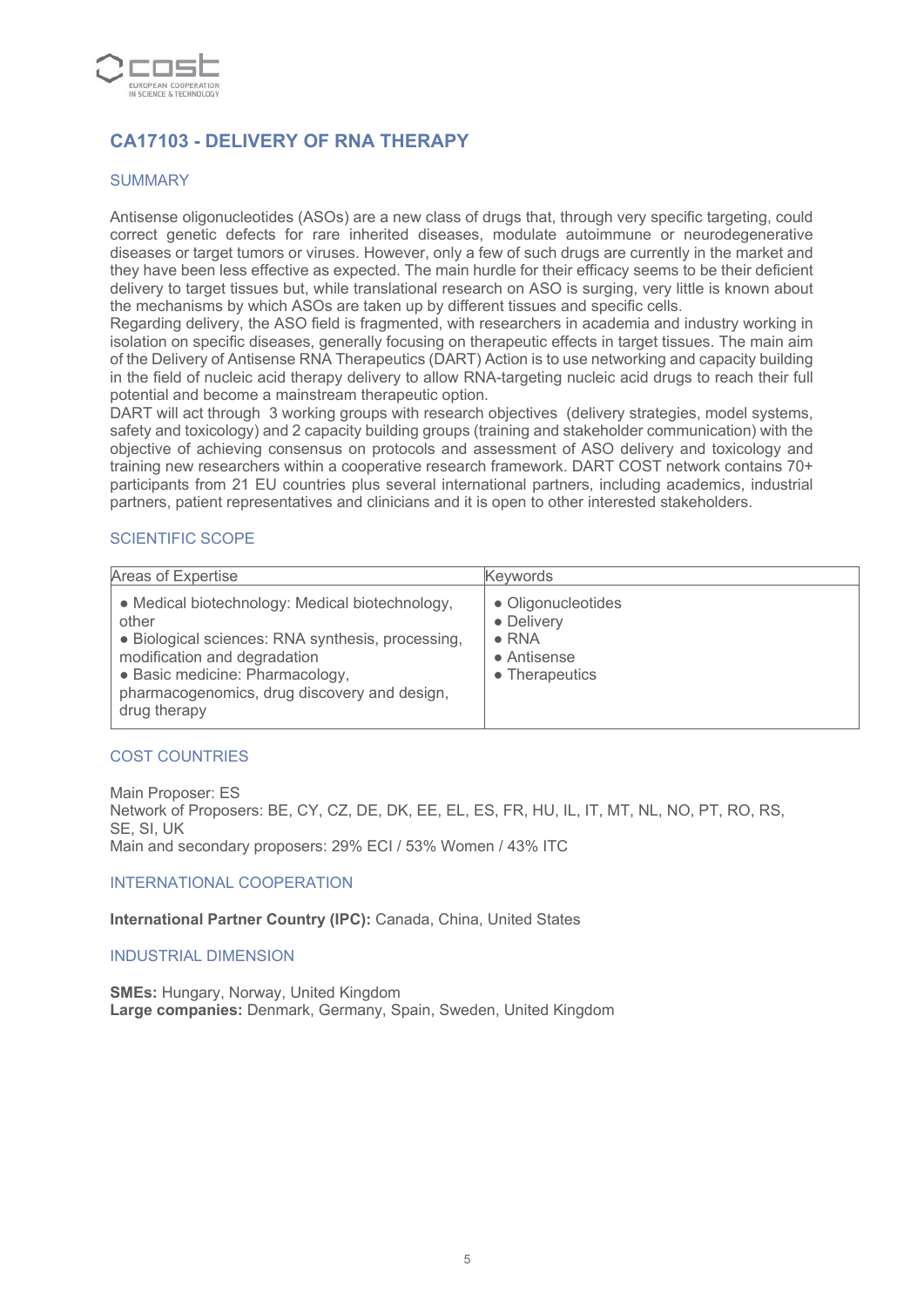

## **CA17104 - NEW DIAGNOSTIC AND THERAPEUTIC TOOLS AGAINST MULTIDRUG RESISTANT TUMORS**

#### **SUMMARY**

This Action will build the first multidisciplinary network, including academic laboratories, research institutes, small and medium enterprises (SMEs), with a wide range of excellent and non overlapping expertise, aiming at improving at the same timethe diagnosis and therapy of multidrug resistant (MDR) solid tumors. Until now, there are fragmented knowledge on biomarkers and therapeutic tools used against MDR tumors; there are not algorithms predictive/diagnostic of MDR tumors ex ante; all the past therapies against MDR tumors failed. The key challenge of this Action is to fill these gaps, by producing a comprehensive, open and user-friendly platform of knowledge on MDR tumors, identifying new diagnostic redictive biomarkers, producing new and safe compounds applicable to personalized treatments of MDR tumors. Up to 70% of solid tumors are resistant at the diagnosis: this means poor life quality and poor prognosis for patients, high management costs for the European healthcare systems. This Action is working to improve diagnosis and treatment of patients with MDR tumors and reduce the costs for their management. Second, by creating fruitful collaborations between basic and industrial research, we will give impulse to the creation of new Start-up and SMEs in Europe. Finally, the Action aims at raising the level of European research on MDR, reducing the disparity in the research quality between EU countries and ITC, providing the necessary training for European early stage researchers (ESRs) to grow as future independent research leaders, regardless of location, age or gender.

#### SCIENTIFIC SCOPE

| Areas of Expertise                               | <b>Keywords</b>                                 |
|--------------------------------------------------|-------------------------------------------------|
| • Biological sciences: Biochemistry              | • Multidrug resistant tumor biomarkers          |
| • Chemical sciences: Molecular chemistry         | • Therapeutic tools against multidrug resistant |
| · Medical biotechnology: Databases, data mining, | tumors                                          |
| data curation, computational modelling           | • Computer-assisted drug design, computational  |
| • Basic medicine: Pharmacology,                  | biology                                         |
| pharmacogenomics, drug discovery and design,     | • Nanosystems for drug delivery                 |
| drug therapy                                     | • Safety pharmacology                           |

#### COST COUNTRIES

Main Proposer: IT Network of Proposers: AT, BG, DE, ES, FR, HU, IT, PL, PT, RS, UK Main and secondary proposers: 16% ECI / 58% Women / 45% ITC

#### INDUSTRIAL DIMENSION

**SMEs:** Austria, United Kingdom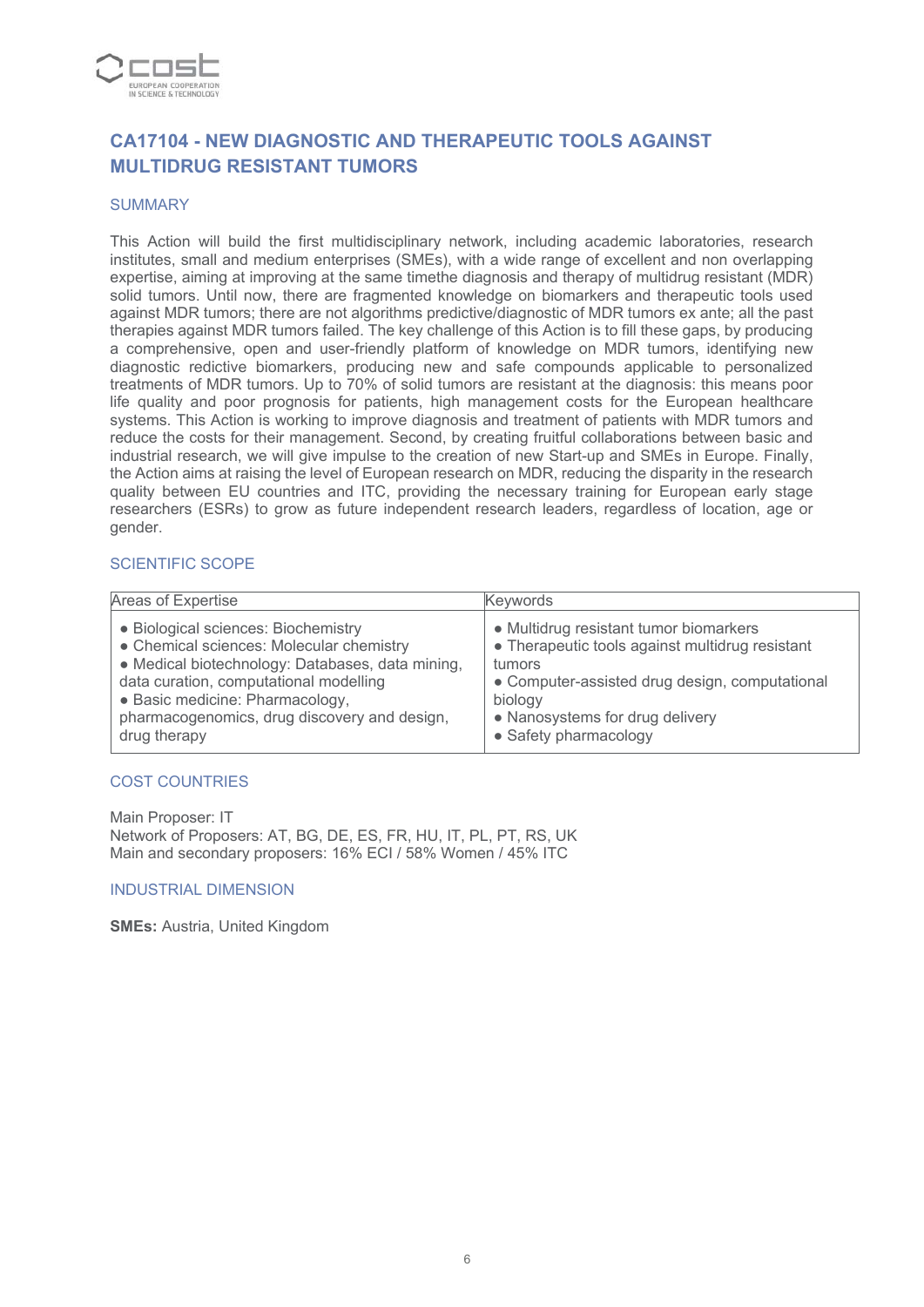

## **CA17105 - A PAN-EUROPEAN NETWORK FOR MARINE RENEWABLE ENERGY WITH A FOCUS ON WAVE ENERGY**

#### **SUMMARY**

The pressure of climate change and the growing energy demand has increased interest in marine renewable energy resources, such as wave energy which can be harvested through Wave Energy Converter (WECs) Arrays. However, the wave energy industry is currently at a significant juncture in its development, facing a number of challenges which require that research re-focusses onto a techno-economic perspective, where the economics considers the full life-cycle costs of the technology. It also requires development of WECs suitable for niche markets, because in Europe there are inequalities regarding wave energy resources, wave energy companies, national programmes and investments. As a result, in Europe there are leading and non-leading countries in wave energy technology. The sector also needs to increase confidence of potential investors by reducing (non- )technological risks. This can be achieved through an interdisciplinary approach by involving engineers, economists, environmental scientists, legislation and policy experts etc. Consequently, the wave energy sector needs to receive the necessary attention compared to other more advanced and commercial ocean energy technologies (e.g. tidal and offshore wind). The formation of the first pan-European Network on an interdisciplinary marine wave energy approach will contribute to large-scale WEC Array deployment by dealing with the current bottlenecks. The WECANet Action aims at a collaborative approach, as it provides a strong networking platform that also creates the space for dialogue between all stakeholders in wave energy. WECANet's main target is the equal research,

collaboration and funding opportunities for all researchers and professionals, regardless of age, gender

#### SCIENTIFIC SCOPE

and location.

| Areas of Expertise                                                                                                                                                                                                                                                                                                                                                                                                                                                                                                               | Keywords                                                                                                        |
|----------------------------------------------------------------------------------------------------------------------------------------------------------------------------------------------------------------------------------------------------------------------------------------------------------------------------------------------------------------------------------------------------------------------------------------------------------------------------------------------------------------------------------|-----------------------------------------------------------------------------------------------------------------|
| • Civil engineering: Fluid mechanics, hydraulic-,<br>turbo-, and piston engines<br>• Environmental engineering: Sustainable<br>engineering<br>• Environmental engineering: Ocean engineering,<br>sea vessels<br>• Environmental engineering: Renewable and<br>alternative energy sources (theoretical aspects)<br>• Electrical engineering, electronic engineering,<br>Information engineering: Energy aspects of<br>electrical and electronic engineering<br>• Environmental engineering: Maritime and<br>hydraulic engineering | • Marine renewable energy<br>• wave energy<br>• ocean waves<br>• renewable energy resources<br>• climate change |

#### COST COUNTRIES

Main Proposer: BE Network of Proposers: BE, BG, CY, DE, DK, EE, EL, ES, FR, HR, IE, IT, LT, MT, NL, NO, PL, PT, RO, RS, SE, SI, TR, UK Main and secondary proposers: 51% ECI / 29% Women / 50% ITC

#### INTERNATIONAL COOPERATION

**International Partner Country (IPC):** United States **International Organisations (IO):** France, Netherlands, Sweden

#### INDUSTRIAL DIMENSION

**SMEs:** Belgium, Bulgaria, Cyprus, Denmark, Malta, Slovenia, United Kingdom **Large companies:** Belgium, Poland, United State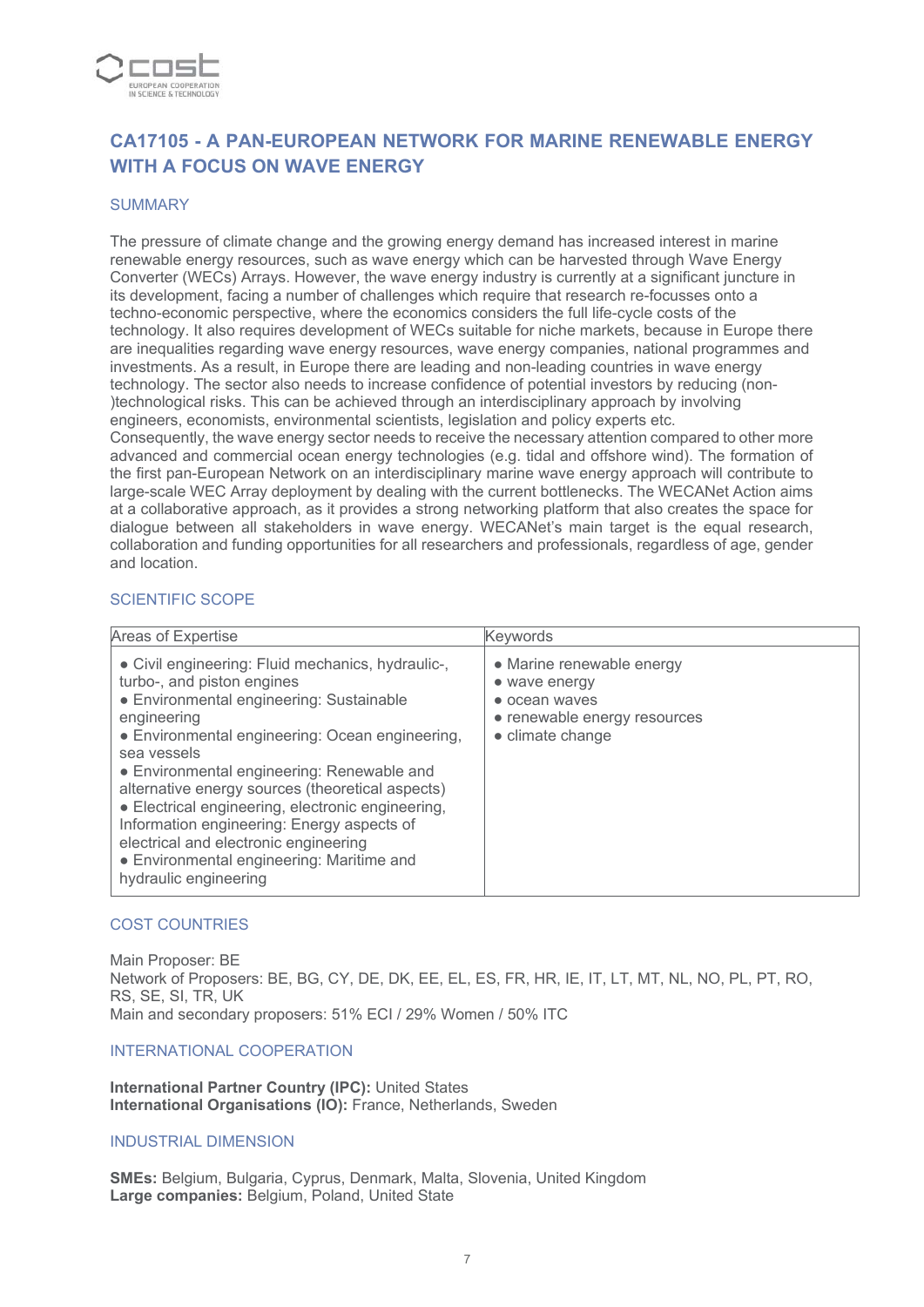

## **CA17106 - MOBILISING DATA, POLICIES AND EXPERTS IN SCIENTIFIC COLLECTIONS**

#### **SUMMARY**

European Natural Science Collections host approximately 1.5 billion biological and geological collection objects, which represent about 80% of the known recent and past bio- and geodiversity on earth. The scope of this COST Action is to foster a cooperative network in Europe to support excellent research activities, and facilitate knowledge and technology transfer. This will prepare the ground for a future pan-European Distributed Research Infrastructure.

Technical innovations like Next-Generation Sequencing and large-scale digitisation, including 3D imaging, increase the volume of research data rapidly. Strategies and protocols for sustainable data storage and availability have to be adjusted accordingly.

Current changes in legislation (e.g. (EU) Nr. 511/2014) increase the need for traceability of genetic resources and for practical tools for documentation of specimens in collections. Technical solutions to provide scientific collections as digital data have been developed, but need to scale up and evolve from isolated project-based solutions in individual institutes to pan-European industry solutions targeted to rapidly changing societal needs, embedded in long-term sustainable structures. The COST Action MOBILISE will:

Facilitate the transfer of knowledge and technology between researchers, domain specialists, data aggregators and industry by networking activities, events, workshops and trainings ("Open to the world") Promote the development of innovative techniques and coordinated prioritisation to increase efficiency of large scale collection digitisation and mobilisation ("Open innovation")

Raise awareness about the need in science and society that, apart from physical access, sustainable data access infrastructures are an integral component of biodiversity research ("Open access")

#### SCIENTIFIC SCOPE

| Areas of Expertise                                                                                                                                                                                                                                                                                                                 | <b>Keywords</b>                                                                                             |
|------------------------------------------------------------------------------------------------------------------------------------------------------------------------------------------------------------------------------------------------------------------------------------------------------------------------------------|-------------------------------------------------------------------------------------------------------------|
| • Biological sciences: Biodiversity, comparative<br>biology<br>• Electrical engineering, electronic engineering,<br>Information engineering: Databases, data mining,<br>data curation, computational modelling<br>• Earth and related Environmental sciences:<br>Databases, data mining, data curation,<br>computational modelling | • Biodiversity<br>• Natural Science<br>• collections<br>$\bullet$ informatics<br>$\bullet$ e-infrastructure |

#### COST COUNTRIES

Main Proposer: UK

Network of Proposers: AT, BE, BG, CZ, DE, DK, EL, ES, FR, HU, IT, NL, PL, PT, SE, SK, UK Main and secondary proposers: 32% ECI / 28% Women / 35% ITC

#### INTERNATIONAL COOPERATION

**International Partner Country (IPC):** United States **International Organisations (IO):** Denmark

#### INDUSTRIAL DIMENSION

**SMEs:** Bulgaria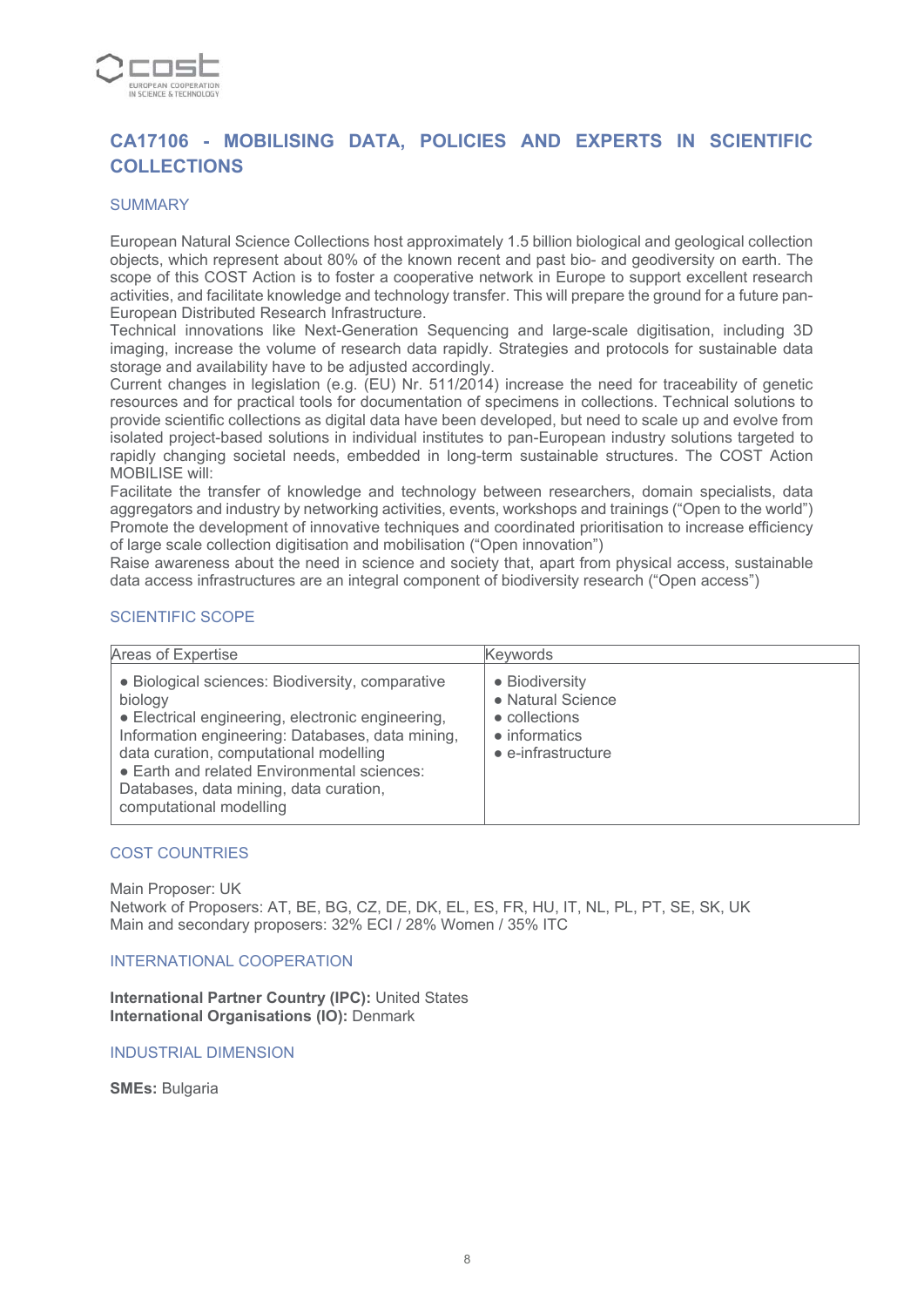

## **CA17107 - EUROPEAN NETWORK TO CONNECT RESEARCH AND INNOVATION EFFORTS ON ADVANCED SMART TEXTILES**

#### **SUMMARY**

CONTEXT Action objective is to create a network of European researchers and main relevant stakeholders in order to develop joint ideas and initiatives which can be turned into advanced smart textile products.

A smart textile material is a "functional textile material, which interacts actively with its environment, i.e. it responds or adapts to changes in the environment". They find applications in all sectors and especially in health and medical; automotive and aeronautic; personal protective equipment; sports and wearables and buildings and interior design.

Although several R&D projects have been carried out during last years in that field, most of the prototypes obtained haven't reached the market due to many reasons such as: product reliability, production economies, missing a demonstrated use case and/or value proposition.

In that sense, what CONTEXT aims is to ignite research and innovation projects (with high TRLs output expected) by joining under the same network and through Working Groups, people with the right competencies and experiences from the academic and research fields, the industrial sector and from clusters.

CONTEXT will promote the development of a joint research roadmap for smart textiles, will foster the transfer of knowledge among different actors in order to find suitable applications in various multidisciplinary fields, will act as stakeholder platform to identify needs and requirements from different points of view in a bottom-up approach and will promote networking activities in order to attract talent, build more and better research projects with more consciousness on the objectives of creating exploitable results.

#### SCIENTIFIC SCOPE

| Areas of Expertise                                                                                                                                                                                                                                           | Keywords                                                                                                                       |
|--------------------------------------------------------------------------------------------------------------------------------------------------------------------------------------------------------------------------------------------------------------|--------------------------------------------------------------------------------------------------------------------------------|
| • Materials engineering: Biomaterials, metals,<br>ceramics, polymers, composites<br>• Electrical engineering, electronic engineering,<br>Information engineering: Sensors and sensor<br>systems<br>• Nano-technology: Nano-materials and nano-<br>structures | $\bullet$ "smart textile"<br>• "technical textile"<br>• "innovative textile"<br>• "advanced textile"<br>• "functional textile" |

#### COST COUNTRIES

Main Proposer: ES Network of Proposers: BE, DE, EL, ES, FR, LT, PT, RO, SE, SI Main and secondary proposers: 64% ECI / 41% Women / 40% ITC

INTERNATIONAL COOPERATION

**International Partner Country (IPC):** Japan

INDUSTRIAL DIMENSION

**SMEs:** Belgium, France, Portugal, Slovenia, Spain **Large companies:** Belgium, Spain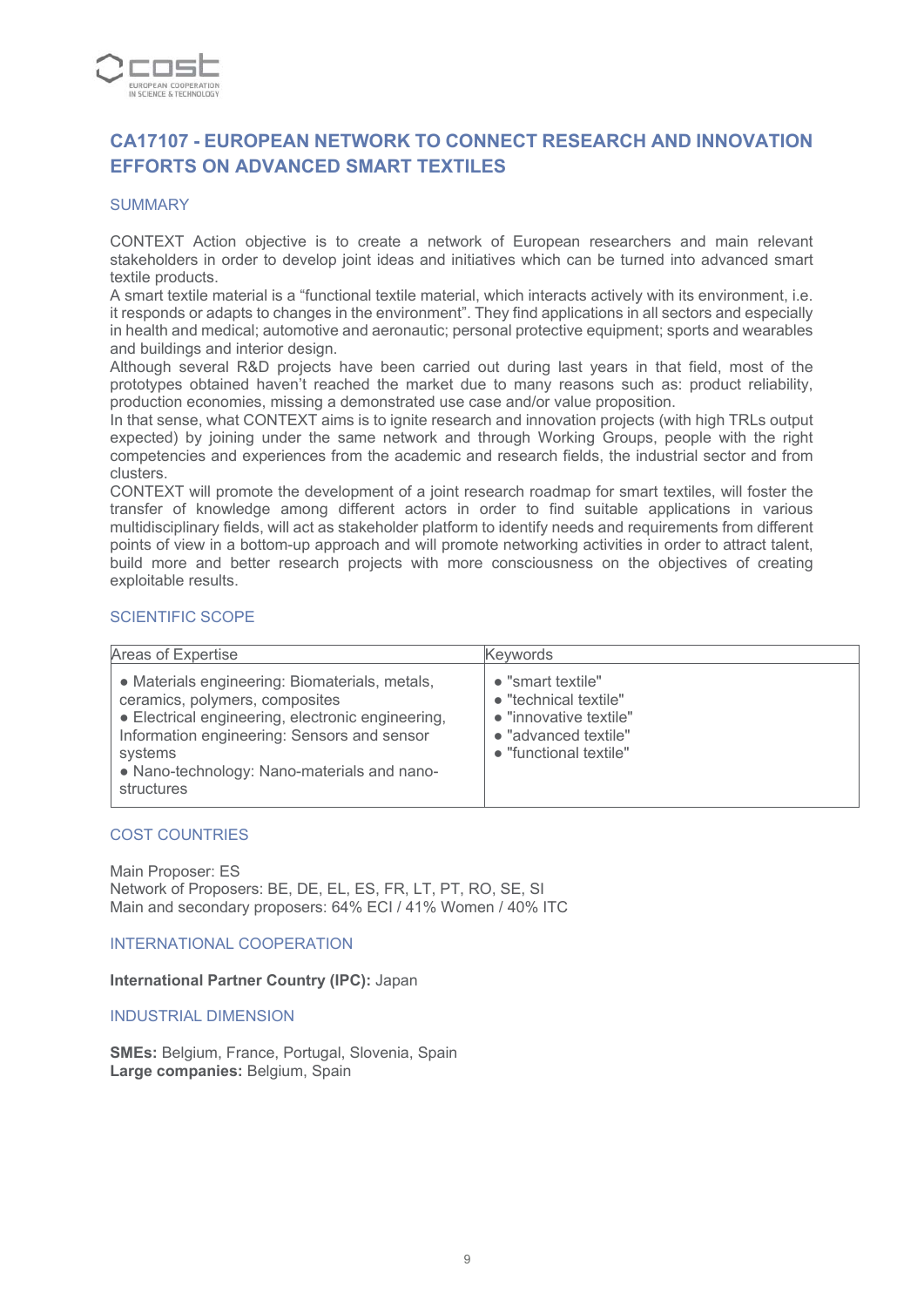

## **CA17108 - AEDES INVASIVE MOQUITOES**

#### SUMMARY

In tropical areas, *Aedes* mosquitos cause >100m symptomatic cases/year of viral diseases, such as dengue, yellow fever, chikungunya and Zika, and thousands of deaths. With increasing trade and travel, several *Aedes* species have been introduced into Europe and are now spreading spectacularly rapidly becoming a widespread significant public health risk which needs to be effectively addressed, as testified by recent cases of autochthonous chikungunya and dengue transmission.

Transboundary risks require effective surveillance, risk assessment, and vector control, with efficient dissemination of information and guidance to stakeholders, requiring collaboration between the normative, research, public health, commercial and civil society sectors at international, national and local scales. This is not happening. Despite the range of institutional guidelines available, current mitigation activities are largely uncoordinated, and implemented piecemeal nationally or locally, reducing cost-effectiveness and impact.

AIM Action will build a gender, age and geographically balanced network from critical stakeholder sectors. The Action will assess and review current surveillance, control and analysis practices, develop best practice guidelines and protocols ensuring consistency across Europe. It will facilitate development of new tools and identify priority research topics. Recommendations to standardise and streamline entomological and spatial analysis will promote enhanced risk assessments needed for reliable targeting and planning. Critical elements maximising impact will be involvement of civil society and citizen scientists, as well as collaborative dissemination ensuring that technical outputs and guidelines are customised at different geographical scales for each operational stakeholder group. Lessons learned will be transferrable to other emerging vector borne diseases worldwide.

#### SCIENTIFIC SCOPE

| Areas of Expertise                                                                                                                                                                                                                                                                       | <b>Keywords</b>                                                                                                                                                                                |
|------------------------------------------------------------------------------------------------------------------------------------------------------------------------------------------------------------------------------------------------------------------------------------------|------------------------------------------------------------------------------------------------------------------------------------------------------------------------------------------------|
| • Health Sciences: Infectious diseases<br>• Health Sciences: Parasitology<br>• Health Sciences: Public and environmental health<br>• Biological sciences: Zoology, including animal<br>behaviour<br>• Health Sciences: Databases, data mining, data<br>curation, computational modelling | • Medical Entomology<br>• Invasive Mosquitoes<br>• Mosquito vector monitoring and surveillance<br>• Mosquito vector control<br>• Risk of Arbovirus (dengue, chikungunya, zika)<br>transmission |

#### COST COUNTRIES

Main Proposer: IT Network of Proposers: AT, BA, BE, BG, CH, CY, CZ, DE, EL, ES, FR, HR, HU, IL, IT, ME, MK, MT, NL, PT, RO, RS, SI, SK, TR, UK Main and secondary proposers: 52% ECI / 50% Women / 58% ITC

#### INTERNATIONAL COOPERATION

**Near Neighbour Country:** Albania, Armenia, Republic of Moldova, Tunisia **International Partner Country (IPC):** Kosovo (under UNSCR 1244/99) , United States **International Organisations (IO):** Albania, Israel

#### INDUSTRIAL DIMENSION

**SMEs:** Belgium, Greece, Italy, Spain, United Kingdom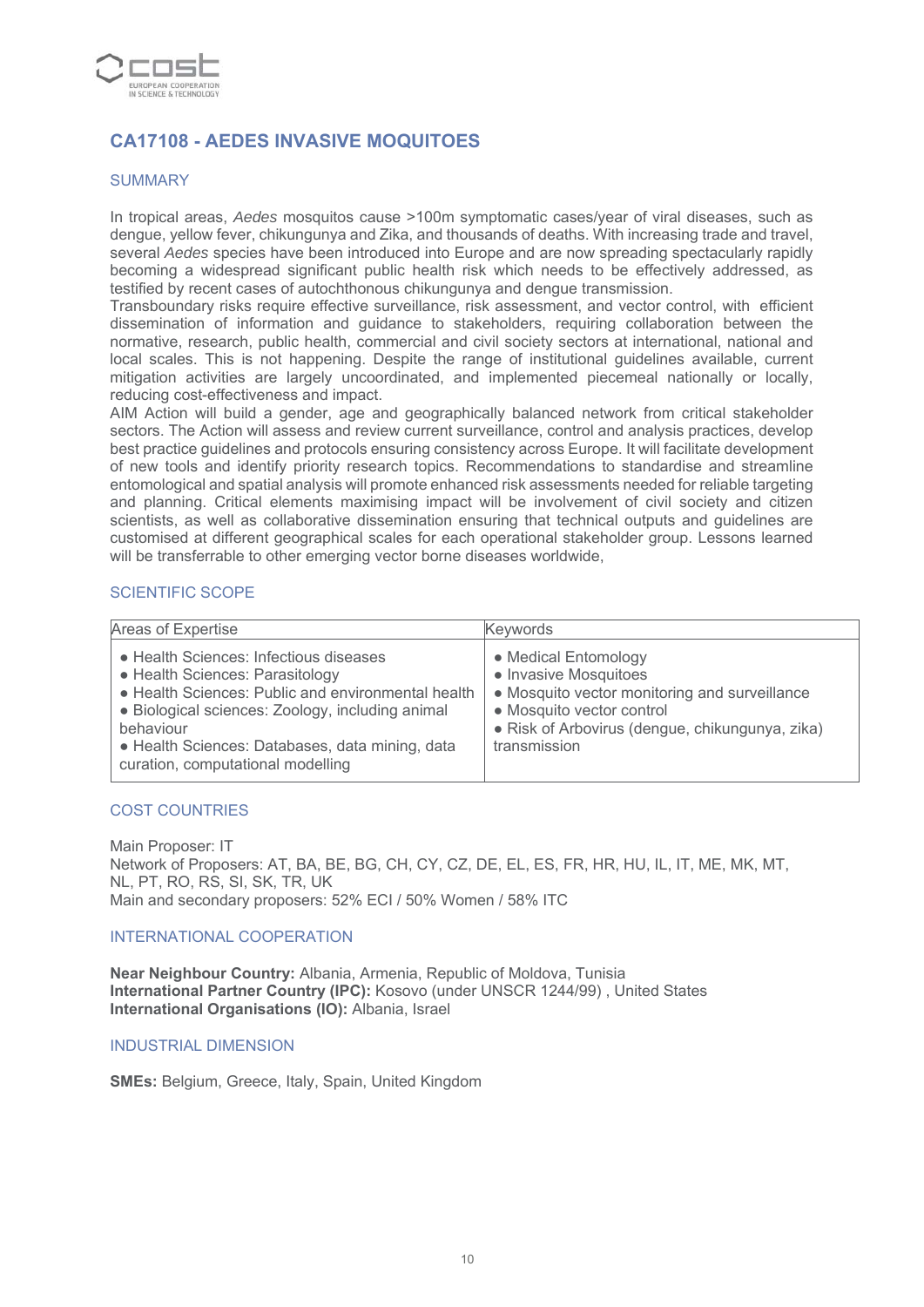

## **CA17109 - UNDERSTANDING AND MODELING COMPOUND CLIMATE AND WEATHER EVENTS**

#### **SUMMARY**

Hazards such as floods, wildfires, heatwaves and droughts usually result from a combination of interacting physical processes that occur across multiple spatial and temporal scales. The combination of physical processes leading to an impact is referred to as a *Compound Event*. Examples of highimpact Compound Events include (i) droughts, heatwaves, wildfire and/or air pollution and their interactions involving a complex interplay between temperature, humidity and precipitation; (ii) extreme precipitation, river discharge and storm surge interactions, combining coastal storm processes with fluvial/pluvial and ocean dynamics; (iii) storms including clustering of major events leading to spatial and/or temporal dependence.

Climate change alters many of these processes and their interaction, making projections of future hazards based on single driver analyses difficult. Impact studies considering only one driver usually fail to assess the extent of the impacts of Compound Events. It is thus not clear whether climate models can capture major changes in risk associated with Compound Events. Existing modelling approaches used to assess risk may therefore lead to serious mal-adaptation.

DAMOCLES will (a) identify key process and variable combinations underpinning Compound Events; (b) describe the available statistical methods for modelling dependence in time, space, and between multiple variables; (c) identify data requirements needed to document, understand, and simulate Compound Events, and (d) propose an analysis framework to improve the assessment of Compound Events. DAMOCLES brings together climate scientists, impact modellers, statisticians, and stakeholders to better understand, describe and project Compound Events, and foresees a major breakthrough in future risk assessments.

#### SCIENTIFIC SCOPE

| Areas of Expertise                                                                                                                                                                                                                                                           | Keywords                                                                                       |
|------------------------------------------------------------------------------------------------------------------------------------------------------------------------------------------------------------------------------------------------------------------------------|------------------------------------------------------------------------------------------------|
| • Earth and related Environmental sciences:<br>Climatology and climate change<br>• Earth and related Environmental sciences:<br>Hydrology, water resources<br>• Earth and related Environmental sciences:<br>Applied mathematics, statistics, non computational<br>modelling | • climate change<br>• multivariate climate extremes<br>• multivariate extreme value statistics |

#### COST COUNTRIES

Main Proposer: CH Network of Proposers: AT, BE, CH, CZ, DE, EE, FR, HU, IT, NL, NO, PL, PT, TR, UK Main and secondary proposers: 56% ECI / 41% Women / 40% ITC

#### INTERNATIONAL COOPERATION

**International Partner Country (IPC):** Australia, United States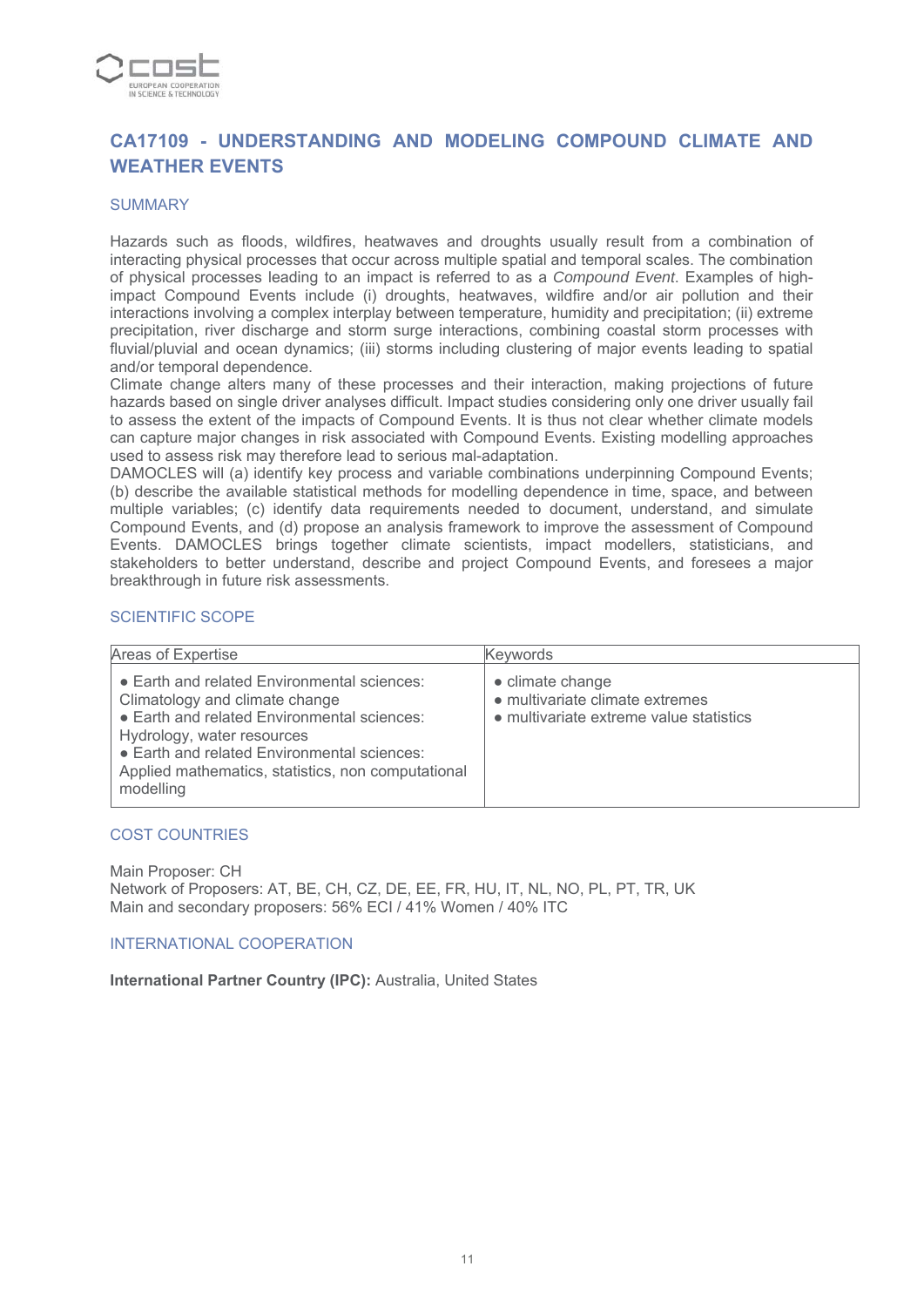

## **CA17110 - STANDARDIZING OUTPUT-BASED SURVEILLANCE TO CONTROL NON-REGULATED DISEASES OF CATTLE IN THE EU**

#### **SUMMARY**

Several countries have implemented programmes to control non-regulated cattle diseases in the European Union, impairing the comparison of the confidence of freedom for cattle originating from different countries. In order to facilitate safe trade, there is a need to support the development of transparent methods that enable comparison of outputs of surveillance, control or eradication programmes.

In this Action, Innovative methods for Standardizing OUtput-based surveillance to control Non-regulated Diseases in the EU (SOUND-control), work will be conducted in five workgroups to develop a generic and joint understanding about the requirements and characteristics needed for proof of freedom and subsequent costs-effectiveness, regardless of heterogeneities in the underlying data. SOUND-control will coordinate, stimulate and assist with initiatives to explore and implement a widely adaptable, outputbased framework to substantiate confidence of freedom from infection and assess epidemiological and economic equivalence of control efforts.

The workgroups will describe current control programmes, provide requirements for an output-based framework, evaluate data availability and assess available and innovative methods for objective and standardised output-based comparison.

With the new Animal Health Law, it is anticipated that disease control will progressively change towards output-based approaches. SOUND-control will support the Animal Health Law by providing requirements and demands for a single general regulatory framework, adaptable to multiple diseases, which aims to enhance the safety of trade. Although the primary focus of this Action concerns nonregulated diseases, the outcomes of this work will be applicable to regulated diseases in the EU, which are currently underpinned by input-based standards.

#### SCIENTIFIC SCOPE

| Areas of Expertise                                                                                                                                                                                                                                     | <b>Keywords</b>                                                                                              |
|--------------------------------------------------------------------------------------------------------------------------------------------------------------------------------------------------------------------------------------------------------|--------------------------------------------------------------------------------------------------------------|
| • Veterinary science: Veterinary medicine<br>(miscellaneous)<br>· Veterinary science: Databases, data mining, data<br>curation, computational modelling<br>• Animal and dairy science: Applied mathematics,<br>statistics, non-computational modelling | • proof of freedom<br>• control programmes<br>• non-regulated diseases<br>$\bullet$ cattle<br>• output-based |

#### COST COUNTRIES

Main Proposer: NL Network of Proposers: AT, BE, CH, CZ, DE, DK, EE, ES, FI, FR, HU, IE, LT, LV, NL, NO, PL, PT, SE, SI, SK, UK Main and secondary proposers: 33% ECI / 40% Women / 41% ITC

#### INDUSTRIAL DIMENSION

**Large companies:** Netherlands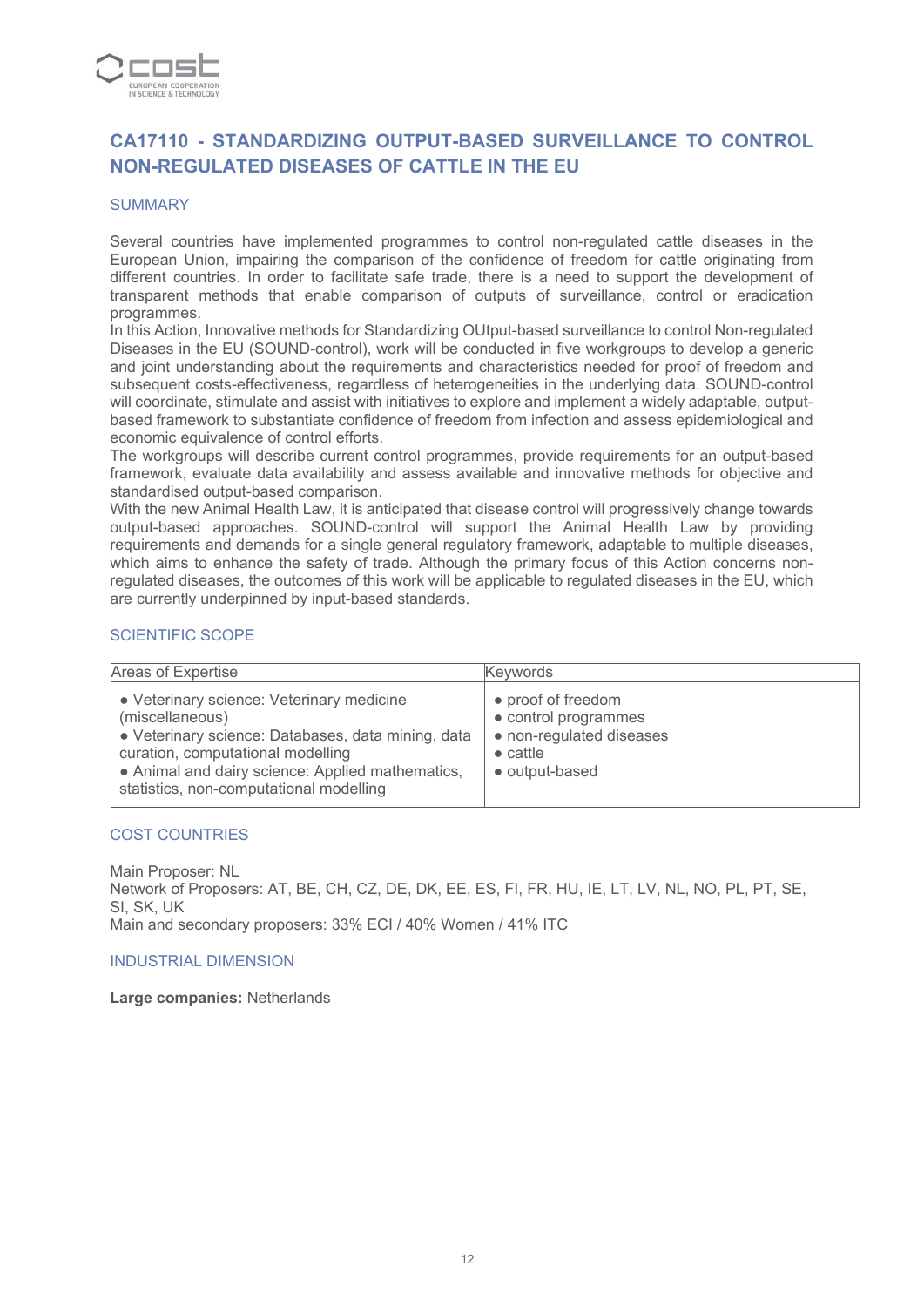

## **CA17111 - DATA INTEGRATION TO MAXIMISE THE POWER OF OMICS FOR GRAPEVINE IMPROVEMENT**

#### **SUMMARY**

INTEGRAPE is a proposed COST Action that will bring together all stakeholders in the grapevine research community (academic, industry, policymakers and consumers) in an open, international, and representative network to develop minimal data standards and good practices in order to integrate data repositories and improve interoperability between datasets. The ultimate objective is to harness and exploit all available data to achieve better management practices and more cost-effective breeding for improved genotypes. Grapevine is grown worldwide to produce fresh berries, processed fruits and wine. The major challenge is to control berry composition and maintain yields while limiting the use of pesticides, water and other inputs, thus adapting the industry to climate change while achieving environmental and economic sustainability. Grapevine research focuses on interactions between the genotype, phenotype and environment, and information must be integrated from heterogeneous datasets including ampelography, environmental biology, genetics, genomics, epigenomics, transcriptomics, proteomics and metabolomics. The data are currently dispersed and difficult to access, hindering meta-analysis (the re-use of grapevine data beyond the original experiments). No institution working in the field of grapevine research has yet taken on the mission to improve data integration and interoperability at the global level, although the grapevine research community is continuously producing large datasets. The concepts described in the INTEGRAPE proposal will support stakeholders by developing innovative strategies to integrate grapevine data from existing resources and new experiments in a cost-effective manner, as well as making interoperable grapevine datasets and tools available in a secure and standardised format.

#### SCIENTIFIC SCOPE

| Areas of Expertise                                                                                                                                                                                                                                                                                                    | <b>Keywords</b>                                                                                     |
|-----------------------------------------------------------------------------------------------------------------------------------------------------------------------------------------------------------------------------------------------------------------------------------------------------------------------|-----------------------------------------------------------------------------------------------------|
| • Agriculture, Forestry, and Fisheries: Databases,<br>data mining, data curation, computational modelling<br>· Biological sciences: Systems biology<br>· Biological sciences: Genomics, comparative<br>genomics, functional genomics<br>· Biological sciences: Transcriptomics<br>· Biological sciences: Metabolomics | $\bullet$ Phenotype<br>$\bullet$ Genomics<br>• Metabolomics<br>• Systems Biology<br>$\bullet$ Grape |

#### COST COUNTRIES

Main Proposer: IT Network of Proposers: AT, BG, CY, DE, EL, ES, FR, HU, IL, IT, PT, RO, RS, SE, SI Main and secondary proposers: 24% ECI / 29% Women / 47% ITC

#### INTERNATIONAL COOPERATION

**Near Neighbour Country:** Armenia, Georgia, Republic of Moldova, Ukraine **International Partner Country (IPC):** Argentina, Australia, Canada, Chile, South Africa, United States **International Organisations (IO):** United Kingdom, United States

INDUSTRIAL DIMENSION

**Large companies:** United States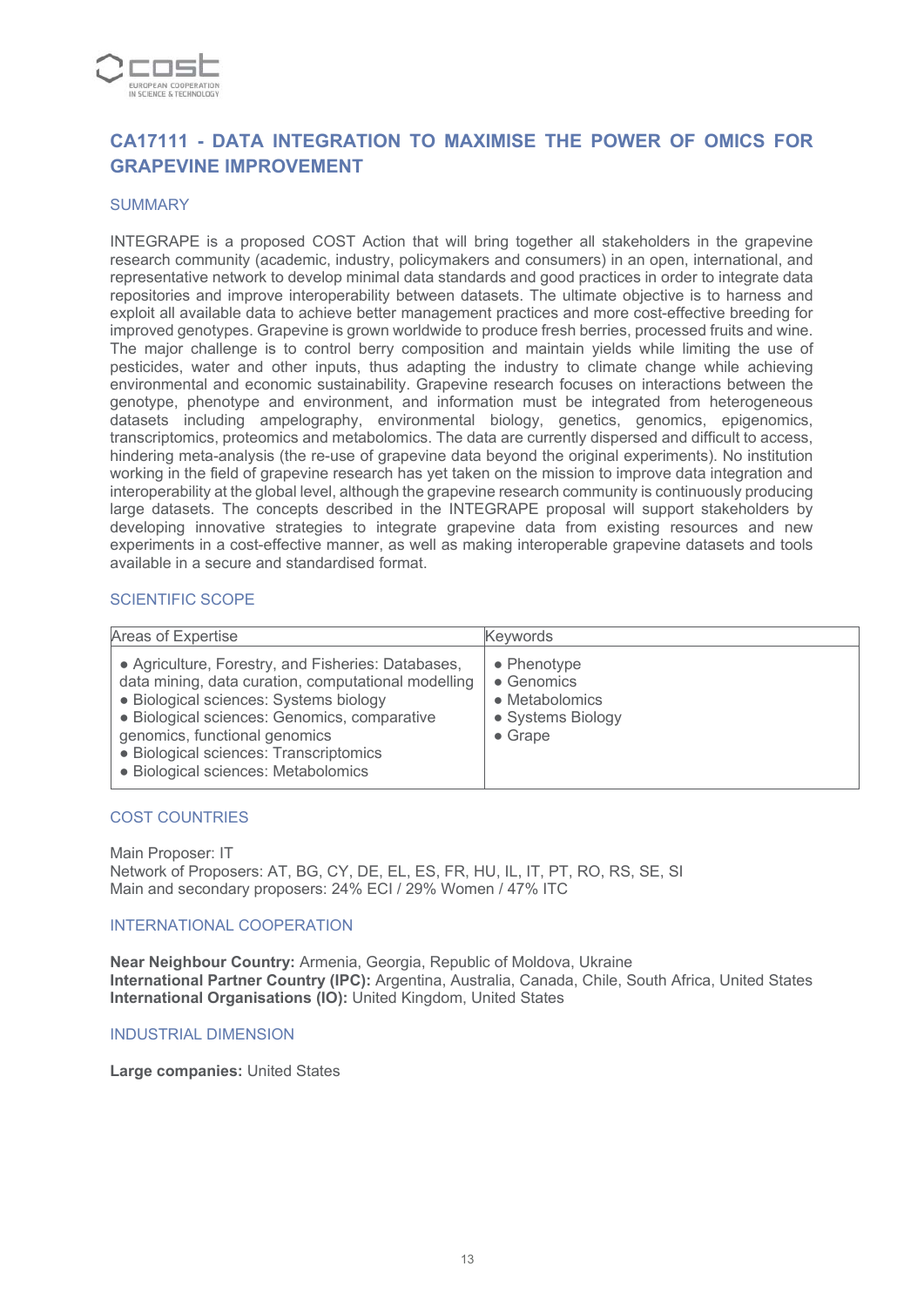

## **CA17112 - PROSPECTIVE EUROPEAN DRUG-INDUCED LIVER INJURY NETWORK**

#### **SUMMARY**

There is a clear unmet need for a deeper understanding of idiosyncratic drug-induced liver injury (DILI), a multi-layered challenge that spans the life of the drug from pre-clinical development to clinical trials and post-marketing.

 The objectives of the PRO-EURO-DILI-NET Cost Action are to create a unique, co-operative, interdisciplinary European-based DILI network of stakeholders to co-ordinate efforts in DILI, to facilitate bi-directional exchange of discovered knowledge and generated hypotheses among different disciplines, and to promote clinically impactful knowledge discovery and its translation into clinical practice.

This Action will: (a) harmonize efforts for in-depth DILI phenotyping and bio-sample repository and coordinate pre-funded database/repository studies to aggregate a large number of DILI cases in a standardized manner (WG1);

(b) Establish a strategy for development, validation and performance of DILI novel biomarkers and explore multifactorial DILI risk modifiers in clinical data sets using novel approaches for future precision medicine (WG2);

(c) Facilitate clinically impactful knowledge discovery by introducing biological variations and the complexity (i.e., multi-cellular/multi-organ systems) into toxicological experiments to assess hepatotoxicity to quide future drug safety testing (WG3).

(d) Define criteria and establish endpoints to measure efficacy on novel interventions in DILI (WG4);

(e) Draft policy recommendations about near-patient testing tools.

 The network will promote and coordinate a highly translational and innovative research program in Europe and beyond with the ultimate goal to pre-empt and prevent DILI, develop innovative therapeutic approaches that could improve clinical outcomes and enhance public awareness, while developing a forum for knowledge exchange and training of young European researches.

#### SCIENTIFIC SCOPE

| Areas of Expertise                                      | Keywords                                                                                                                                             |
|---------------------------------------------------------|------------------------------------------------------------------------------------------------------------------------------------------------------|
| • Clinical medicine: Gastroenterology and<br>hepatology | • Idiosyncratic Drug-induced liver injury<br>• Risk stratification<br>• Liver injury Diagnostics<br>• Preclinical toxicology<br>$\bullet$ End-points |

#### COST COUNTRIES

Main Proposer: ES Network of Proposers: BE, CH, CZ, DE, EE, ES, FR, HR, IL, IS, IT, LT, PT, SE, TR, UK Main and secondary proposers: 24% ECI / 35% Women / 38% ITC

#### INTERNATIONAL COOPERATION

**International Partner Country (IPC):** Chile, China, India, United States, Uruguay

#### INDUSTRIAL DIMENSION

**SMEs:** France, Germany, Sweden, United Kingdom **Large companies:** United States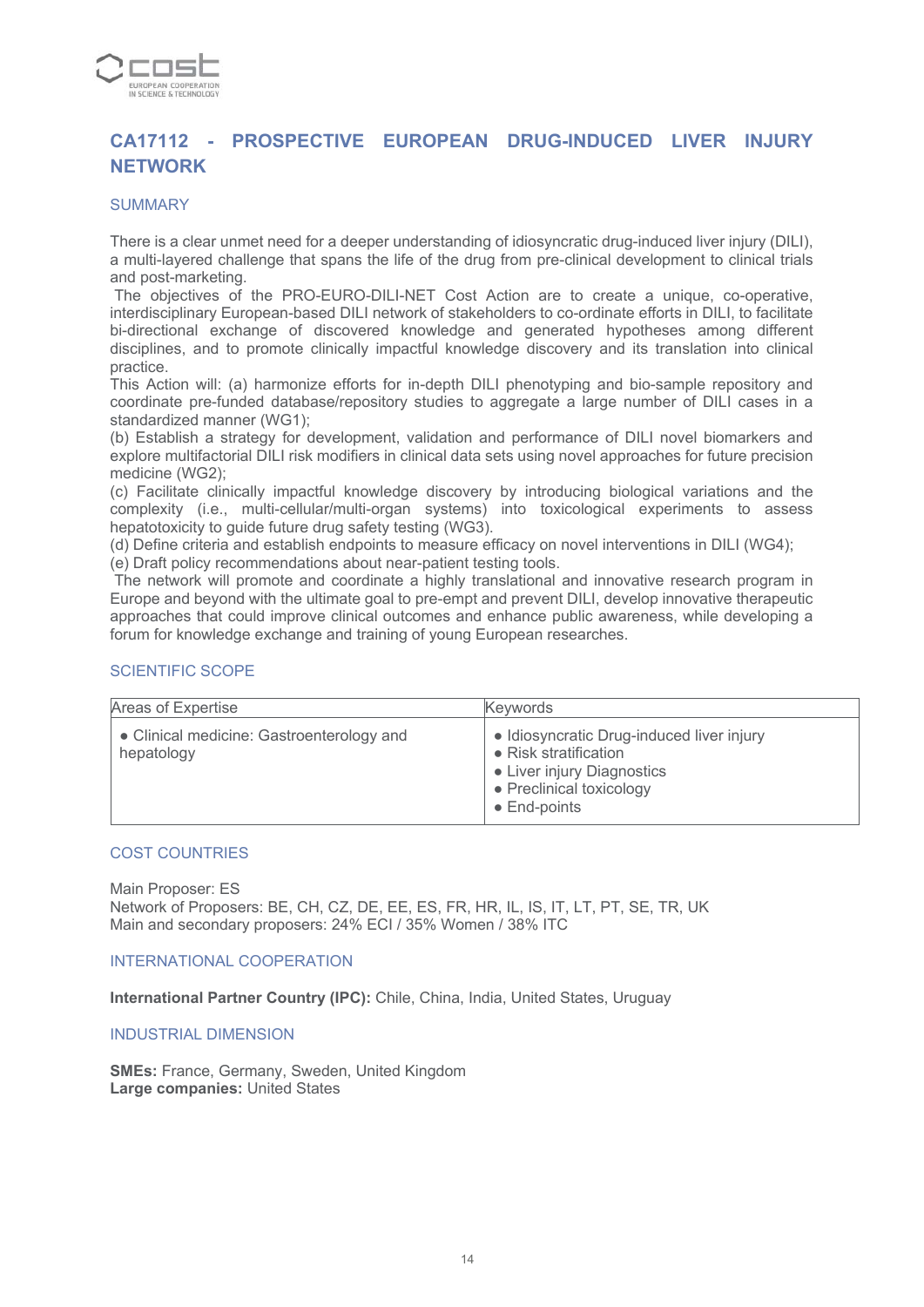

## **CA17113 - TRAPPED IONS: PROGRESS IN CLASSICAL AND QUANTUM APPLICATIONS**

#### **SUMMARY**

In recent years, ion traps have developed from a topic of fundamental research into a versatile tool for a wide range of research topics and quantum technologies. With the ability to isolate the ions from their environment, atomic and molecular ions can now be studied in unparalleled detail. This capability has led to important scientific progress in fundamental research, such as the measurement of cold collisions between trapped ions and cold atomic or molecular particles, the study of the interaction of light with trapped ions, or mass measurements with ultra-high precision. Beyond purely fundamental research, ion traps have become indispensable for many applications and technologies: Trapped ions are currently the most promising implementation of quantum information processing devices where many essential building blocks have been developed in recent years; magnetic field sensing with high sensitivity has been demonstrated and some of today's best atomic clocks are based on atomic ions. These applications have the potential to revolutionise many aspects of our daily life. The aim of this Action is to enhance the current applications of trapped ions by supporting Europe-wide collaborations and knowledge exchange, and to allow these technologies to be taken a step further towards their commercialisation. A large number of experimental and theoretical groups from about 20 European countries as well as the first international and socioeconomic partners have joined in for this COST Action ensuring that all necessary scientific and technological topics will be covered.

#### SCIENTIFIC SCOPE

| Areas of Expertise                                                                                                                                                                                                                                                                                          | Keywords                                                                                                                                                                               |
|-------------------------------------------------------------------------------------------------------------------------------------------------------------------------------------------------------------------------------------------------------------------------------------------------------------|----------------------------------------------------------------------------------------------------------------------------------------------------------------------------------------|
| • Physical Sciences: Atomic, molecular and<br>chemical physics<br>• Physical Sciences: Ultra-cold atoms and<br>molecules<br>• Chemical sciences: Chemical reactions:<br>mechanisms, dynamics, kinetics and catalytic<br>reactions<br>• Computer and Information Sciences: Quantum<br>information processing | • ion trap, quantum information, cold molecules<br>• metrology and fundamental constants<br>• ultra-high resolution spectroscopy<br>• hybrid quantum systems, ion-neutral interactions |

#### COST COUNTRIES

Main Proposer: SE Network of Proposers: AT, BG, CH, CZ, DE, DK, ES, FI, FR, IE, IL, IT, MT, NL, PL, PT, RO, SE, SK, UK Main and secondary proposers: 14% ECI / 14% Women / 35% ITC

#### INTERNATIONAL COOPERATION

**International Partner Country (IPC):** Argentina, Australia, China, India, Japan, United States **International Organisations (IO):** India

INDUSTRIAL DIMENSION

**SMEs:** Germany, United Kingdom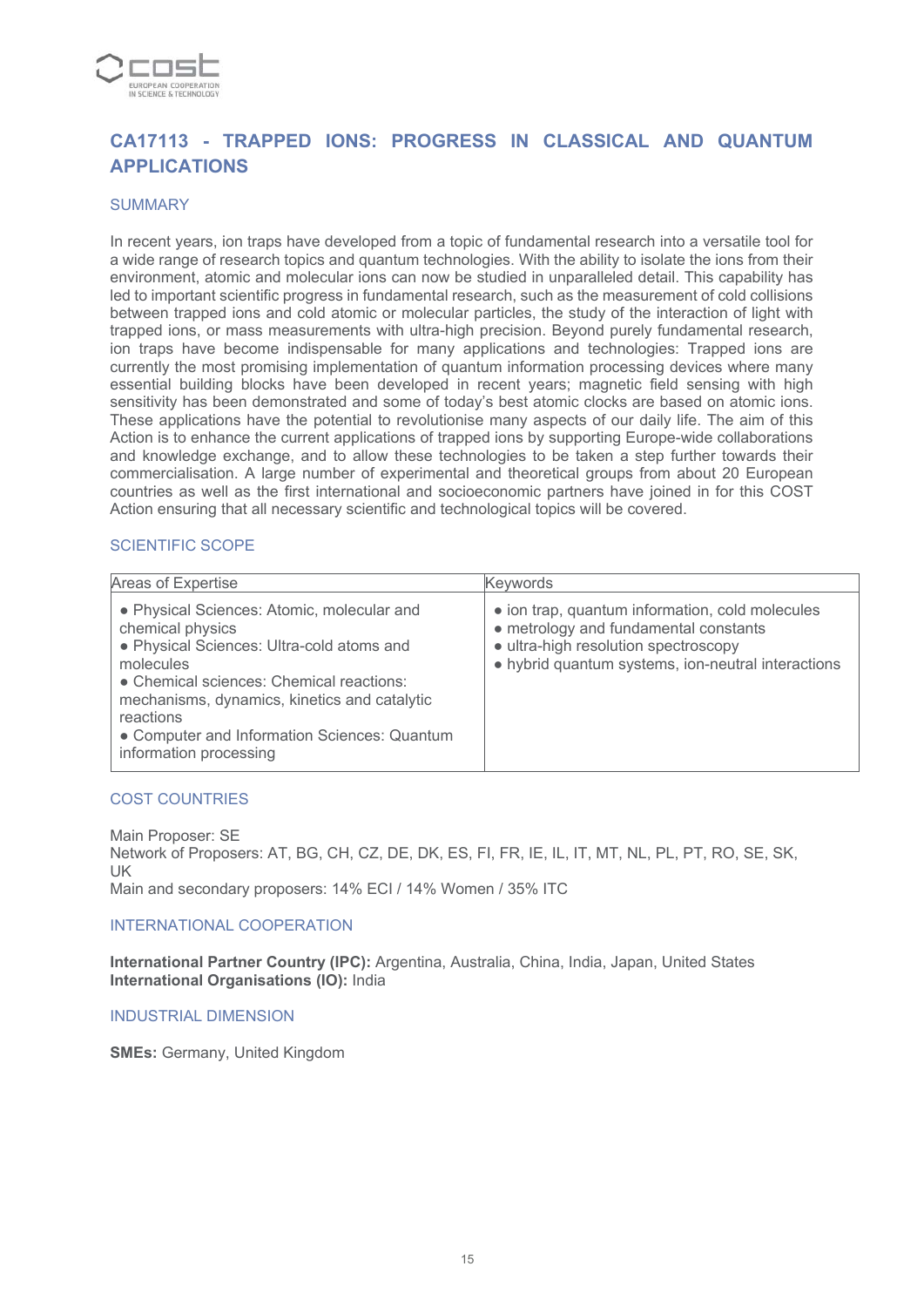

## **CA17114 - TRANSDISCIPLINARY SOLUTIONS TO CROSS SECTORAL DISADVANTAGE IN YOUTH**

#### **SUMMARY**

This COST Action aims to understand the interrelationship of disadvantages that young people across Europe face in the process of entering the adulthood and how policies can mitigate this negative spillover effect. Specifically, we are interested in sets of circumstances and factors that prevent young people from:

- finding a decent job;
- starting a family when they want;
- making their voice heard in the policy processs.

The scientific challenge that the proposed Action addresses is to build awareness and mutual usability of research findings across research disciplines and societal contexts. This understanding is especially important due to the fact that life domains are interrelated and disadvantages in one domain may cause negative spillover effect in another. Based on transdisciplinary knowledge on disadvantages it is possible to propose relevant policy interventions to tackle such situations and eventually to reduce risk of social exclusion. Focus is on cross-sectoral youth policy and investment approach in social policy that represent two efforts in finding novel solutions to contemporary concerns. Yet the problem is that both are taken for granted as good solutions for youth without further in depth investigation. The Action sees its societal challenge in understanding how the approach to social investment and relevant policy interventions can be applied to young people without bringing about increase in inequality.

#### SCIENTIFIC SCOPE

| Areas of Expertise                                                                                                                                                                                                                                   | Keywords                                                                                                   |
|------------------------------------------------------------------------------------------------------------------------------------------------------------------------------------------------------------------------------------------------------|------------------------------------------------------------------------------------------------------------|
| • Sociology: Social structure, inequalities, social<br>mobility, social exclusion, income distribution,<br>poverty<br>• Political Science: Social policies, welfare state<br>• Sociology: Family studies<br>• Political Science: Political sociology | • disadvantage<br>• youth employment<br>$\bullet$ citizenship<br>• social investment<br>• family formation |

#### COST COUNTRIES

Main Proposer: EE Network of Proposers: BE, BG, DE, DK, EE, EL, ES, FI, FR, HR, HU, IT, LV, PL, PT, SE, UK Main and secondary proposers: 58% ECI / 67% Women / 41% ITC

#### INTERNATIONAL COOPERATION

**Near Neighbour Country:** Russian Federation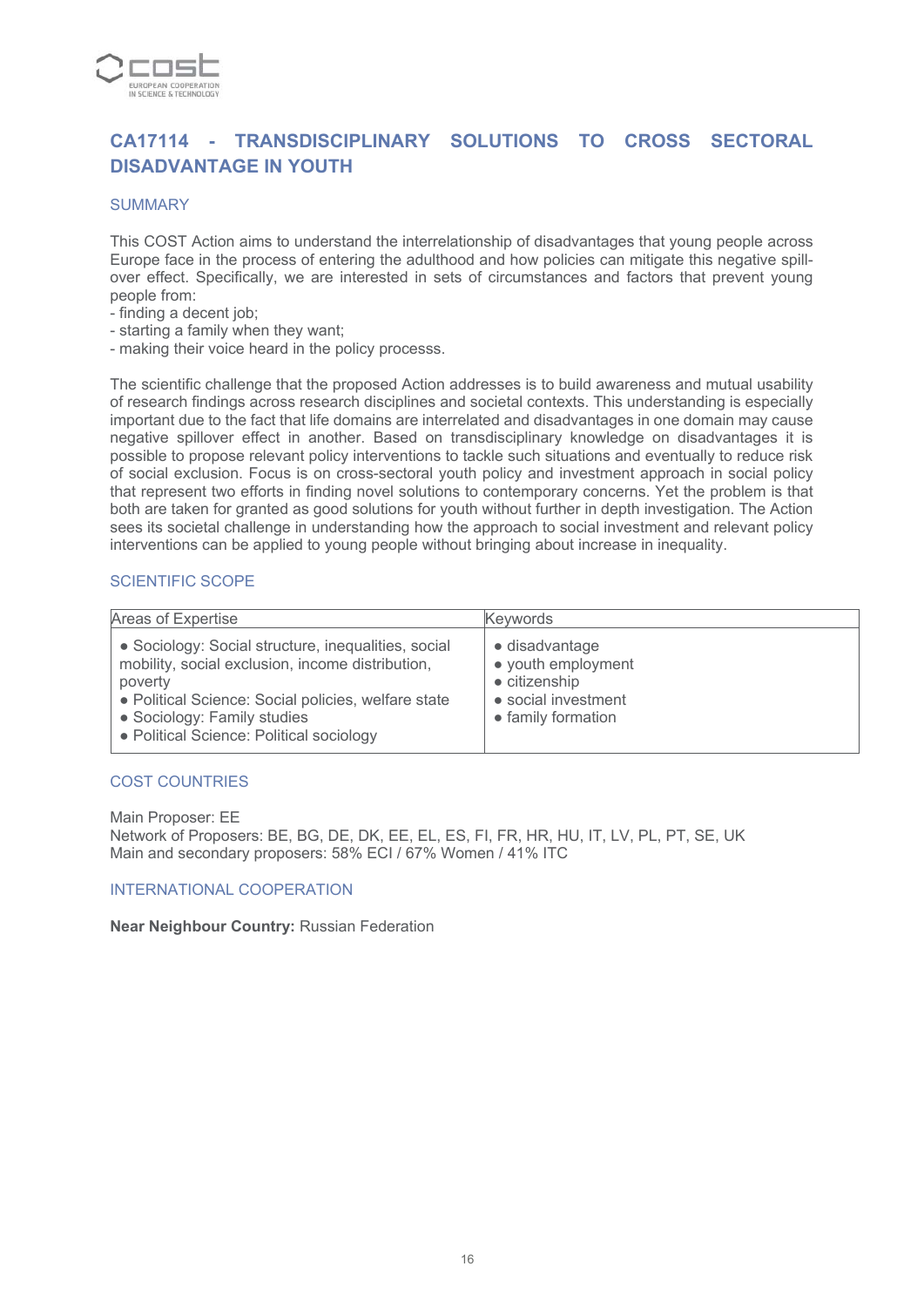

## **CA17115 - EUROPEAN NETWORK FOR ADVANCING ELECTROMAGNETIC HYPERTHERMIC MEDICAL TECHNOLOGIES**

#### **SUMMARY**

Electromagnetic (EM) hyperthermic technologies hold great potential in the treatment of diseases, especially for cancers that are resistant to standard regimens. These technologies modify tissue temperature: hyperthermia heats the diseased tissue to make it susceptible to treatments, and ablation heats the tissue until it is destroyed. Hyperthermia is particularly effective in treatment of cervical and breast cancer, head and neck cancers, sarcoma in adults, and germ cell tumours in children; while radiofrequency and microwave ablation offer promise for treating liver, kidney, and lung cancers.

Overall, these techniques have shown significant potential and there is substantial opportunity to solidify their use clinically and to apply them to a wider range of medical conditions. However, underpinning the development of these techniques is the need for accurate knowledge of the dielectric and thermal properties of tissues, which provide the foundation for these technologies and de-risk the technical challenge before commercialization. Furthermore, contributing to the stagnant market of EM hyperthermic medical devices is the fact that, often researchers working on the development of medical technologies are not fully aware of, and not trained to address, the clinical and commercialisation challenges facing novel medical devices.

To address these challenges, the MyWAVE Action takes a holistic approach by bringing together key players in the field of dielectric spectroscopy, translational research, and medical professionals. Conjoining these varied communities into one collaborative network is critical to advance the design, development, and commercialisation of EM hyperthermic technologies, so that they can reach patients faster and improve treatment outcomes.

#### SCIENTIFIC SCOPE

| Areas of Expertise                                                                              | <b>Keywords</b>                                                                                                                                     |
|-------------------------------------------------------------------------------------------------|-----------------------------------------------------------------------------------------------------------------------------------------------------|
| • Medical engineering: Medical engineering and<br>technology<br>• Physical Sciences: Biophysics | • Electromagnetic therapeutics<br>• Hyperthermic therapies<br>• Dielectric spectroscopy<br>• Medical device development<br>• Translational research |

#### COST COUNTRIES

Main Proposer: MT Network of Proposers: AT, BE, BG, CZ, DE, EL, FR, HR, IE, IL, IT, MT, NL, PT, RO, TR, UK Main and secondary proposers: 28% ECI / 34% Women / 41% ITC

INTERNATIONAL COOPERATION

**International Partner Country (IPC):** United States

INDUSTRIAL DIMENSION

**SMEs:** Turkey **Large companies:** Austria, Belgium, France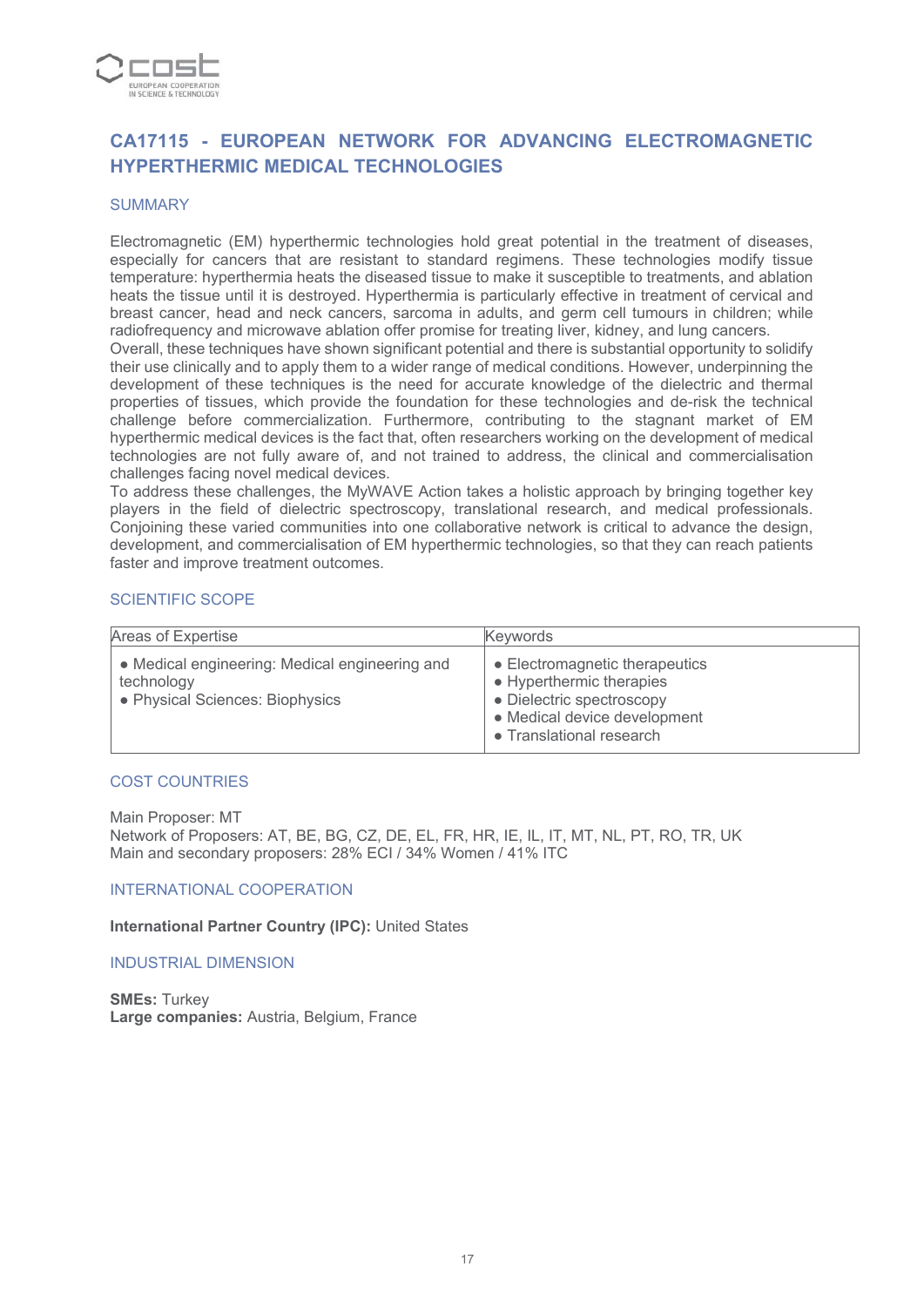

## **CA17116 - INTERNATIONAL NETWORK FOR TRANSLATING RESEARCH ON PERINATAL DERIVATIVES INTO THERAPEUTIC APPROACHES**

#### **SUMMARY**

Stem cells hold great promise in the evolving field of regenerative medicine, and there are many sources from which they can be obtained. Over the past decade different perinatal (Pn) tissues have been shown to harbor a vast array of stem cells with therapeutic potential. This relatively new field of research is rapidly expanding, and its relevance is supported by the recent emergence of clinical trials in Europe and worldwide.

There are, however, many issues that need to be addressed to ensure optimal research outcome and clinical experimentation data interpretation. These issues range from the need to arrive to a consensus on nomenclature and optimal techniques for isolation, characterization, and cryopreservation, to more advanced issues such as collating data and expertise towards an understanding and exploitation of the mechanisms and therapeutic actions of perinatal derivatives. There is also the necessity to identify gaps in knowledge and how collaborative research can address them.

Therefore, this COST Action will unite a currently fragmented a critical mass of academic, clinical, and industry expertise to enhance both basic understanding and translational potential of perinatal derivatives.

The Action will develop a platform for the exchange of concepts, methods, and training of young researchers.

#### SCIENTIFIC SCOPE

| Areas of Expertise                                                                                              | <b>Keywords</b>                                                                                                                        |
|-----------------------------------------------------------------------------------------------------------------|----------------------------------------------------------------------------------------------------------------------------------------|
| • Medical biotechnology: Gene therapy, stem cell<br>therapy, regenerative medicine for medical<br>biotechnology | • regenerative medicine<br>• translational medicine<br>$\bullet$ stem cells<br>• human term placenta-derived cells<br>• amniotic fluid |

#### COST COUNTRIES

Main Proposer: IT Network of Proposers: AT, BE, BG, CH, ES, FI, FR, IE, IL, IT, LU, PL, PT, RO, SE, SI, UK Main and secondary proposers: 24% ECI / 36% Women / 35% ITC

#### INTERNATIONAL COOPERATION

**Near Neighbour Country:** Ukraine **International Partner Country (IPC):** China, India, Iran, Japan, Saudi Arabia, United States

#### INDUSTRIAL DIMENSION

**SMEs:** Belgium, Finland, Israel, Italy, Luxembourg, Slovenia, Ukraine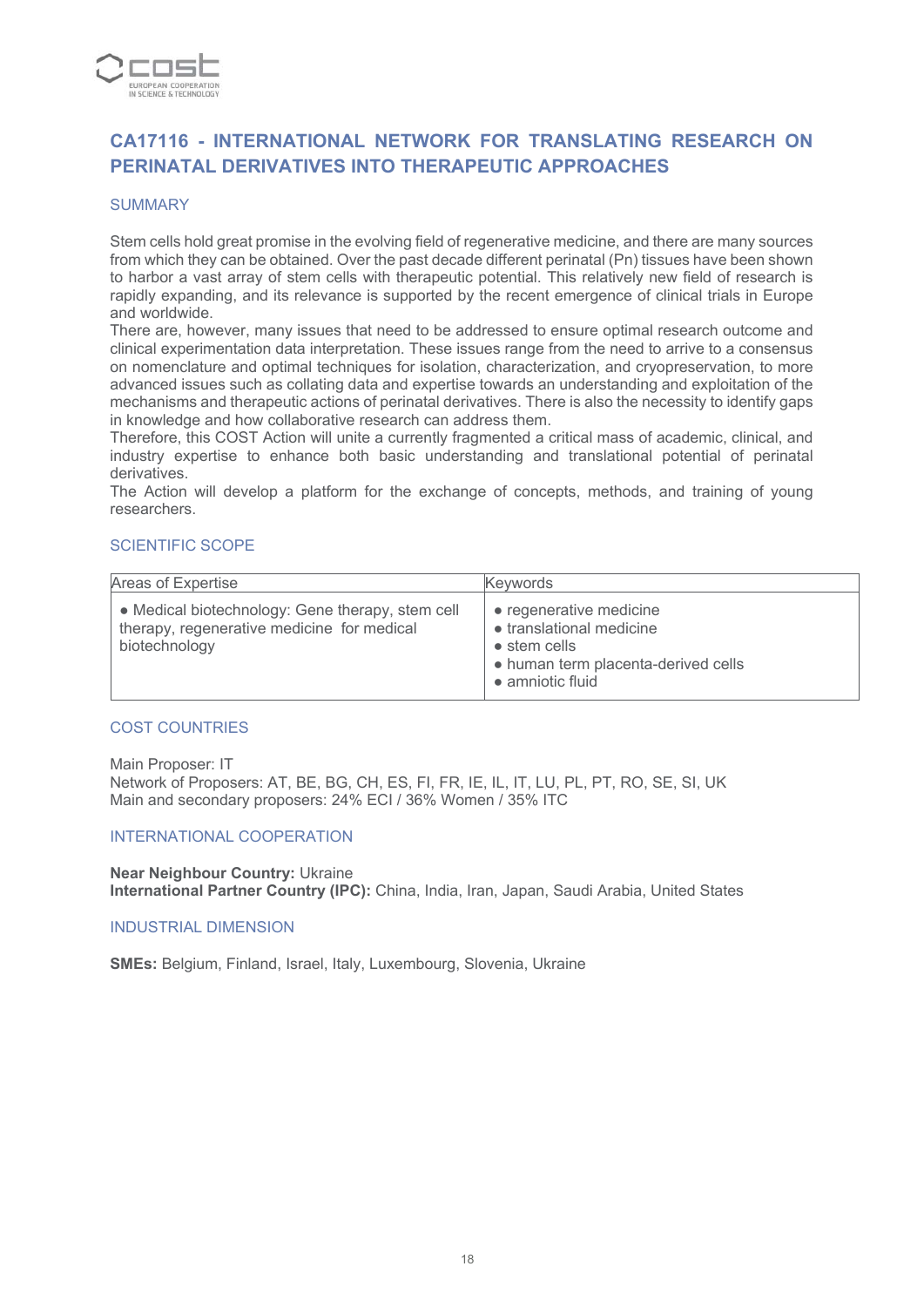

## **CA17117 - TOWARDS AN INTERNATIONAL NETWORK FOR EVIDENCE-BASED RESEARCH IN CLINICAL HEALTH RESEARCH**

#### **SUMMARY**

Redundant clinical research has been published due to the absent use of systematic reviews (SR) when new research is planned. It is unethical, limits the available funding for important and relevant research, and diminishes the public's trust in research. In order to raise awareness of this inappropriate practice, the EVBRES-consortium define "Evidence-Based Research" (EBR) as the use of prior research in a systematic and transparent way to inform a new study so that it answers the questions that matter in a valid, efficient and accessible manner. New studies should be informed by SRs as to the most appropriate design and methods. EVBRES will establish an international European-based network aiming to raise awareness of the need to use of SRs when planning new studies and when placing new results in context. PhD students and senior clinical researchers' needs to learn how to find, critically appraise and update a SR, answering the same clinical question the new study plans to answer. Closely related to this is the involvement and awareness of related stakeholders, including patients, ethics committees, funding agencies and scientific journals, to require SRs before approval of new clinical studies. By acknowledging and implementing an EBR approach these stakeholders can improve their own practice and can increase the incentives for clinical researchers to use an EBR approach. Further, EVBRES will catalyse more efficient updating and production of SRs, and monitor the implementation of an EBR approach both in clinical research and among related stakeholders.

#### SCIENTIFIC SCOPE

| Areas of Expertise                                                                                                                       | <b>Keywords</b>                                                               |
|------------------------------------------------------------------------------------------------------------------------------------------|-------------------------------------------------------------------------------|
| • Health Sciences: Health services, health care<br>research<br>• Health Sciences: Medical ethics<br>• Basic medicine: Ethics of medicine | $\bullet$ Research Waste<br>• Systematic Reviews<br>• Evidence-based Research |

#### COST COUNTRIES

Main Proposer: NO Network of Proposers: BA, DK, ES, HR, IT, NO, SE, TR, UK Main and secondary proposers: 47% ECI / 53% Women / 33% ITC

#### INTERNATIONAL COOPERATION

**Near Neighbour Country:** Lebanon, Palestinian Authority **International Partner Country (IPC):** Australia, Canada, India, United States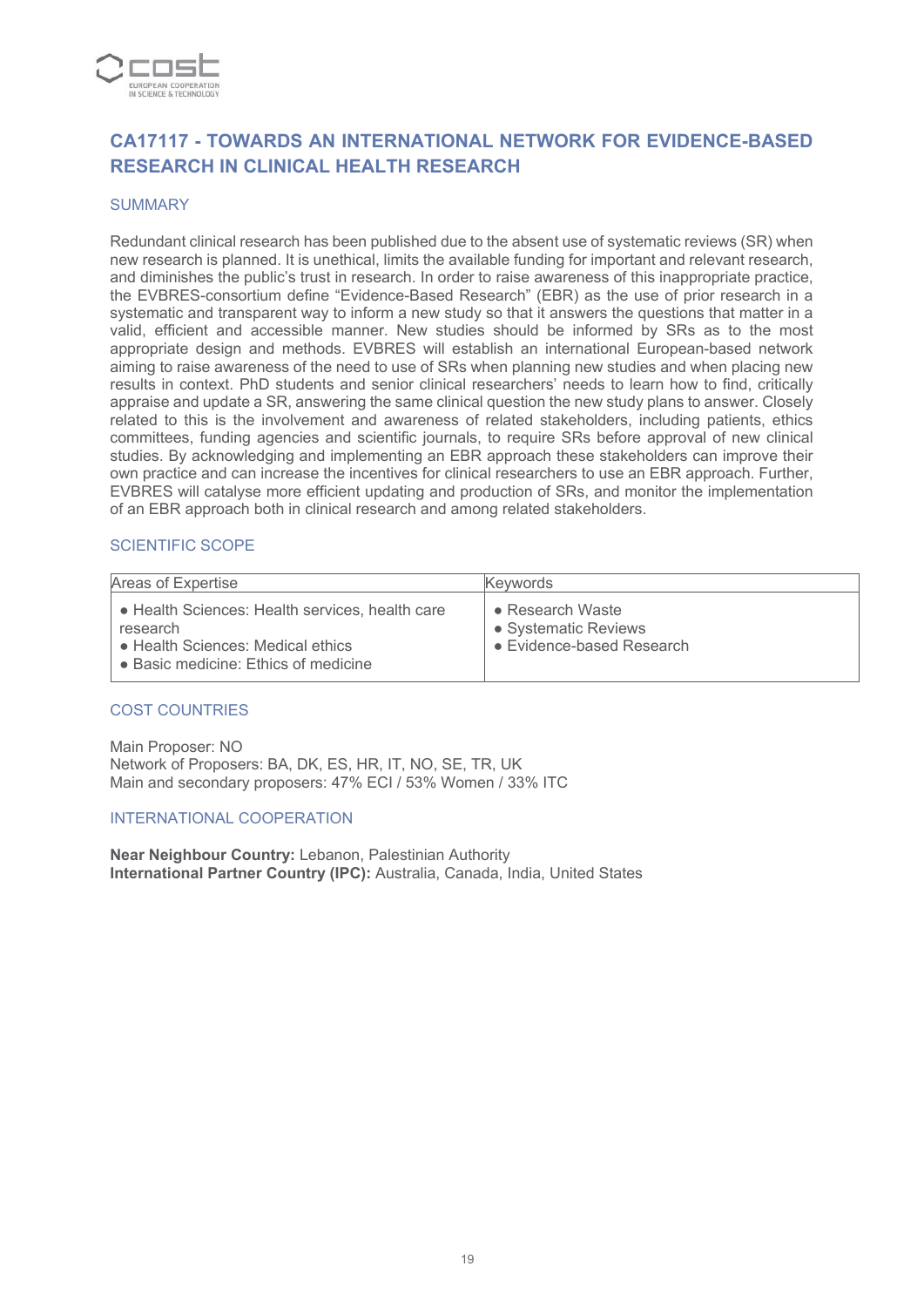

## **CA17118 - IDENTIFYING BIOMARKERS THROUGH TRANSLATIONAL RESEARCH FOR PREVENTION AND STRATIFICATION OF COLORECTAL CANCER**

#### **SUMMARY**

This Action aims at using innovative translational research to identify colorectal cancer biomarkers for personalized medicine that will improve screening, early detection and disease follow-up, and attain better tumor profiling, state-of-the-art functional characterization of genetic variants and new therapy approaches. It will be organized in the following working groups:

- *Disease risk profiling applied to the optimization of current screening programs*. Germline predisposition variants, environmental factors, epigenetics, microbiome and metabolomics biomarkers will be used to better select patients eligible to be screened.

- *Non-invasive biomarkers for early detection and disease follow-up*. Circulating tumor cells, circulating tumor nucleic acids, tumor-educated platelets and exosomes will be explored in order to identify new tools for early detection and monitoring of the disease.

- *Tumor profiling to identify biomarkers with prognostics and predictive value for patient stratification*. Intra-tumor heterogeneity will be considered and tumor mutational profiling, epigenetics, single-cell genomics sequencing used as instruments to better inform tumor and precursor lesion characterization. - *Functional genomics and new therapies*. Candidate genetic variants will be validated and routes to novel therapies for this disease will be conceived. To do so, cutting-edge approaches such as CRISPR-Cas9 and immunotherapy will be applied.

So far, the network will bring together participants from 18 countries and will facilitate the research interaction and collaboration between more than 70 research groups and enterprises interested in the described objectives. Diverse expertise includes clinical practice, germline and somatic genetics, epigenetics, bioinformatics, cell and molecular biology, microbiology, immunology, biostatistics, epidemiology, health economy and the industrial sector.

#### SCIENTIFIC SCOPE

| Areas of Expertise                                                                                                                                                                                                                                                                                                                              | <b>Keywords</b>                                                                                          |
|-------------------------------------------------------------------------------------------------------------------------------------------------------------------------------------------------------------------------------------------------------------------------------------------------------------------------------------------------|----------------------------------------------------------------------------------------------------------|
| · Biological sciences: Genomics, comparative<br>genomics, functional genomics<br>· Basic medicine: Genetic epidemiology<br>• Clinical medicine: Gastroenterology and<br>hepatology<br>• Basic medicine: Databases, data mining, data<br>curation, computational modelling<br>• Medical biotechnology: Metabolomics for medical<br>biotechnology | • Colorectal cancer<br>$\bullet$ Risk profiling<br>• Biomarker<br>• Tumor profiling<br>$\bullet$ Therapy |

#### COST COUNTRIES

Main Proposer: ES Network of Proposers: AT, CZ, DE, ES, FI, FR, HR, IL, IT, MT, NL, NO, PT, RS, SE, TR, UK Main and secondary proposers: 18% ECI / 44% Women / 35% ITC

#### INTERNATIONAL COOPERATION

**International Partner Country (IPC):** United States **International Organisations (IO):** France, Spain

#### INDUSTRIAL DIMENSION

**SMEs:** Austria, France, Italy, Malta, Netherlands, Spain, Turkey, United Kingdom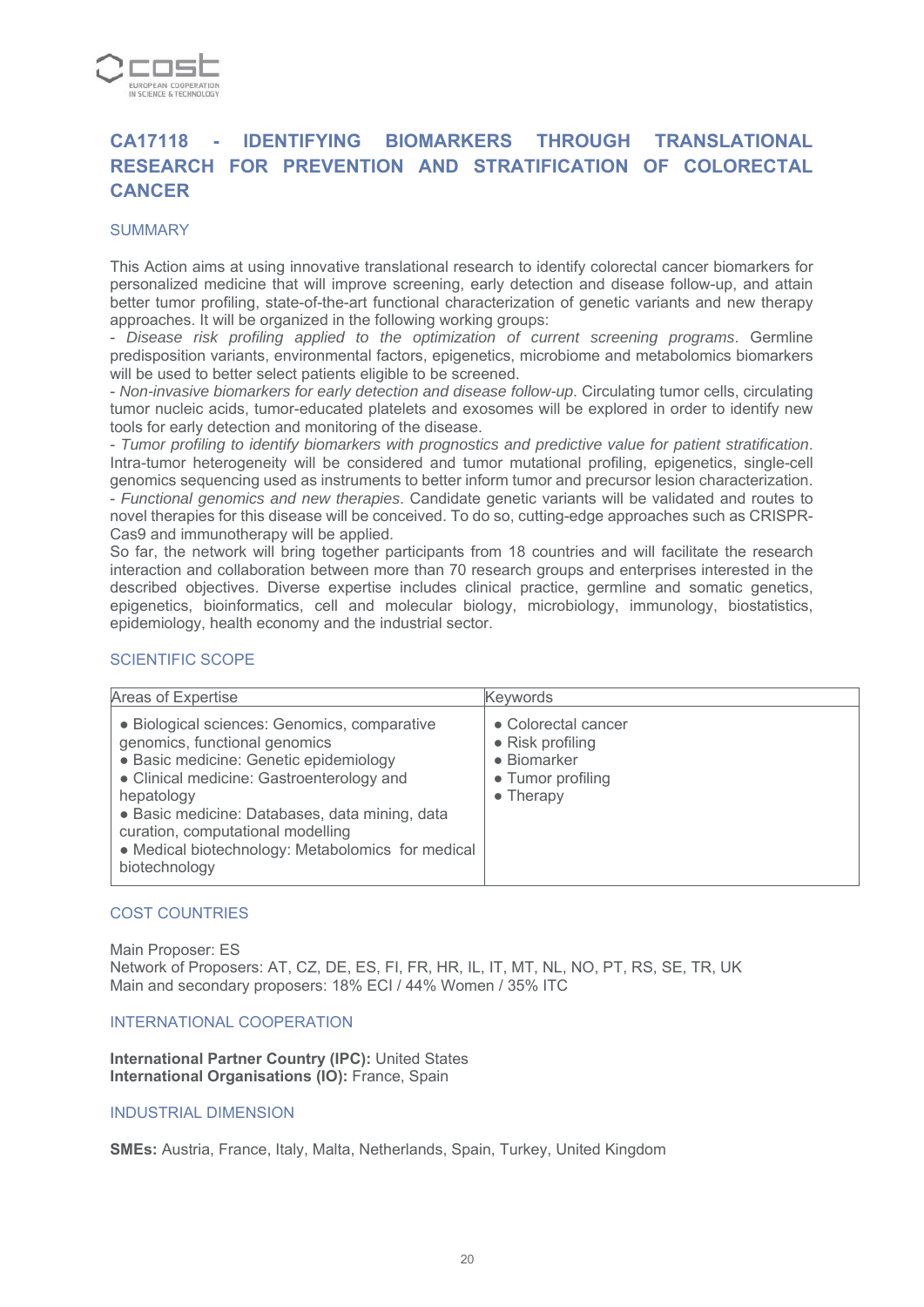

## **CA17119 - EU FOREIGN POLICY FACING NEW REALITIES: PERCEPTIONS, CONTESTATION, COMMUNICATION AND RELATIONS**

#### **SUMMARY**

EU foreign policy experiences unprecedented turbulences that put key achievements of the European integration project at risk. Externally, the EU's global environment is characterized by the reconfiguration of power, growing divisions, and the contestation of established liberal order. Simultaneously, the EU's neighbourhood is increasingly conflict prone and instable, triggering migration flows and the proliferation of illiberal values. 'Domestically', the EU faces severe internal conflicts, marked by austerity, Brexit, growing nationalism, populism and new protectionism.

 The Action ENTER aims to improve our understanding of central properties of EU foreign policy in light of these new realities, focusing on perceptions, communication, contestation. In today's world, the success of EU foreign policy depends on the EU's ability to instantaneously respond to stimuli and pressures originating from both the international and the intra-EU levels. Linking internal and external policy dynamics, the Action has a strong potential for breakthrough scientific developments. A central objective of the action is to derive theoretically informed, policy relevant advice for the EU's strategic approach to its international relations, its communication, and for dealing with the interaction between internal and external challenges. It will generate a step change in how the new realities of EU foreign policy are theorized and addressed. This will be achieved by establishing multi-national, multidisciplinary collaborations at the nexus of policy fields and research communities that have not sufficiently communicated in the past. Substantive efforts to bridge between the "academic-practitioner divide" are made, to synthesize knowledge, facilitate shared understandings, and inform EU foreign policy.

#### SCIENTIFIC SCOPE

| Areas of Expertise                                                                                                                                              | <b>Kevwords</b>                                                                                             |
|-----------------------------------------------------------------------------------------------------------------------------------------------------------------|-------------------------------------------------------------------------------------------------------------|
| • Political Science: European studies<br>• Political Science: International studies, strategic<br>studies, human rights, global and transnational<br>governance | • European Union<br>• Foreign Policy<br>• Perceptions<br>• International Relations<br>• International Order |

#### COST COUNTRIES

Main Proposer: DE Network of Proposers: BE, CZ, DE, DK, ES, IE, IL, IT, LT, LV, PL, PT, SI, SK, TR, UK

#### INTERNATIONAL COOPERATION

**Near Neighbour Country:** Ukraine **International Partner Country (IPC):** New Zealand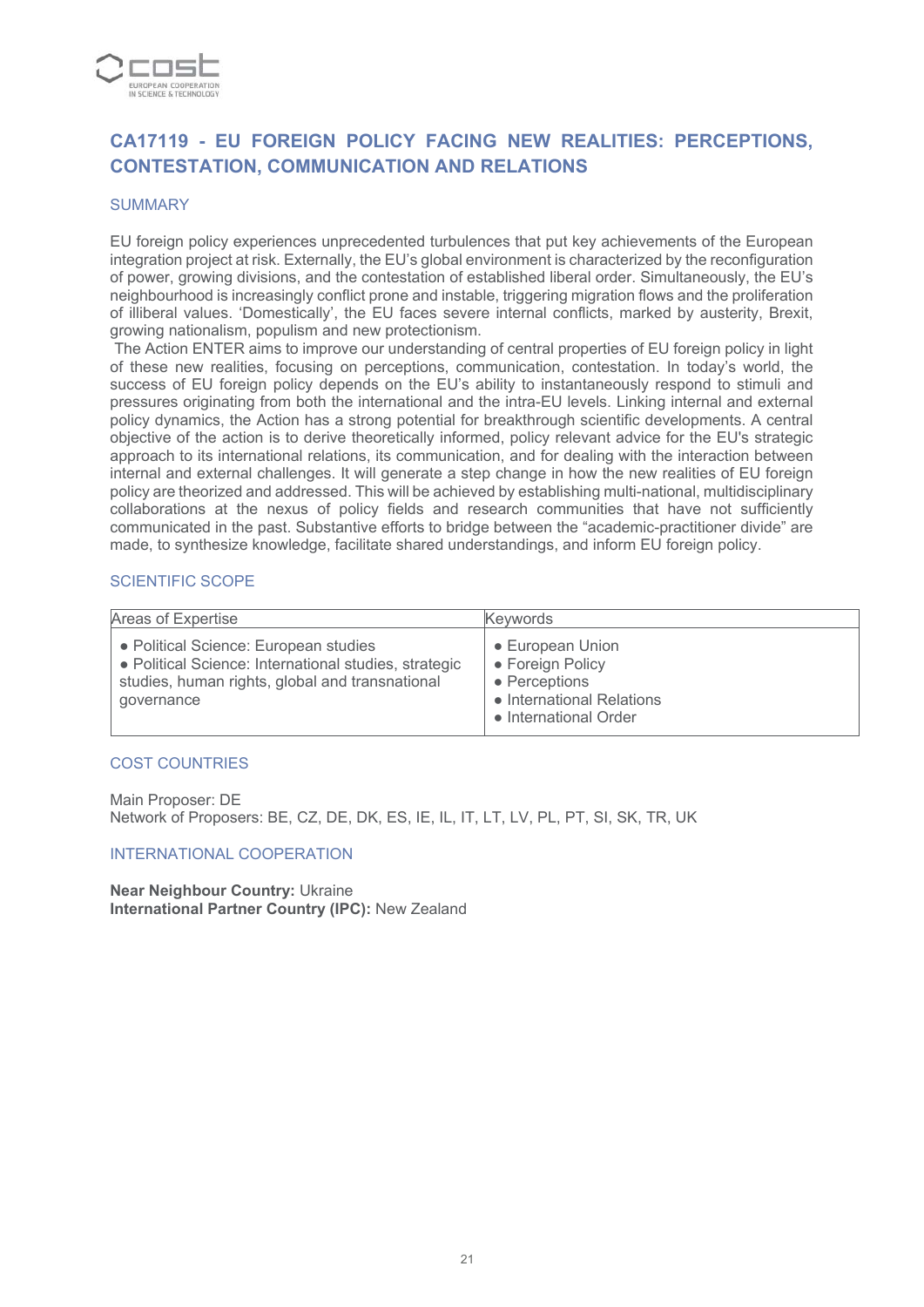

## **CA17120 - CHEMOBRIONICS**

#### SUMMARY

Self-organizing precipitation processes, such as chemical gardens forming biomimetic micro- and nanotubular forms, have the potential to drastically enhance future materials design, as well as allowing us to develop new methodologies to explore, quantify and understand non-equilibrium chemical systems, and might even shed light on the conditions for the origin of life. The physics and chemistry of these phenomena due to the assembly of material architectures under a flux of ions, and their exploitation in applications, has recently been termed chemobrionics. Advances in chemobrionics require a combination of expertise in physics, chemistry, mathematical modelling, biology and engineering, as well as in nonlinear and materials sciences, giving rise to a new synergistic disipline. Progress is currently limited due to the lack of an efficient combination of the talents of researchers from diverse fields, but Europe is uniquely placed to develop a unique and world leading activity. The aim of this CBrio Cost action is to link research groups throughout Europe to stimulate new, innovative and highimpact interdisciplinary scientific research on chemobrionics. Our objective is to build bridges between the various communities to allow understanding and controlling physical, chemical, and biological properties of self-organized precipitation processes. This integrated fundamental knowledge will be shared with research groups focusing on specific applications to boost new technological developments, as well as with groups involved in the popularization of science and those at the interface between science and the arts.

#### SCIENTIFIC SCOPE

| Areas of Expertise                      | <b>Keywords</b>                                                                                         |
|-----------------------------------------|---------------------------------------------------------------------------------------------------------|
| • Physical Sciences: Non-linear physics | • chemical garden<br>• complex system<br>• origin of life<br>• nonlinear physics<br>• self-organization |

#### COST COUNTRIES

Main Proposer: ES Network of Proposers: BE, DE, DK, EL, ES, FR, HU, IT, PT, SI, SK, UK Main and secondary proposers: 30% ECI / 24% Women / 33% ITC

#### INTERNATIONAL COOPERATION

**International Partner Country (IPC): Mexico, United States** 

#### INDUSTRIAL DIMENSION

**SMEs:** France **Large companies:** Germany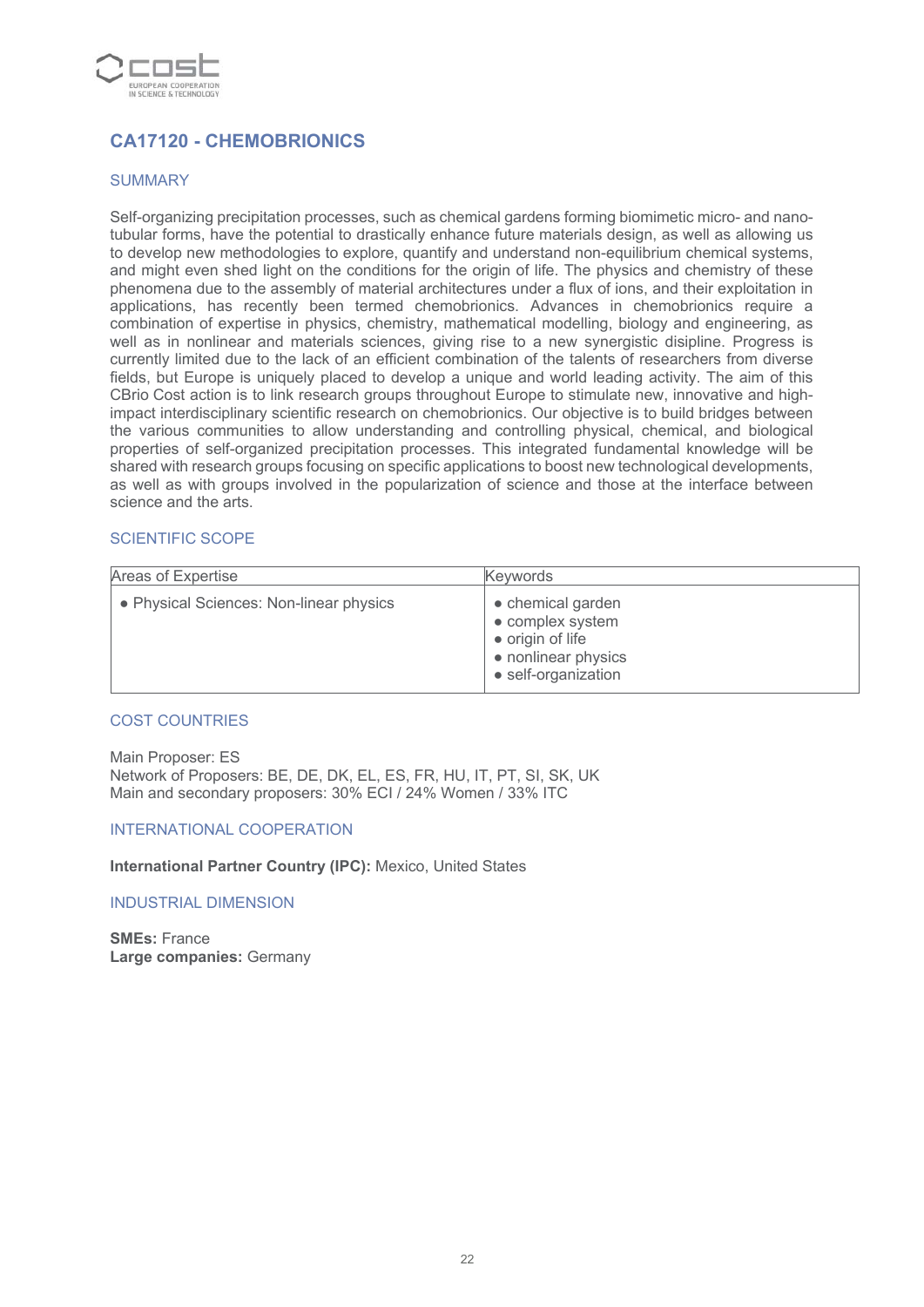

## **CA17121 - CORRELATED MULTIMODAL IMAGING IN LIFE SCIENCES**

#### SUMMARY

The network aims at fueling urgently needed collaborations in the field of correlated multimodal imaging (CMI), promoting and disseminating its benefits through showcase pipelines, and paving the way for its technological advancement and implementation as a versatile tool in biological and preclinical research. CMI combines two or more imaging modalities to gather information about the same specimen. It creates a composite view of the sample with multidimensional information about its macro-, meso- and microscopic structure, dynamics, function and chemical composition. Since no single imaging technique can reveal all these details, CMI is the only way to understand biomedical processes and diseases mechanistically and holistically. CMI relies on the joint multidisciplinary expertise from biologists, physicists, chemists, clinicians and computer scientists, and depends on coordinated activities and knowledge transfer between academia and industry, and instrument developers and users. Due to its inherently multidisciplinary and cross-functional nature, the proposed network is indispensable for the success of CMI. Nevertheless, there is currently no European network in the field. Existing scattered efforts mainly focus on correlated light and electron microscopy or (pre)clinical hybrid imaging. This Action will consolidate their efforts, establish commonly-accepted protocols and quality standards for existing CMI approaches, identify and showcase novel CMI pipelines, bridge the gap between preclinical and biological imaging, and foster correlation software through networking, workshops and open databases. The network will raise awareness for CMI, train researchers in multimodal approaches, and work towards a scientific mindset that is enthusiastic about interdisciplinary imaging approaches in life sciences.

## SCIENTIFIC SCOPE

| Areas of Expertise                                                                                                                                                                                                                                                                                                            | Keywords                                                                                                       |
|-------------------------------------------------------------------------------------------------------------------------------------------------------------------------------------------------------------------------------------------------------------------------------------------------------------------------------|----------------------------------------------------------------------------------------------------------------|
| • Biological sciences: Morphology and functional<br>imaging of cells<br>· Biological sciences: Biophysics<br>· Biological sciences: Molecular biology and<br>interactions<br>• Biological sciences: Development, developmental<br>genetics, pattern formation and embryology in<br>animals<br>• Physical Sciences: Biophysics | • Correlated Imaging<br>• Preclinical and Bioimaging<br>• Image Analysis<br>$\bullet$ CLEM<br>• Hybrid Imaging |

#### COST COUNTRIES

Main Proposer: AT Network of Proposers: AT, CH, CY, CZ, DE, EE, ES, FI, FR, HU, IE, IT, LT, LU, NL, NO, PL, PT, RO, RS, SE, SI, TR, UK Main and secondary proposers: 30% ECI / 45% Women / 50% ITC

#### INTERNATIONAL COOPERATION

**International Organisations (IO):** Germany

INDUSTRIAL DIMENSION

**SMEs:** Austria, France, Germany, Poland, United Kingdom **Large companies:** Germany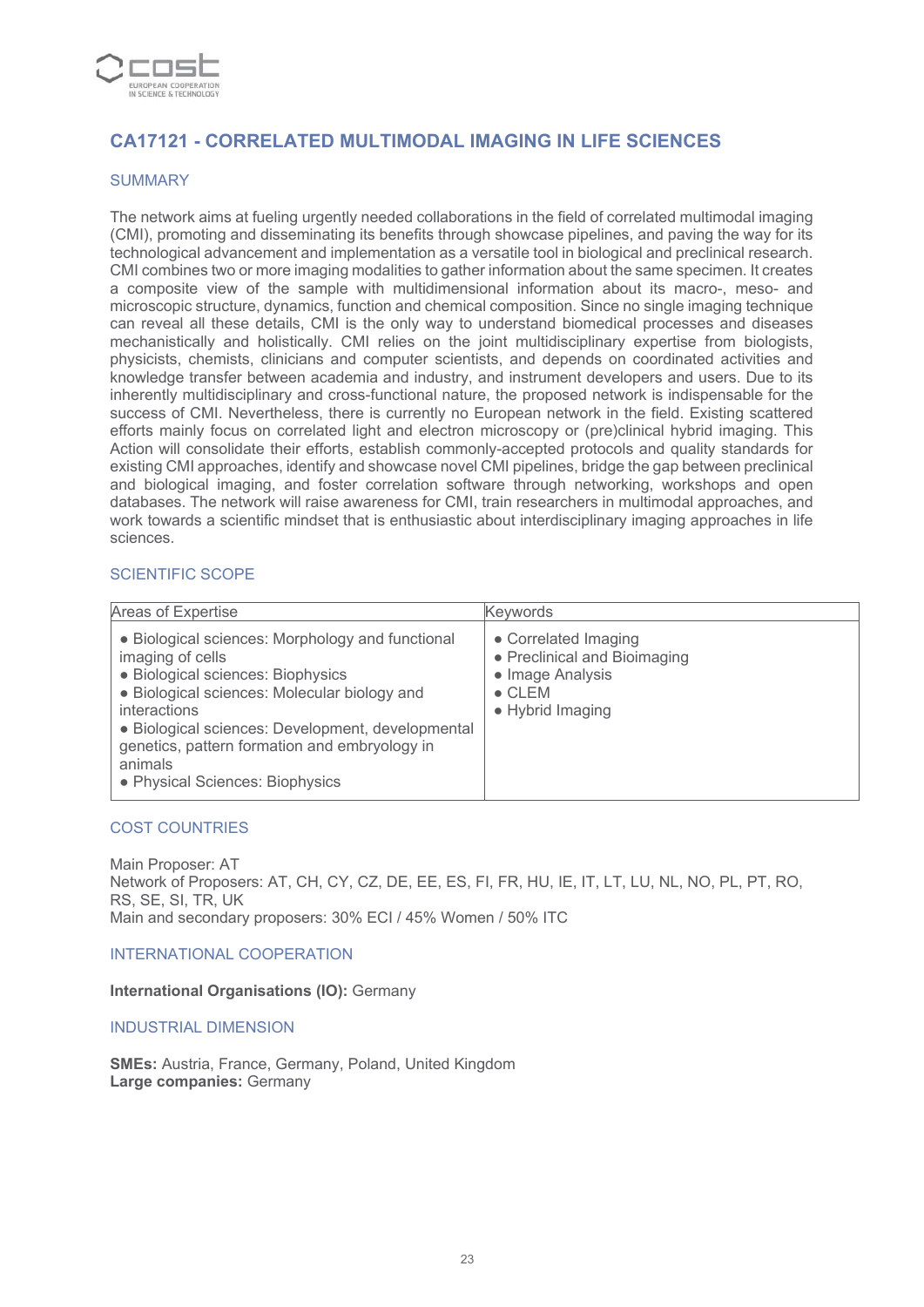

## **CA17122 - INCREASING UNDERSTANDING OF ALIEN SPECIES THROUGH CITIZEN SCIENCE**

#### **SUMMARY**

There is no sign of saturation in accumulation of alien species (AS) introductions worldwide, additionally the rate of spread for some species has also been shown to be increasing. However, the challenges of gathering information on AS are recognized. Recent developments in citizen science (CS) provide an opportunity to improve data flow and knowledge on AS while ensuring effective and high quality societal engagement with the issue of IAS. Advances in technology, particularly on-line recording and smartphone apps, along with the development of social media, have revolutionized CS and increased connectivity while new and innovative analysis techniques are emerging to ensure appropriate management, visualization, interpretation and use and sharing of the data .

The Action will address multidisciplinary research questions in relation to developing and implementing CS, advancing scientific understanding of AS dynamics while informing decision-making specifically implementation of technical requirements of relevant legislation such as the EU Regulation 1143/2014 on IAS, support of the EU biodiversity goals and embedding science within society. The Action will explore and document approaches to establishing a European-wide CS AS network. It will embrace relevant innovations for data gathering and reporting to support the implementation of monitoring and surveillance measures, while ensuring benefits for society and citizens, through an AS CS European network. The Action will, therefore, increase levels of participation and quality of engagement with current CS initiatives, ensuring and evaluating educational value, and improve the value outcomes for potential users including citizens, scientists, alien species managers, policy-makers, local authorities, industry and other stakeholders.

#### SCIENTIFIC SCOPE

| Areas of Expertise                                                                                                                                                                                                                                                                                                                      | <b>Keywords</b>                                                                                                                               |
|-----------------------------------------------------------------------------------------------------------------------------------------------------------------------------------------------------------------------------------------------------------------------------------------------------------------------------------------|-----------------------------------------------------------------------------------------------------------------------------------------------|
| • Biological sciences: Conservation biology,<br>ecology, genetics<br>• Earth and related Environmental sciences:<br>Databases, data mining, data curation,<br>computational modelling<br>· Biological sciences: Ecology<br>· Biological sciences: Bioinformatics<br>• Educational sciences: Education: training,<br>pedagogy, didactics | • Invasive alien species<br>• Biodiversity monitoring<br>• Public Participation<br>• Scientific communication<br>• Visualisation and analysis |

#### COST COUNTRIES

Main Proposer: UK Network of Proposers: AT, BE, CY, CZ, DE, EL, ES, FR, IE, IT, LU, PT, RO, SK, UK Main and secondary proposers: 15% ECI / 46% Women / 40% ITC

INTERNATIONAL COOPERATION

**International Partner Country (IPC):** Chile, New Zealand **International Organisations (IO):** France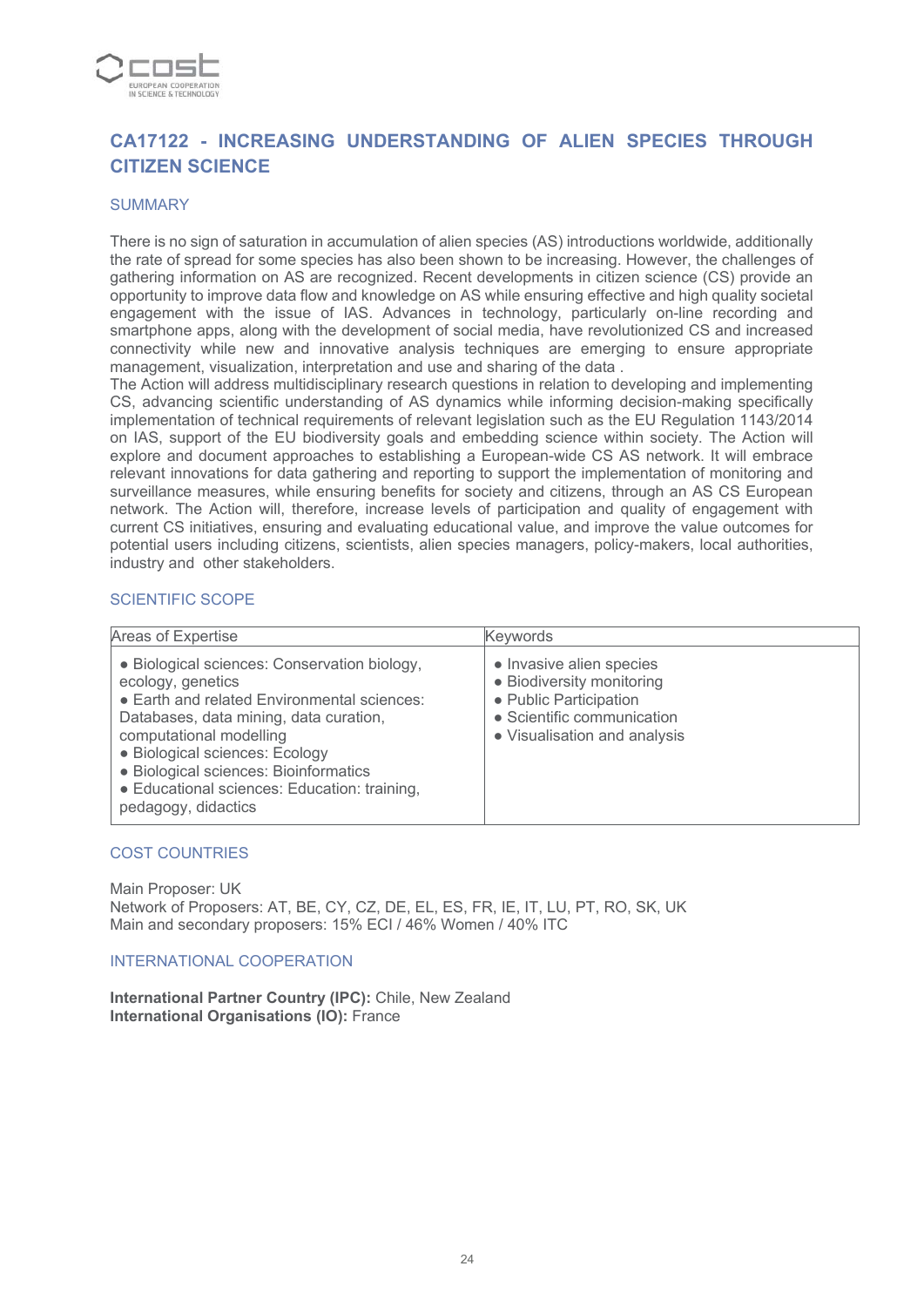

## **CA17123 - ULTRAFAST OPTO-MAGNETO-ELECTRONICS FOR NON-DISSIPATIVE INFORMATION TECHNOLOGY**

#### **SUMMARY**

The explosive growth of digital data use and storage leads to an enormous rise in energy consumption, which is rapidly becoming unsustainable. Ultrafast opto-magneto-electronics is an emerging field that combines the ideas and concepts of opto-magnetism and spin transport with photonics for ultrafast lowdissipative manipulation and storage of information. Both light and spin currents can control magnetic order, but mechanisms as well as corresponding time scales and energy dissipation differ. The MAGNETOFON Action aims at the best of both worlds, combining short time scales and non-dissipative propagation of light with nanoscale selectivity and strong interactions of spin currents. The ultimate goal is to create and implement non-volatile, low-dissipative, and ultrafast functional elements for data technology.

The research objectives of the MAGNETOFON Action will be achieved by combining the existing expertise of the scientific communities dealing with ultrafast magnetism, spintronics, magnonics, photonics and advanced spectroscopy, and by sharing the new knowledge arising from the exchange between them. This Action will result in a considerable leap in the quality and effectiveness of research in Europe, by bridging the existing gaps between these areas.

The ambition of the Action is to initiate a breakthrough in the field of low-dissipative opto-magnetism and femtosecond spintronics with the help of a joint scientific program bringing together presently nearly non-overlapping scientific communities. By training a new generation of scientists at the interface of the involved disciplines, further development of the field will be ensured together with a successful translation of the scientific breakthroughs into innovative technological solutions.

#### SCIENTIFIC SCOPE

| Areas of Expertise                                                                                                                                                                                                                            | <b>Keywords</b>                                                                                      |
|-----------------------------------------------------------------------------------------------------------------------------------------------------------------------------------------------------------------------------------------------|------------------------------------------------------------------------------------------------------|
| • Physical Sciences: Nanophysics:<br>nanoelectronics, nanophotonics, nanomagnetism or<br>classify<br>• Nano-technology: Magnetism for nano-<br>technology applications<br>• Nano-technology: Spintronics for nano-<br>technology applications | • Opto-magneto-electronics<br>• All-optical magnetization switching<br>· Ultrafast magneto-transport |

#### COST COUNTRIES

Main Proposer: NL

Network of Proposers: AT, BE, CH, CZ, DE, DK, ES, FR, HU, IT, NL, PL, PT, RO, SE, SI, SK, TR, UK Main and secondary proposers: 30% ECI / 18% Women / 42% ITC

#### INTERNATIONAL COOPERATION

**Near Neighbour Country:** Belarus, Russian Federation, Ukraine

INDUSTRIAL DIMENSION

**SMEs:** Portugal **Large companies:** Belarus, United Kingdom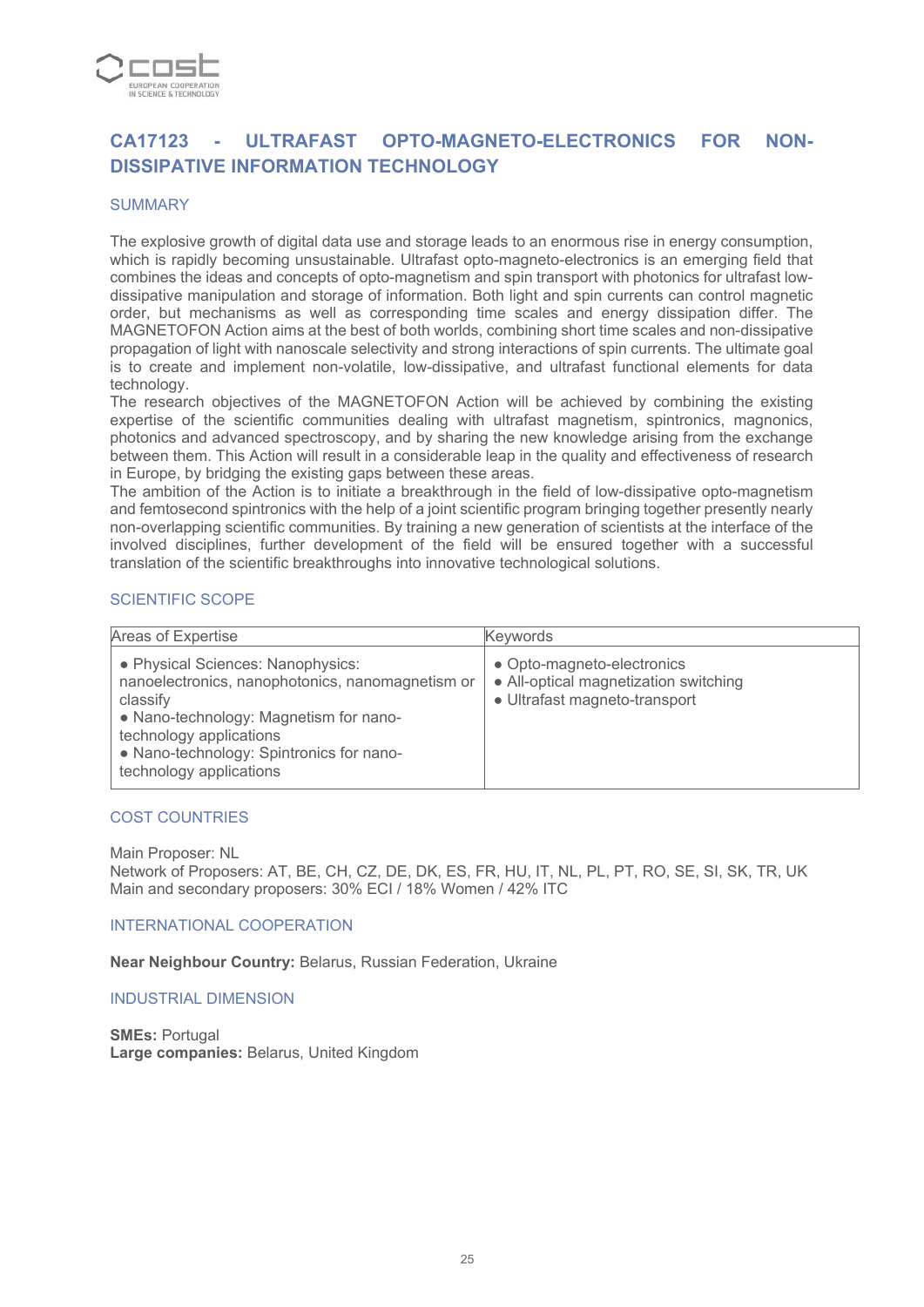

## **CA17124 - DIGITAL FORENSICS: EVIDENCE ANALYSIS VIA INTELLIGENT SYSTEMS AND PRACTICES**

#### **SUMMARY**

Digital Forensics is a part of the Criminalistics Sciences which deals with digital evidence recovery and exploitation in the solution of criminal cases through the application of scientific principles. There are several and increasingly sophisticated methods for collecting digital evidence. As a matter of fact, the evolution of technology continuously pushes such kind of methods. Rough evidence must however be used to elicit hypotheses concerning events, actions and facts (or sequences of them) with the goal to obtain evidence to present in court. Evidence analysis involves examining fragmented incomplete knowledge, and reconstructing and aggregating complex scenarios involving time, uncertainty, causality, and alternative possibilities. No established methodology exists today for digital evidence analysis. The Scientific Investigation experts usually proceed by means of their experience and intuition. The Challenge of the proposed COST Action consists in creating a Network for exploring the potential of the application of Artificial Intelligence and Automated Reasoning in the Digital Forensics field, and creating synergies between these fields. Specifically, the challenge is to address the Evidence Analysis phase, where evidence about possible crimes and crimes perpetrators collected from various electronic devices (by means of specialized software, and according to specific regulations) must be exploited so as to reconstruct possible events, event sequences and scenarios related to a crime. Evidence Analysis results are then made available to law enforcement, investigators, public prosecutors, lawyers and judges: it is therefore crucial that the adopted techniques guarantee reliability and verifiability, and that their result can be explained to the human actors.

#### SCIENTIFIC SCOPE

| Areas of Expertise                                                                      | Keywords                                                                                           |
|-----------------------------------------------------------------------------------------|----------------------------------------------------------------------------------------------------|
| • Computer and Information Sciences: Theoretical<br>computer science and formal methods | • Digital Forensics<br>• Automated Reasoning<br>• Artificial Intelligence<br>• Computational Logic |

#### COST COUNTRIES

Main Proposer: ES

Network of Proposers: AT, BG, CY, CZ, DE, ES, FR, HU, IE, IT, NL, PL, PT, RO, RS, SE, SK, TR, UK Main and secondary proposers: 33% ECI / 40% Women / 53% ITC

#### INTERNATIONAL COOPERATION

**Near Neighbour Country:** Georgia, Russian Federation

#### INDUSTRIAL DIMENSION

**SMEs:** Italy **Large companies:** Spain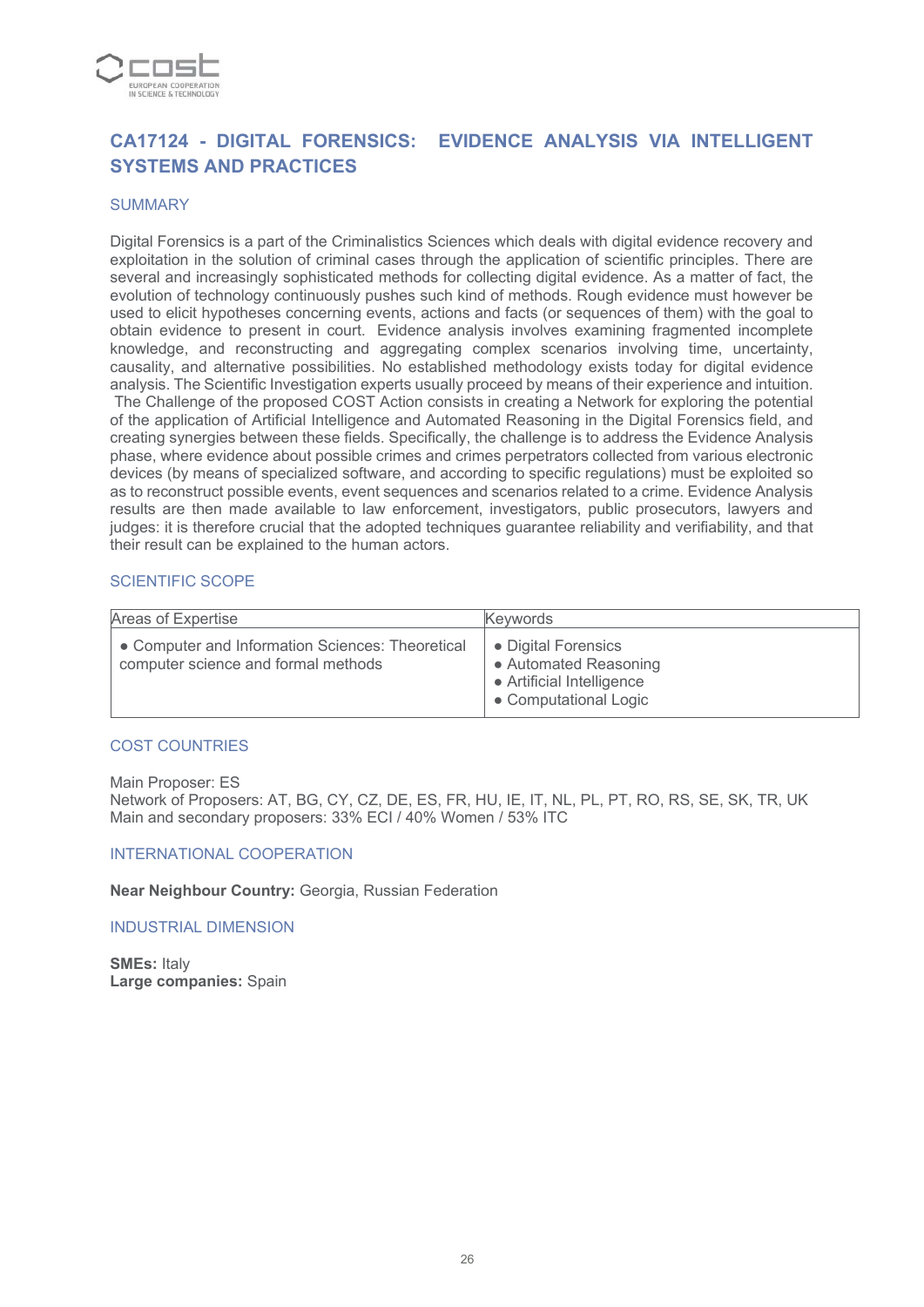

## **CA17125 - PUBLIC VALUE CAPTURE OF INCREASING PROPERTY VALUES**

#### SUMMARY

The shortage of financial resources is a Europe-wide problem. Coming out of the economic and financial crisis, countries as well as municipalities have decreasing means to fulfil all their public commitments. For this reason, the main aim of this COST Action is the development of a common framework for value capturing and the provision of innovative tools for public value capture based on comparative analysis to optimize the allocation of development costs and benefits as well as to disencumber the public budget. While a considerable database exists, it nonetheless shows big gaps in the data and in some cases disagreement between sources of data. Because of the different terms of unearned increments and classifications of value capture it is not possible to compare different studies of several countries. This gives strength to the idea of approaching the European Union for a study based on a network of specialist country representatives to get a common terminology and classification. A very important result will be the implementation of a permanent Europe-wide network of land management experts to interchange the knowledge concerning public value capture and its dissemination to policy-makers and the general public. This network allows the improvement of existing tools by detailed discussions with experts of countries that have similar tools. On the other hand, thought-provoking impulses can be given by countries that have a totally different understanding of value capture. Participants from more than 20 countries are willing to work for the socio-economic breakthrough of public value capture.

#### SCIENTIFIC SCOPE

| Areas of Expertise                                                                   | <b>Kevwords</b>                                                                                                                 |
|--------------------------------------------------------------------------------------|---------------------------------------------------------------------------------------------------------------------------------|
| • Social and economic geography: Spatial<br>development, land use, regional planning | • land management<br>• public value capture<br>$\bullet$ planning<br>• policy implementation<br>• public finance sustainability |

#### COST COUNTRIES

Main Proposer: DE Network of Proposers: DE, EE, FR, LT, LV, SE, UK Main and secondary proposers: 40% ECI / 50% Women / 43% ITC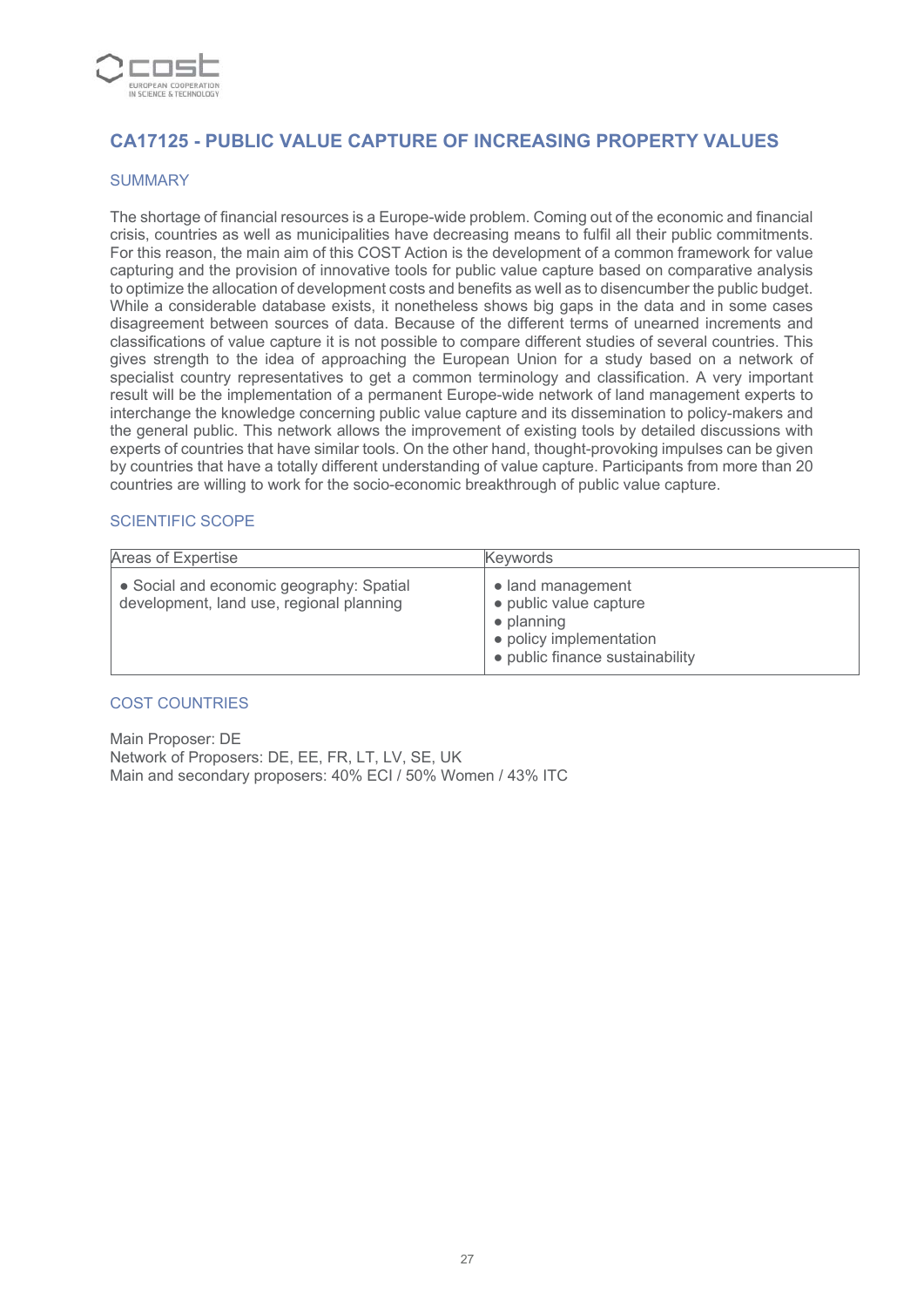

## **CA17126 - TOWARDS UNDERSTADING AND MODELLING INTENSE ELECTRONIC EXCITATION**

#### **SUMMARY**

Electronic excitation reaching high energy density is central in many different applications, from materials processing to medical treatments. It emerges when intense radiation arising from sources such as lasers, swift ions, or high-flux X-ray or electron pulses, interact with matter. In general, only partial aspects related to the excitation produced by this type of sources are treated. The lack of a systematic methodology to face the simulation of the underlying phenomena makes it essential to involve scientists from different fields, theoreticians, simulators, and experimentalists. A successful methodology will require smart strategies to make existing solutions, which are appropriate within restricted scopes, work together within a multiscale formalism. The proposed COST Action will tackle this challenge through the following approach

1.Identify and propose experiments to validate simulations as an optimal way to generate progress in the field of intense electronic excitation.

2. Identify the specific role of different radiation sources on electronic excitation-induced effects. This will allow us to connect distinct communities that explore similar effects in parallel.

3. Identify strategies to connect computational methods on different timescales. This will be a central point of the project, since most methods operate reasonably well within their scope of applicability but their coupling to other approaches is not straightforward.

4. Transfer the newly acquired knowledge to industry and societal applications by taking advantage of COST networking tools.

This Action aims at creating a network of research groups with expertise in the different parts of the challenge tackled and a common research objective.

#### SCIENTIFIC SCOPE

| Areas of Expertise                                                                                                                                                                                                                                                                                                                                                                                                                               | Keywords                                                                                   |
|--------------------------------------------------------------------------------------------------------------------------------------------------------------------------------------------------------------------------------------------------------------------------------------------------------------------------------------------------------------------------------------------------------------------------------------------------|--------------------------------------------------------------------------------------------|
| • Physical Sciences: Electronic properties of<br>materials and transport (theory)<br>• Physical Sciences: Gas and plasma physics<br>(theory)<br>• Physical Sciences: Atomic, molecular and<br>chemical physics<br>• Materials engineering: Transport properties of<br>condensed matter for materials engineering<br>applications<br>• Materials engineering: Thermal properties of<br>condensed matter for materials engineering<br>applications | • Intense electronic excitation<br>• Intense irradiation sources<br>• Multiscale modelling |

#### COST COUNTRIES

Main Proposer: ES Network of Proposers: BG, CZ, DE, EL, ES, FI, FR, HU, IE, IT, NL, PL, PT, RS, SI, UK Main and secondary proposers: 18% ECI / 23% Women / 44% ITC

#### INTERNATIONAL COOPERATION

**Near Neighbour Country:** Russian Federation

INDUSTRIAL DIMENSION

**SMEs:** Germany, Portugal, Spain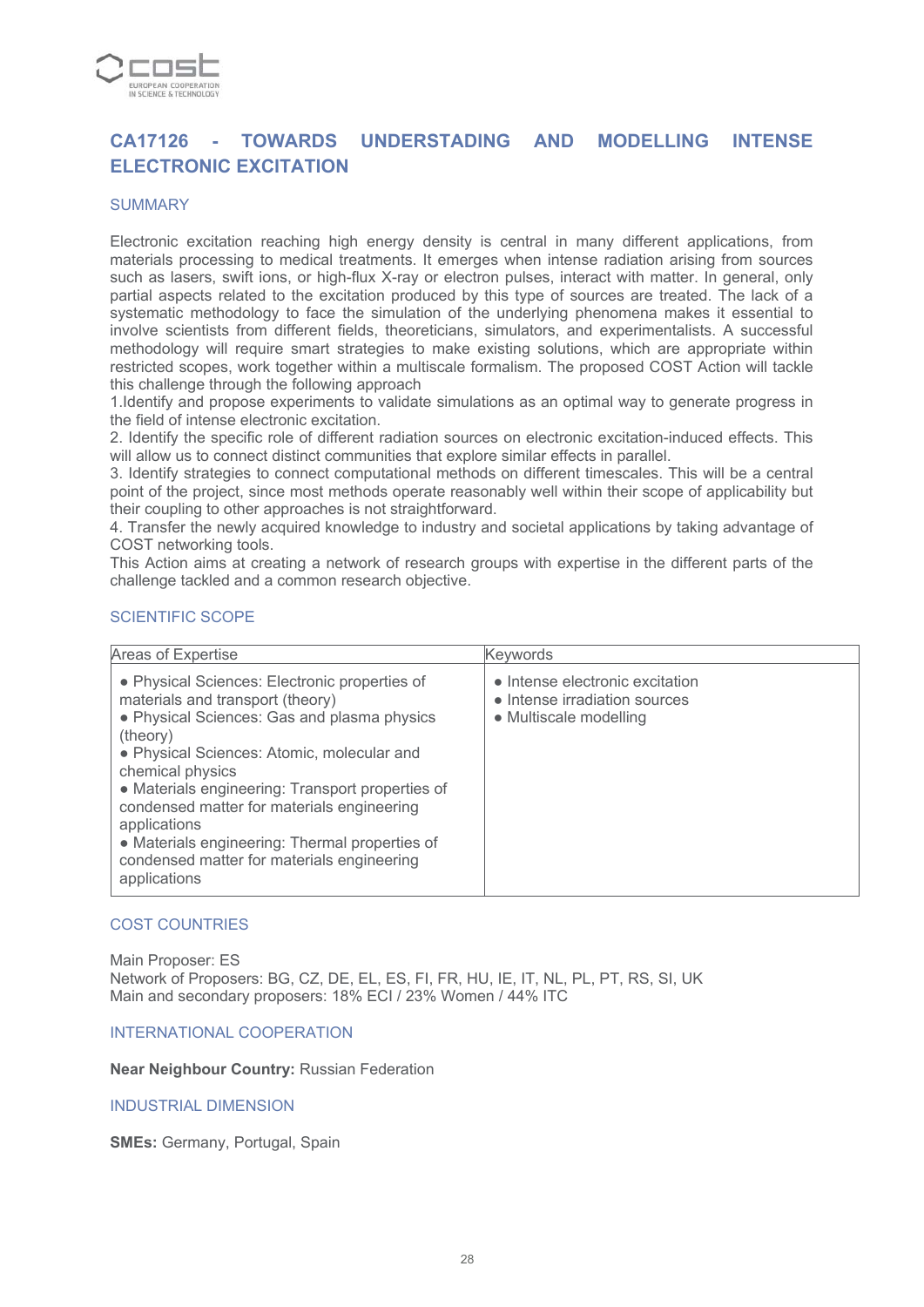

## **CA17127 - BUILDING ON SCIENTIFIC LITERACY IN EVOLUTION TOWARDS SCIENTIFICALLY RESPONSIBLE EUROPEANS**

#### **SUMMARY**

As citizens, we are confronted with a deluge of information and misinformation from the internet and the mass media. Scientific literacy, i.e. the ability to critically evaluate, apply and understand scientific knowledge and how it is produced, is therefore vital for responsible citizenship. It is a prerequisite for generating a knowledge-based society and for allowing citizens to make informed decisions. One of the most important fields of science is evolution, the foundation of modern biology. Evolutionary biology has great societal relevance and its findings have far-reaching implications for how we respond to climate change, drug resistance, issues of food security and controversies in modern medicine. However, it is frequently misunderstood or even rejected outright. This makes scientific literacy in evolution an ideal model to research approaches to improve the state of European scientific literacy. This Action will, for the first time, leverage the strengths of diverse stakeholders (evolutionary biologists, education researchers, educators, museum professionals and the media) to generate and analyse approaches used to improve public scientific literacy. Bridging differences in culture and education systems including participants from a wide range of countries and backgrounds is a source of innovation in itself. The expected result is to identify targeted strategies to raise levels of scientific literacy in Europe, thereby maximising Europe's innovation potential. The Action will contribute to a culture of responsible, research and innovation (RRI) and will result in a more scientifically literate European citizenship, instrumental to implementing Europe 2020's smart, sustainable and inclusive goals.

#### SCIENTIFIC SCOPE

| Areas of Expertise                                                                                                                                                                                                                                                                                                                                                                     | <b>Keywords</b>                                                                                                 |
|----------------------------------------------------------------------------------------------------------------------------------------------------------------------------------------------------------------------------------------------------------------------------------------------------------------------------------------------------------------------------------------|-----------------------------------------------------------------------------------------------------------------|
| • Biological sciences: Systems evolution, biological<br>adaptation, phylogenetics, systematics<br>• Educational sciences: Education: training,<br>pedagogy, didactics<br>• Media and communications: Museums and<br>exhibitions<br>• Media and communications: Media and<br>communications, social aspects of information<br>science and surveillance, socio-cultural<br>communication | • science literacy<br>$\bullet$ evolution<br>• science education<br>$\bullet$ outreach<br>• responsible science |

#### COST COUNTRIES

Main Proposer: PL Network of Proposers: BE, BG, CH, CY, CZ, DE, EE, EL, ES, FR, HR, HU, IL, IT, NL, PL, PT, RO, RS, SI, SK, TR, UK Main and secondary proposers: 43% ECI / 57% Women / 57% ITC

INTERNATIONAL COOPERATION

**International Partner Country (IPC):** United States

INDUSTRIAL DIMENSION

**SMEs:** Israel, United Kingdom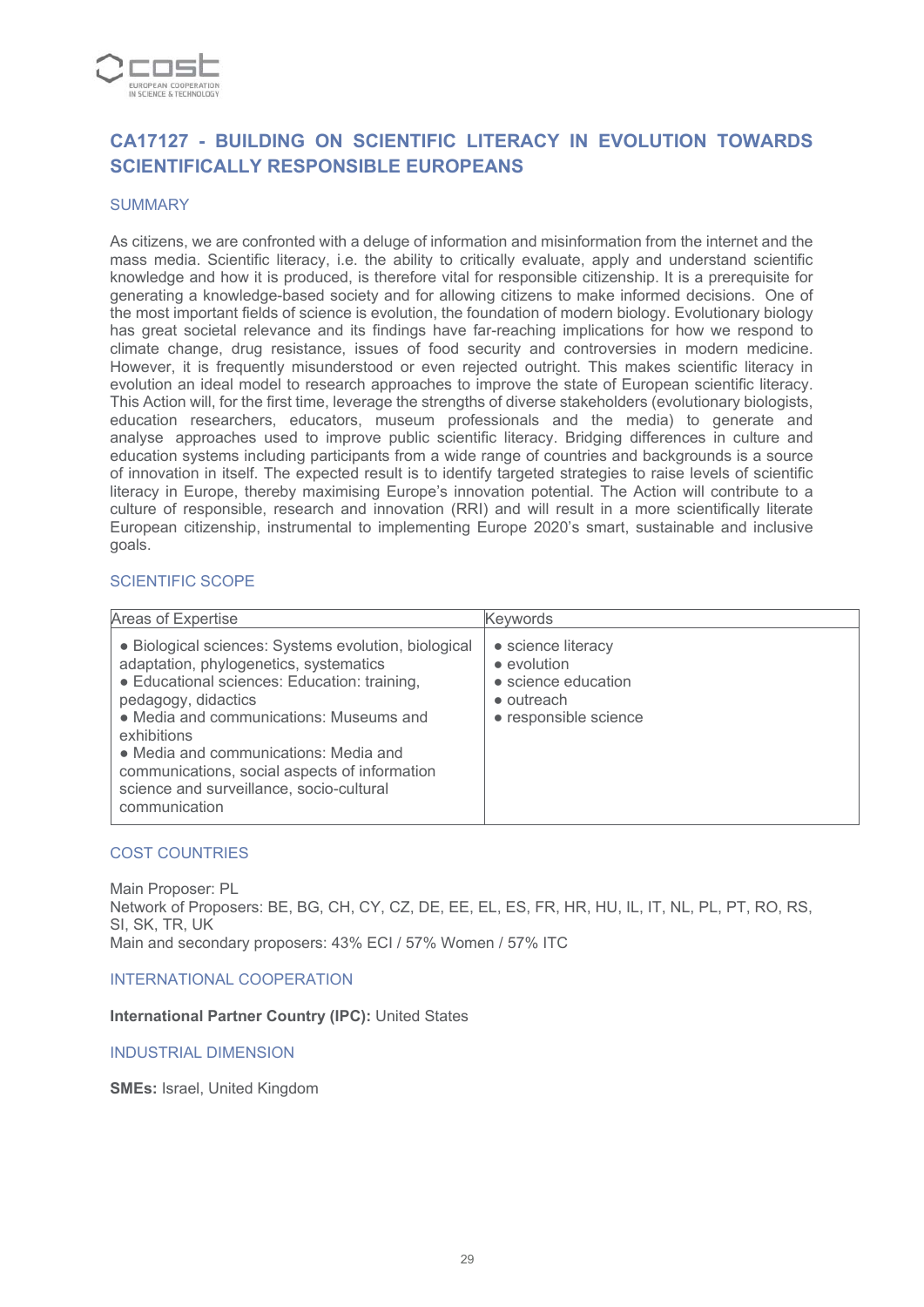

## **CA17128 - ESTABLISHMENT OF A PAN-EUROPEAN NETWORK ON THE SUSTAINABLE VALORIZATION OF LIGNIN**

#### **SUMMARY**

Lignin has the potential to become the future aromatic raw material for the industry, but is largely underexploited due to lack of (information on) industrial availability, sustainable applications, environmental footprint. Economic considerations nonetheless make its valorization mandatory for the viability of future biorefinery operations. To facilitate the transition of a complex, highly underexploited side stream to a major biorefinery product and industrial commodity raw material, a European network is established to join and coordinate the many efforts underway in academia and provide industrial stakeholders including SMEs relevant and up-to-date information on lignin covering topics such as:

1.WikiLignin: Database comprising lignin sources, availability, properties and repository of state-of-theart analytical methodologies and turn key methods for industry

2.Bio- and chemocatalytic conversion technologies including technology readiness level (TRL) assesment

3.Industrial application requirements (market demand) versus lignin properties (supply)

4.Development of value chains for lignin valorization

5.Technical and full sustainability aspects, LCA, market potential and implementation.

From different disciplines this LignoCOST ACTION brings together industrial stakeholders, SMEs, academia and institutes from pan-European regions active in the pulp&paper, agri&food, biorefinery, chemicals and plastics, infra and building, fuels and energy, and consumer productsindustries.

The main objective of LignoCOST is to establish a sound network covering the entire value chain in which relevant information can be produced with a focus on lignin valorization towards sustainable industrial applications. Only when working together this information can be gathered to cover the technical, non-technical, environmental and socio-economic implications of the most promising lignin value chains.

#### SCIENTIFIC SCOPE

| Areas of Expertise                                                                                                                                                                                                                                                                                                                                                                            | <b>Keywords</b>                                                                                                                  |
|-----------------------------------------------------------------------------------------------------------------------------------------------------------------------------------------------------------------------------------------------------------------------------------------------------------------------------------------------------------------------------------------------|----------------------------------------------------------------------------------------------------------------------------------|
| • Agricultural biotechnology: Other bioproducts<br>(products manufactured using biological material as<br>feedstock)<br>• Chemical sciences: Green chemistry research<br>• Chemical engineering: Chemical engineering:<br>processes and products (others)<br>• Biological sciences: Plant biology, Botany<br>• Materials engineering: Biomaterials, metals,<br>ceramics, polymers, composites | • Pan-European network<br>• Lignin valorization<br>• Standardization<br>• Sustainable lignin value chain<br>$\bullet$ WikiLignin |

#### COST COUNTRIES

Main Proposer: NL Network of Proposers: AT, BE, CH, DE, DK, EL, ES, FI, FR, HR, HU, IT, LV, NL, NO, PL, PT, RO, SE, SI, SK, UK Main and secondary proposers: 23% ECI / 31% Women / 36% ITC

#### INTERNATIONAL COOPERATION

#### **International Partner Country (IPC):** Canada

#### INDUSTRIAL DIMENSION

**SMEs:** Finland, Germany, Greece, Netherlands **Large companies:** Austria, Belgium, Finland, Greece, Norway, Sweden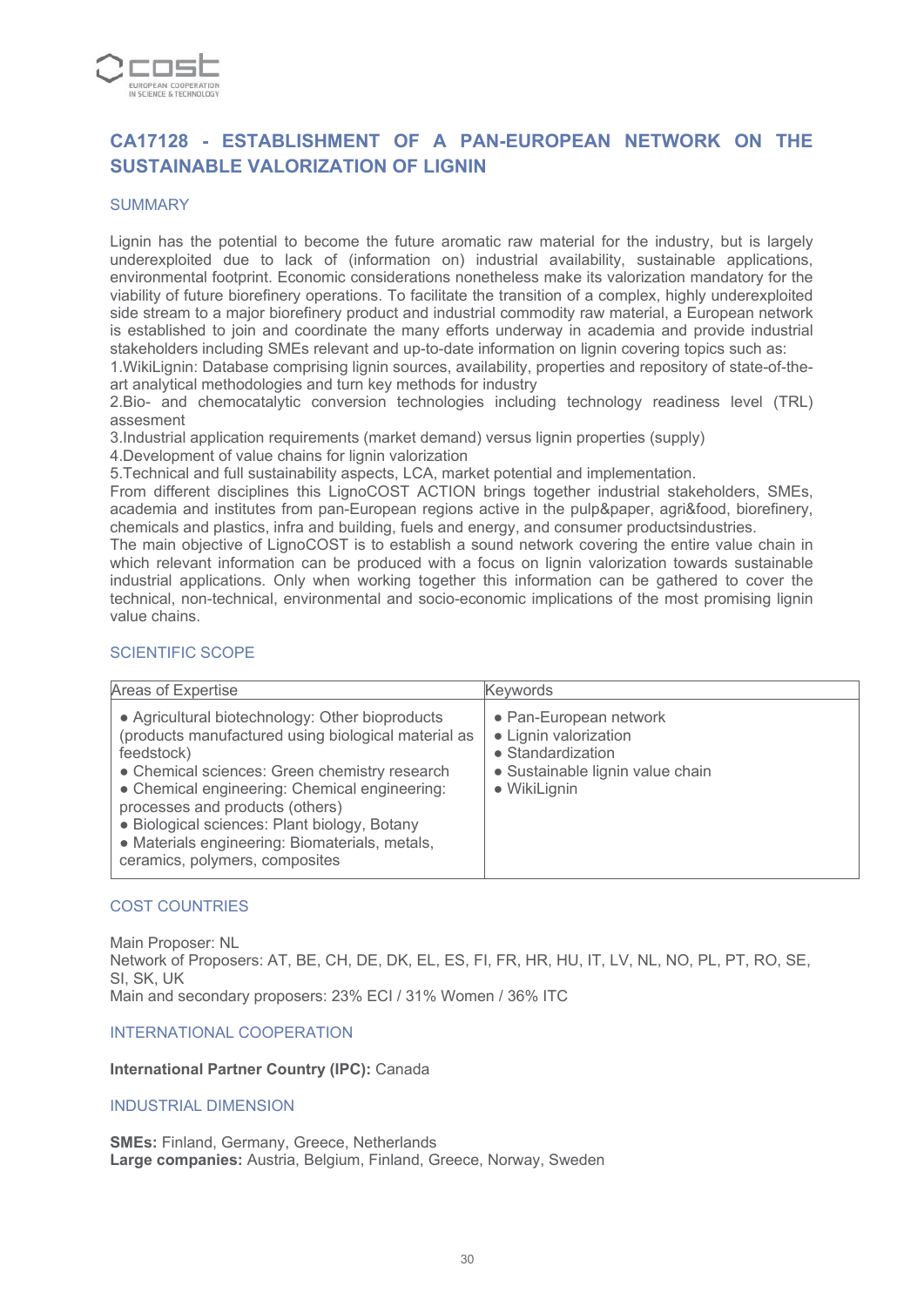

## **CA17129 - CATALYSING TRANSCRIPTOMICS RESEARCH IN CARDIOVASCULAR DISEASE**

#### **SUMMARY**

This Action aims to create an interdisciplinary network to accelerate the understanding of transcriptomics in cardiovascular disease (CVD) and further the translation of experimental data into usable applications to improve personalized medicine in this field. CVD remains the leading cause of death worldwide and, despite continuous advances, better diagnostic and prognostic tools, as well as therapy, are needed. The human transcriptome, which is the set of all RNA produced in a cell, is much more complex than previously thought and the lack of dialogue between researchers and industrials and consensus on guidelines to generate data make it harder to compare and reproduce results. Currently, there is no network to address the complexity of transcriptomics in CVD, offering an advantage to this Action. It aims to provide opportunities for collaboration between stakeholders from complementary backgrounds, allowing the functions of different RNAs and their interactions to be more rapidly deciphered in the cardiovascular context for translation into the clinic. This Action will generate grant proposals to advance understanding of the transcriptome's role in CVD and to translate findings into clinical applications, thus fostering personalized medicine and meeting a current public health challenge. CardioRNA will refine guidelines for transcriptomics investigations in CVD to increase and reproducibility of results, facilitating clinical product development. It will disseminate knowledge and allow capacity-building through different types of meetings, prioritizing students and early career investigators. Thus, this Action will advance studies on cardiovascular transcriptomics, generate innovative projects and consolidate the leadership of European research groups in the field.

#### SCIENTIFIC SCOPE

| Areas of Expertise                                                                                                                                                                                                           | <b>Keywords</b>                                                                                                                         |
|------------------------------------------------------------------------------------------------------------------------------------------------------------------------------------------------------------------------------|-----------------------------------------------------------------------------------------------------------------------------------------|
| • Biological sciences: Transcriptomics<br>· Biological sciences: Epigenetics and gene<br>regulation<br>• Medical biotechnology: Transcriptomics for<br>medical biotechnology<br>• Clinical medicine: Cardiovascular diseases | • cardiovascular disease<br>• transcriptomics<br>• best practices and guidelines<br>• translational research<br>• personalized medicine |

#### COST COUNTRIES

Main Proposer: LU Network of Proposers: CH, CZ, DE, DK, ES, FR, HU, IT, LU, NL, PL, TR, UK Main and secondary proposers: 14% ECI / 43% Women / 38% ITC

INTERNATIONAL COOPERATION

**International Partner Country (IPC):** Australia

INDUSTRIAL DIMENSION

**SMEs:** France, Hungary **Large companies:** Italy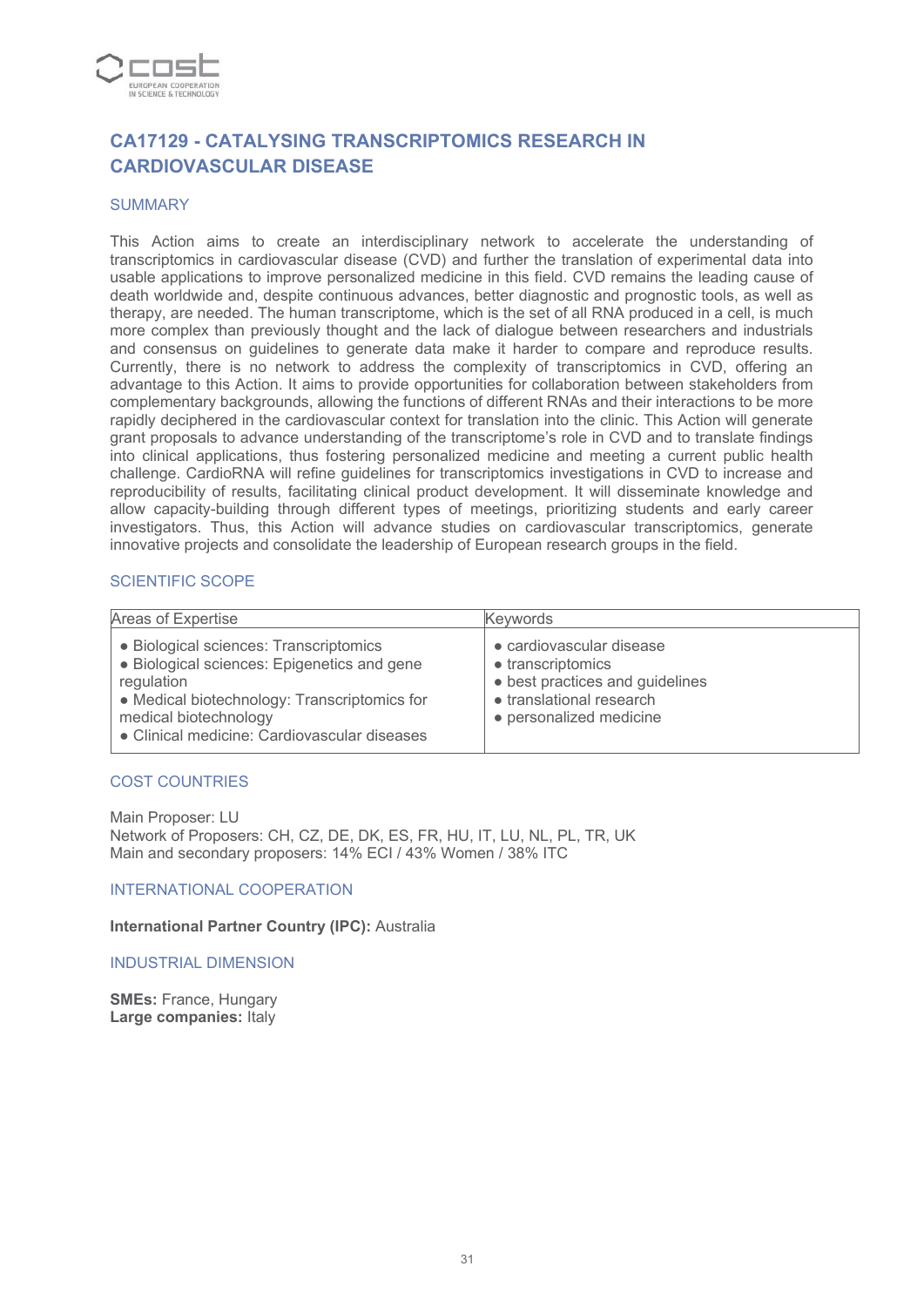

## **CA17130 - ENHANCING PSYCHIATRIC GENETIC COUNSELLING, TESTING, AND TRAINING IN EUROPE**

#### **SUMMARY**

The Action *Enhancing Psychiatric Genetic Counselling, Testing, and Training in Europe* (EnGagE) aims to strengthen pan-European research into the newly emerging disciplines Psychiatric Genetic Counselling (PsyGC) and Psychiatric Genetic Testing (PsyGT); and to develop a framework facilitating the implementation of both into clinical care.

Psychiatric disorders are common, with estimated life-time risks of around 1-3 % for schizophrenia, bipolar disorder, and major depressive disorder. The last decade has witnessed major advances in psychiatric genetics; At the time of writing, no form of valid, high certainty diagnostic PsyGT is routinely available. However, in view of recent genetic findings (particularly the identification of pathogenic Copy Number Variants that are associated with high risks for schizophrenia), major efforts to establish such testing are now underway. The publication of the major advances in psychiatric genetics have received wide media coverage and awareness grows among patients and their family members of the role of genetics in psychiatric disorders. An increased demand for high-quality information on psychiatric genetics; likely provided in the form of PsyGC is anticipated.

EnGagE is a knowledge-sharing and expertise-enhancing network comprising preclinical and clinical researchers from the fields of neuroscience, psychiatric genetics, psychosocial research, and ethics; clinicians from the fields of psychiatry, psychology, and medical genetics; genetic counsellors, and scientists from diagnostic genetic testing laboratories from Europe and beyond. EnGagE will establish a framework for PsyGC and PsyGT; develop standardised guidelines, practice recommendations and research protocols; and share scientific knowledge and data and provide standardized training in PsyGC and PsyGT.

#### SCIENTIFIC SCOPE

| Areas of Expertise                           | <b>Keywords</b>                   |
|----------------------------------------------|-----------------------------------|
| • Clinical medicine: Psychiatric disorders   | • Psychiatric Genetics            |
| • Biological sciences: Genomics, comparative | • Psychiatrig Genetic Testing     |
| genomics, functional genomics                | • Psychiatric Genetic Counselling |

#### COST COUNTRIES

Main Proposer: DE Network of Proposers: AT, BA, BE, BG, CZ, DE, DK, EE, ES, FI, HR, HU, IE, IT, MK, NL, NO, PL, PT, RO, SE, UK Main and secondary proposers: 43% ECI / 51% Women / 45% ITC

#### INTERNATIONAL COOPERATION

**Near Neighbour Country:** Albania **International Partner Country (IPC):** Australia, Canada

#### INDUSTRIAL DIMENSION

**SMEs:** Belgium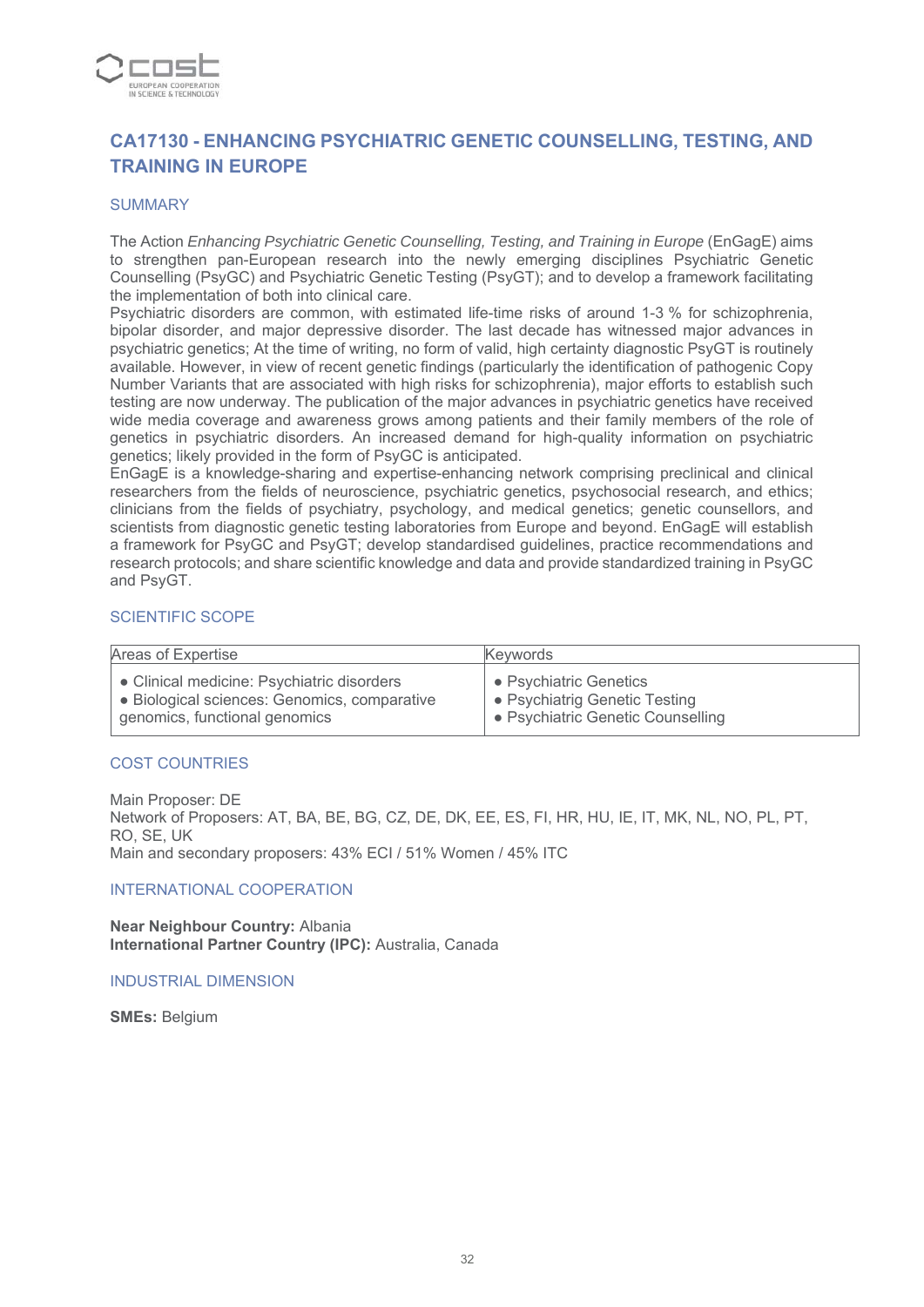

## **CA17131 - THE SOIL SCIENCE & ARCHAEO-GEOPHYSICS ALLIANCE: GOING BEYOND PROSPECTION**

#### **SUMMARY**

Archaeological sites can be discovered and recorded in a high-resolution and non-invasive manner using geophysical methods. These measure the spatial variation of a range of physical properties of the soil which may be representative proxies of the subsurface archaeology. Less-invasive and costeffective field procedures have become top-priority to mitigate the destructive effects on our cultural heritage from intensified land use, climate change and the current conflict panorama.

At a time when many organisations are investing in advanced geophysical equipment, a major problem is that our ability to fully interpret the information available from geophysical datasets is still very limited. This deficiency prevents geophysical survey moving beyond basic prospection and becoming a significant tool for answering nuanced questions about archaeology and their host landscapes. This limitation arises from an incomplete understanding of the relationship between soil properties and geophysical measurements. Bridging this gap requires multi-disciplinary teams, testing novel methods, plus scholarly discussion to collate the outcomes of projects on this topic. Overcoming these challenges is a prerequisite for maximising the cost-effectiveness of geophysical methods, realising the expected benefits of technological investment and allowing broader utility of geophysical methods in the cultural heritage sector. SAGA will build an international network of geophysicists, archaeologists, soil scientists and other experts to develop our capability to interpret geophysical data and promote research collaborations. Our vision is that after four years, SAGA will have created an environment within which emerging field procedures, enhanced data interpretation and a broader understanding of integrated geophysical methods can flourish.

#### SCIENTIFIC SCOPE

| Areas of Expertise                                                                                                                                                                                                                                                          | <b>Keywords</b>                                                                                                                    |
|-----------------------------------------------------------------------------------------------------------------------------------------------------------------------------------------------------------------------------------------------------------------------------|------------------------------------------------------------------------------------------------------------------------------------|
| • History and Archeology: Archaeology,<br>archaeometry, landscape archaeology<br>• Earth and related Environmental sciences:<br>Thermodynamics, geophysics<br>• Earth and related Environmental sciences:<br>Sedimentology, soil science, palaeontology, earth<br>evolution | • archaeological prospection<br>• near-surface geophysics<br>• soil analysis for archaeological investigations<br>• geoarchaeology |

#### COST COUNTRIES

Main Proposer: NO Network of Proposers: BE, BG, CY, CZ, DE, EL, ES, FI, FR, HU, IE, LT, LV, MT, NL, NO, PT, RO, SE, SK, TR, UK Main and secondary proposers: 47% ECI / 44% Women / 50% ITC

INTERNATIONAL COOPERATION

**Near Neighbour Country:** Tunisia, Ukraine **International Partner Country (IPC):** Australia

INDUSTRIAL DIMENSION

**SMEs:** United Kingdom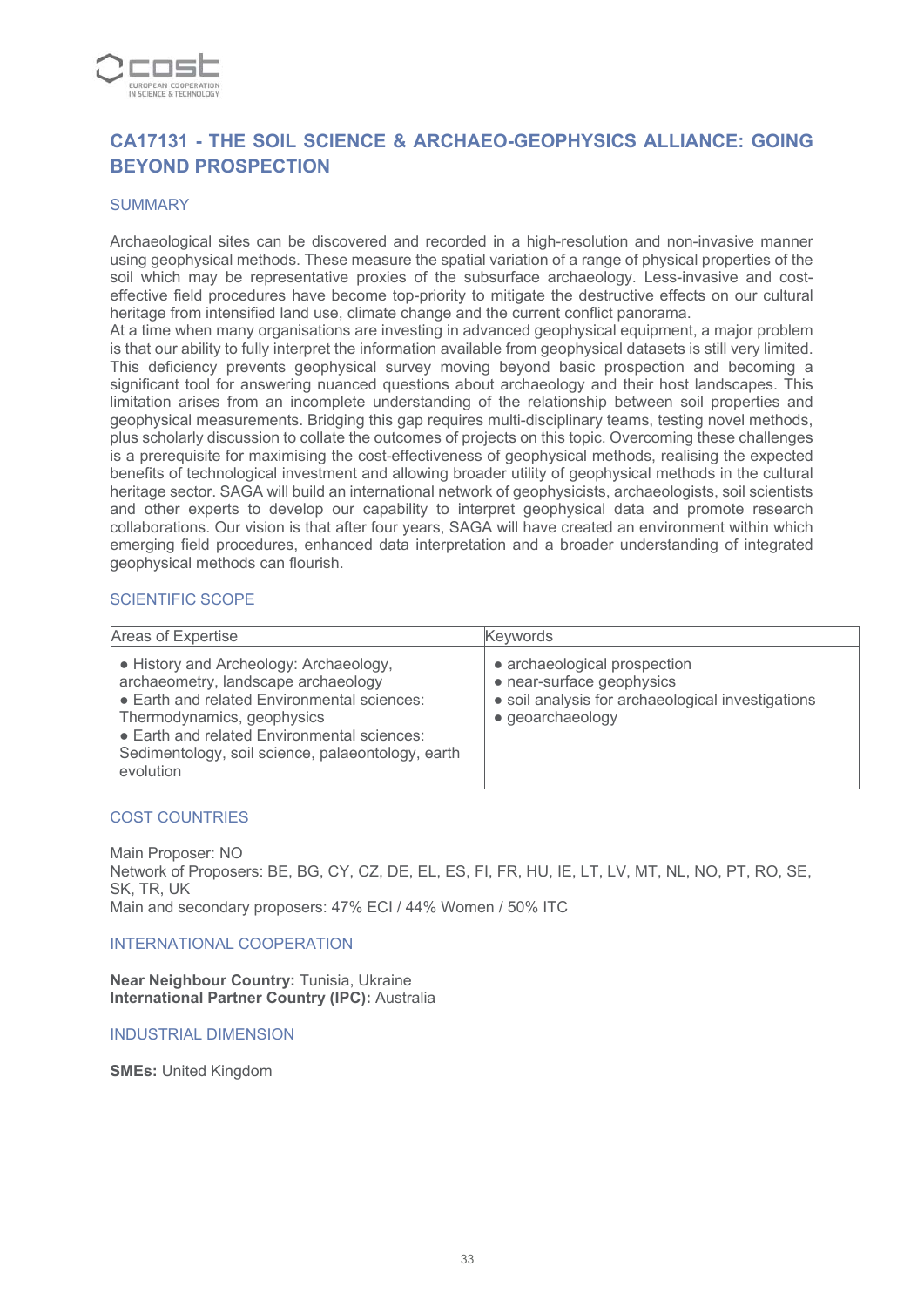

## **CA17132 - EUROPEAN NETWORK FOR ARGUMENTATION AND PUBLIC POLICY ANALYSIS**

#### **SUMMARY**

Providing and criticising reasons is indispensable to achieve sound public policy that commands the support of both citizens and stakeholders. This need is now widely acknowledged in the recent literature and key EU documents, which highlight the perils of populist discourse and policies. The European network for Argumentation and Public PoLicY analysis (APPLY) improves the way European citizens understand, evaluate and contribute to public decision-making on such matters of common concern as climate change or energy policies. Addressing this need from a multidisciplinary perspective on argumentation, the APPLY Action identifies gaps between the citizens', policymakers' and scholarly experts' argumentation, and explores ways of treating them. This occurs through coordinated research activities in three main areas: a) empirical: an argumentative analysis of EU policy documents and procedures, the media and citizens' discourse results in an annotated pan-European database on institutional and citizens' argumentation; b) normative: a critical study of concepts and methods to measure the quality of arguments in public policies results in a unified theoretical and methodological framework to analyse and evaluate public policy argument; c) prescriptive: the development of tools by which policymakers, citizens and various stakeholders engage in well-informed argumentative discussions. APPLY coordinates such networking activities as workshops, conferences, training schools and short-term scientific missions among European and international scholars and stakeholders. This provides insights into the understanding, evaluation and production of public policy arguments. APPLY thus benefits European policymakers and citizens, but also consolidates a currently dispersed argumentation scholarship across Europe and beyond.

#### SCIENTIFIC SCOPE

| Areas of Expertise                                                                                                                                                                                                                                                                                                                                                                                                                                                                                         | Keywords                                                                                                      |
|------------------------------------------------------------------------------------------------------------------------------------------------------------------------------------------------------------------------------------------------------------------------------------------------------------------------------------------------------------------------------------------------------------------------------------------------------------------------------------------------------------|---------------------------------------------------------------------------------------------------------------|
| • Philosophy, Ethics and Religion: Epistemology,<br>logic, philosophy of science and technology<br>• Media and communications: Media and<br>communications, social aspects of information<br>science and surveillance, socio-cultural<br>communication<br>• Psychology: Social psychology<br>• Law: Legal theory, legal systems, constitutions,<br>comparative law<br>• Languages and literature: Use of language: form,<br>pragmatics, sociolinguistics, discourse analysis,<br>lexicography, terminology | • argumentation<br>• public policy<br>· argumentation design<br>• practical reasoning<br>· discourse analysis |

#### COST COUNTRIES

Main Proposer: PT Network of Proposers: CH, ES, FR, IT, MT, NL, PL, PT, RO, SE, TR, UK Main and secondary proposers: 45% ECI / 36% Women / 42% ITC

#### INTERNATIONAL COOPERATION

**International Partner Country (IPC):** Canada, United States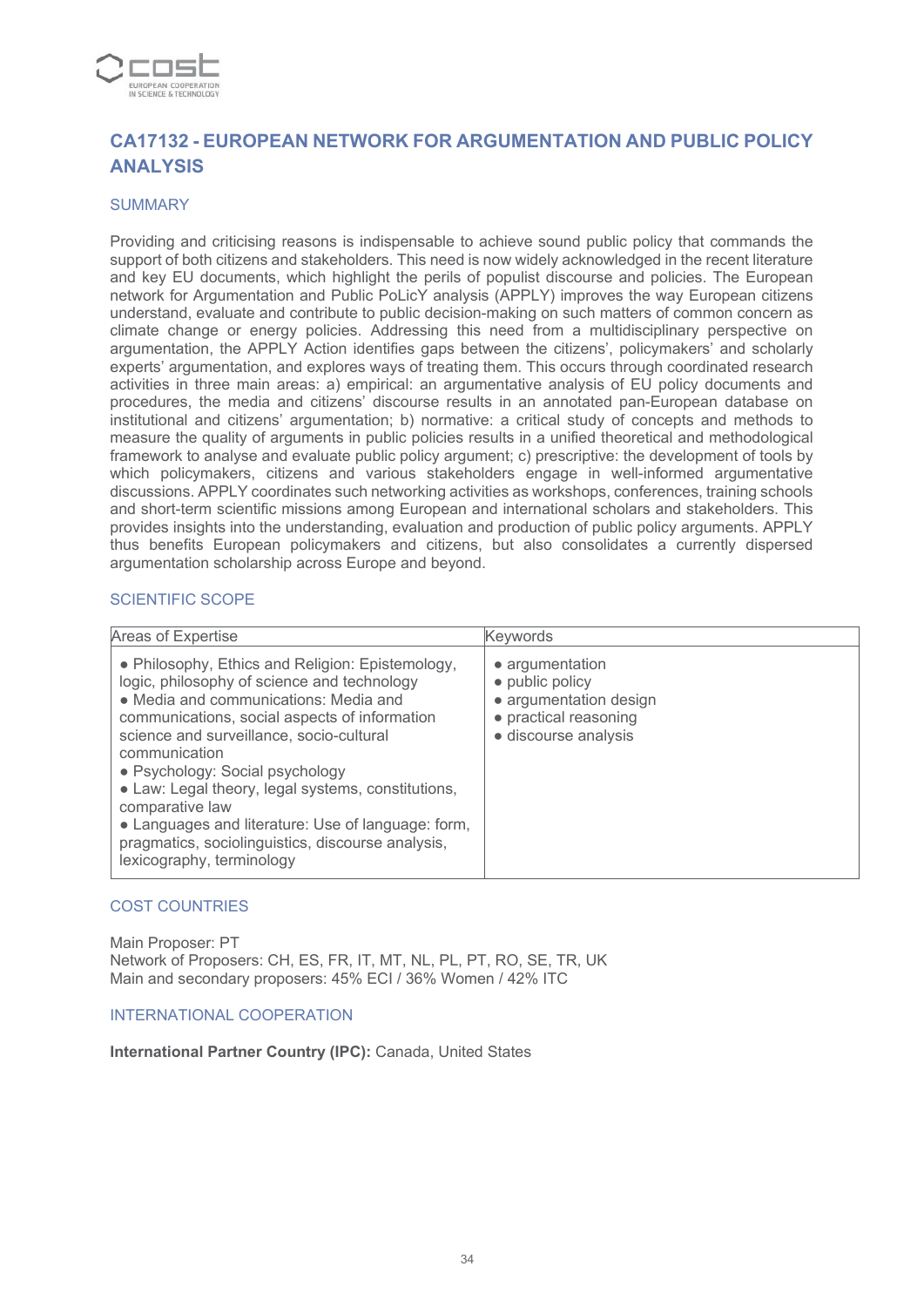

## **CA17133 - IMPLEMENTING NATURE BASED SOLUTIONS FOR CREATING A RESOURCEFUL CIRCULAR CITY**

#### **SUMMARY**

Resource depletion, climate change and degradation of ecosystems are challenges faced by cities worldwide and will increase if cities do not adapt. In order to tackle those challenges, it is necessary to transform our cities into sustainable systems using a holistic approach. One element in achieving this transition is the implementation of nature-based solutions (NBS). They can provide a range of ecosystem services beneficial for the urban biosphere such as regulation of micro-climates, flood prevention, water treatment, food provision and more. However, most NBS are implemented serving only one single purpose. Adopting the concept of circular economy by combining different types of services and returning resources to the city, would increase the benefits gained for urban areas. This COST Action aims to establish a network testing the hypothesis that: *"A circular flow system that implements NBS for managing nutrients and resources within the urban biosphere will lead to a resilient, sustainable and healthy urban environment*". To tackle this challenge five working groups (WGs) give their contribution on closing the resource cycle within the urban biosphere. The five WGs will deal with the built environment, urban water, resource recovery, urban farming and transformation tools connecting the WGs and the socio-economic impact. The network of researches, companies and stakeholders spread over Europe and near neighboring countries brings together a large diversity of disciplines and is therefore well equipped taking holistic approach on embedding NBS within circular economy

#### SCIENTIFIC SCOPE

| Areas of Expertise                                                                                                                                                                                                               | Keywords                                                                                                     |
|----------------------------------------------------------------------------------------------------------------------------------------------------------------------------------------------------------------------------------|--------------------------------------------------------------------------------------------------------------|
| • Environmental engineering: Water management<br>and technology<br>• Other agricultural sciences: Sustainable<br>production<br>• Other engineering and technologies:<br>Sustainability for other engineering and<br>technologies | • Circular economy<br>• Nature-based solutions<br>• Resources recovery<br>• Urban farming<br>$\bullet$ Water |

#### COST COUNTRIES

Main Proposer: AT

Network of Proposers: AT, BA, BE, BG, CH, EL, ES, FI, FR, HR, IL, IT, LT, NL, PT, RO, SE, SI, SK, UK Main and secondary proposers: 44% ECI / 48% Women / 40% ITC

#### INDUSTRIAL DIMENSION

**SMEs:** Austria, France, Italy, Netherlands **Large companies:** Belgium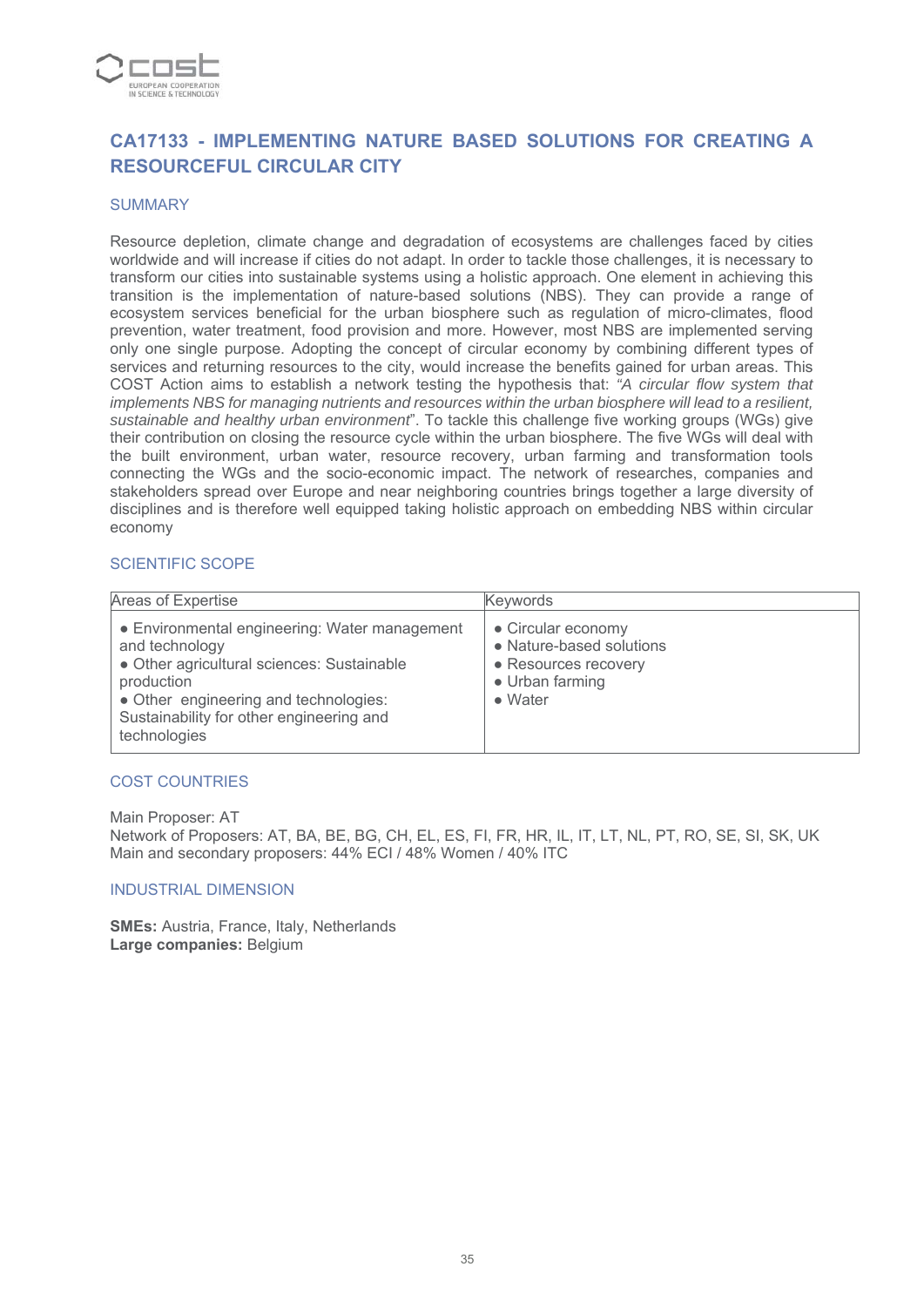

## **CA17134 - OPTICAL SYNERGIES FOR SPATIOTEMPORAL SENSING OF SCALABLE ECOPHYSIOLOGICAL TRAITS**

#### **SUMMARY**

Vegetated ecosystems largely mediate terrestrial gas and energy exchange at the atmospherebiosphere-pedosphere interface. The spatial and temporal acquisition of information on vegetation status, health and photosynthetic functioning is fundamental to model the dynamic response of vegetation to changing environmental conditions, necessary for climate change and food security studies. Satellite or airborne Earth Observation (EO) provides the opportunity to collect spatially continuous information of vegetation reflectance globally and at ecologically relevant scales. Optical EO is now advancing towards measuring a signal that is emitted by vegetation (sun-induced chlorophyll fluorescence: SIF). By flying in tandem with Sentinel-3 (S3), ESA's forthcoming FLEX mission will observe SIF, which can, in combination with reflectance, provide an indicator of actual photosynthetic activity. The FLEX-S3 multi-sensor concept exemplifies the synergistic use of multi-source data to capture scalable ecophysiological traits. This, in combination with other Copernicus missions will allow novel data analytical techniques to be realised. Then, by combining these data with proximal sensing from drones and flux towers it becomes possible to address critical open spatiotemporal scaling questions. The synergistic use, processing and interpretation of data from multiple optical instruments at multiple scales have matured to a stage where harmonization across Europe is now possible. This will be achieved by forming the network proposed in this Action and bringing together the Sentinel-2, S3 and FLEX passive EO communities. This Action will therefore develop and further the capabilities for the interpretation of multi-sensor and multi-scale optical measurements and develop common protocols for community use.

#### SCIENTIFIC SCOPE

| Areas of Expertise                                                                    | Keywords                                                                                                                                     |
|---------------------------------------------------------------------------------------|----------------------------------------------------------------------------------------------------------------------------------------------|
| • Earth and related Environmental sciences:<br>Terrestrial ecology, land cover change | • Ecophysiology<br>• Copernicus and ESA Explorer optical and thermal<br>missions<br>• Optical measurements<br>• Scaling<br>$\bullet$ Synergy |

#### COST COUNTRIES

Main Proposer: LU Network of Proposers: AT, BE, BG, CH, CY, CZ, DE, DK, EE, EL, ES, FI, FR, HR, IE, IL, IT, LU, LV, NL, PL, PT, RO, SE, TR, UK Main and secondary proposers: 46% ECI / 40% Women / 42% ITC

#### INTERNATIONAL COOPERATION

**Near Neighbour Country:** Ukraine **International Partner Country (IPC):** Australia, Canada, Japan, United States **International Organisations (IO):** Luxembourg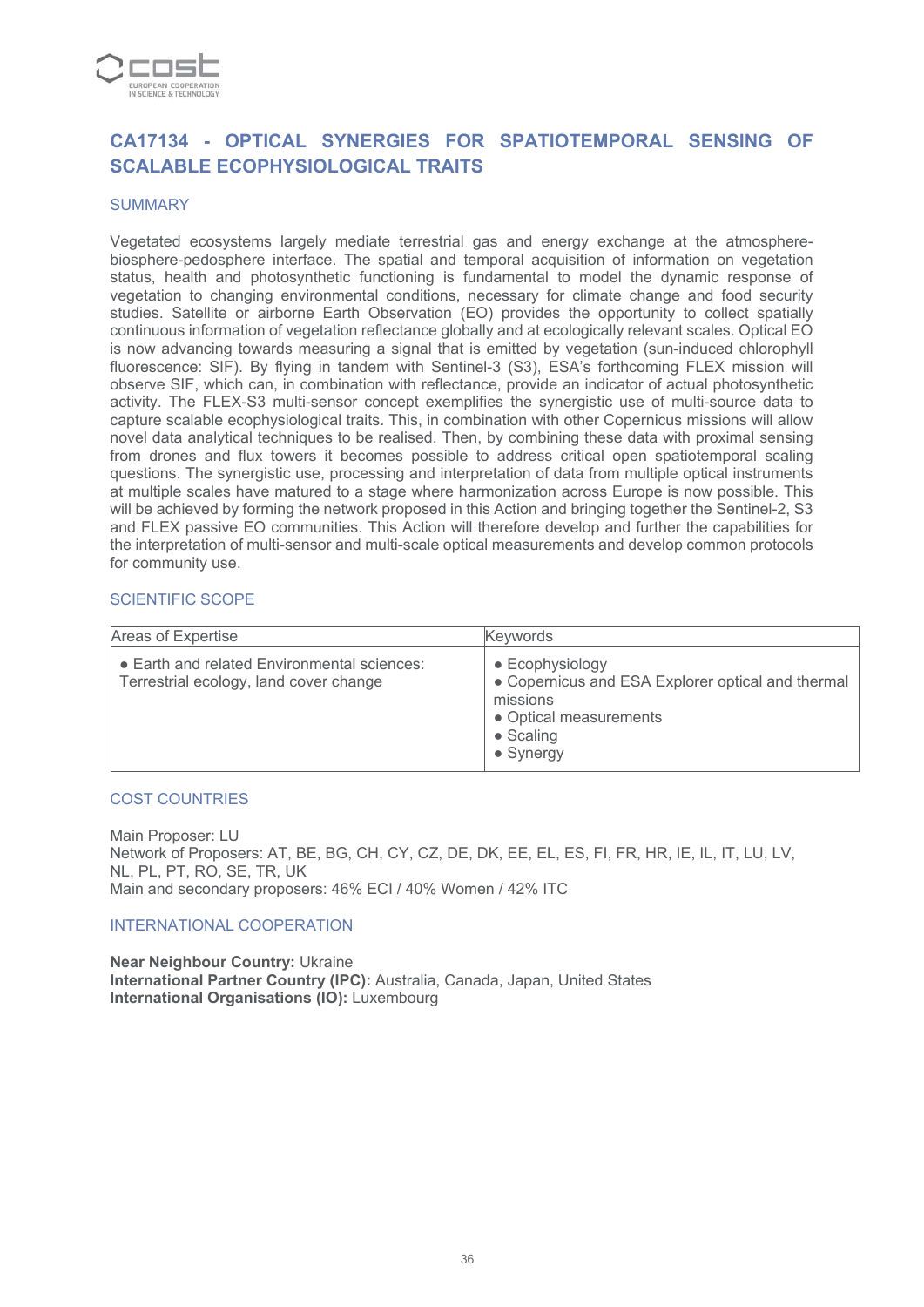

## **CA17135 - CONSTITUTION-MAKING AND DELIBERATIVE DEMOCRACY**

#### SUMMARY

In Europe and across the world, several countries are turning to deliberative democracy to reform their constitutions, and in many others this question is high on the political agenda. Such transformation also shuffles quite radically the role of the citizenry regarding constitutional changes. Traditionally such changes are the sole responsibility of elected officials, in collaboration with experts. With the deliberative turn, many more actors may be involved in the designing of constitutions: citizens both individually and collectively in the forms of informal associations, social movements, civil society organisations, participatory consultants and research teams. The Main Aim of the Action is to bring together all these actors – who are usually not in contact – to discuss and reflect on this democratic challenge, not only in terms of normative ideals but also and above all on the empirical challenges raised by this complex and multi-faceted democratic transformation. Because the focus of ConstDeb is on constitutions and deliberative democracy, the Action itself as a network is intended to work in a deliberative fashion. This action has three research coordination objectives:

*To gather and organize information about all deliberative democracy experiments related to constitutionlike issues, research and writing about constitutional deliberative democracy, and the actors involved in both;*

*To make this information widely available and widely used;*

*To promote interaction between actors involved in this area, and also interested actors who are not yet involved.*

The primary vehicle to achieve these objectives will be a deliberative portal.

## SCIENTIFIC SCOPE

| Areas of Expertise                                                                                                                                                                                           | <b>Keywords</b>                                                                          |
|--------------------------------------------------------------------------------------------------------------------------------------------------------------------------------------------------------------|------------------------------------------------------------------------------------------|
| • Political Science: Political systems and<br>institutions, governance<br>· Political Science: Democratization, social<br>movements<br>• Law: Legal theory, legal systems, constitutions,<br>comparative law | • Democracy<br>• Deliberation<br>• Constitution<br>$\bullet$ Citizens<br>• Participation |

#### COST COUNTRIES

Main Proposer: BE Network of Proposers: BE, CH, CZ, DE, EE, FI, FR, IE, IS, IT, LU, MK, NL, RO, SK, TR, UK Main and secondary proposers: 47% ECI / 50% Women / 41% ITC

#### INTERNATIONAL COOPERATION

**International Partner Country (IPC):** Australia, Canada, United States

INDUSTRIAL DIMENSION

**SMEs:** Switzerland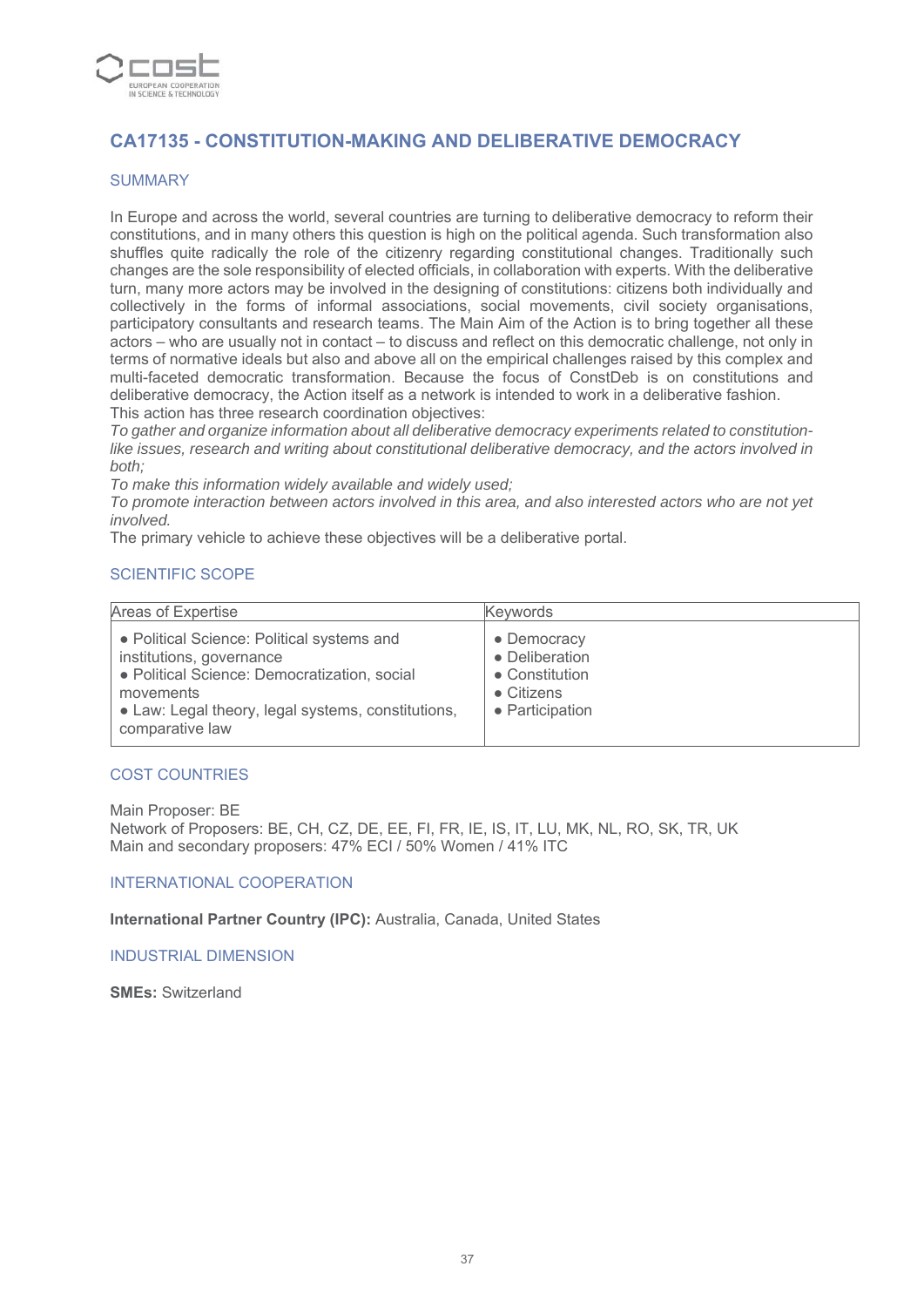

## **CA17136 - INDOOR AIR POLLUTION NETWORK**

#### SUMMARY

In developed countries, we spend 80-90% of our time indoors, where we receive most of our exposure to air pollution. However, regulation for air pollution focuses mainly on outdoors and the indoor environment is much less well characterised. The concentrations of many air pollutants can be higher indoors than out, particularly following activities such as cleaning and cooking. With increasing climate change impacts, related energy efficiency measures are making buildings considerably more airtight. Such measures can increase indoor pollutant concentrations even further. Therefore, to reduce our exposure to air pollution, we must consider both the indoor and outdoor environments and the role of ventilation, in order to mitigate through appropriate building operation, use and design.

INDAIRPOLLNET (INDoor AIR POLLution NETwork) will improve our understanding of the cause of high concentrations of indoor air pollutants. It will assemble experts in laboratory and chamber experiments, modelling studies and measurements of relevance to indoor air quality (IAQ), including outdoor air chemists. Our network includes experts in chemistry, biology, standardisation, particulate matter characterisation, toxicology, exposure assessment, building materials (including those manufactured specifically to improve IAQ such as green materials), building physics and engineering (including ventilation and energy) and building design. This Action aims to significantly advance the field of indoor air pollution science, to highlight future research areas and to bridge the gap between research and business to identify appropriate mitigation strategies that optimise IAQ. The findings will be disseminated to relevant stakeholders such as architects, building engineers and instrument manufacturers.

#### SCIENTIFIC SCOPE

| Areas of Expertise                                                                                                                 | Keywords                                                                                                            |
|------------------------------------------------------------------------------------------------------------------------------------|---------------------------------------------------------------------------------------------------------------------|
| • Earth and related Environmental sciences:<br>Atmospheric chemistry and composition<br>• Environmental engineering: Air pollution | • Indoor Air Pollution<br>• Indoor Air Chemistry<br>• Indoor air measurements and modelling<br>• Indoor Air Quality |

#### COST COUNTRIES

Main Proposer: UK Network of Proposers: AT, BE, CH, DE, ES, FI, FR, HU, LT, MT, NO, PL, SE, SI, UK Main and secondary proposers: 25% ECI / 25% Women / 33% ITC

#### INTERNATIONAL COOPERATION

**Near Neighbour Country:** Jordan **International Partner Country (IPC):** United States

#### INDUSTRIAL DIMENSION

**SMEs:** Austria, France, Spain, Sweden, United Kingdom **Large companies:** Belgium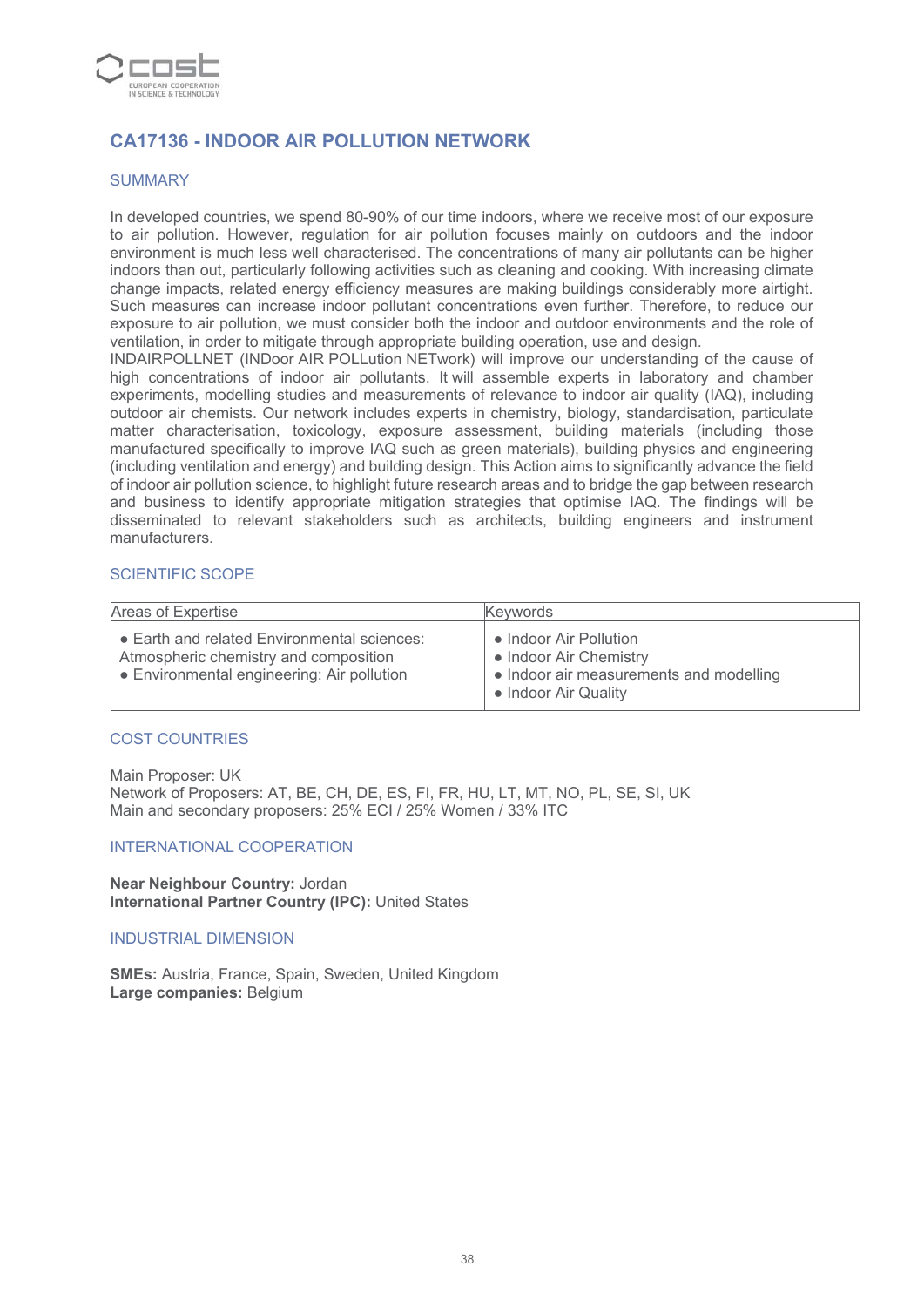

## **CA17137 - A NETWORK FOR GRAVITATIONAL WAVES, GEOPHYSICS AND MACHINE LEARNING**

#### **SUMMARY**

The breakthrough discovery of gravitational waves on September 14, 2015 was made possible through synergy of techniques drawing from expertise in physics, mathematics, information science and computing. At present, there is a rapidly growing interest in Machine Learning (ML), Deep Learning (DL), classification problems, data mining and visualization and, in general, in the development of new techniques and algorithms for efficiently handling the complex and massive data sets found in what has been coined "Big Data", across a broad range of disciplines, ranging from Social Sciences to Natural Sciences. The rapid increase in computing power at our disposal and the development of innovative techniques for the rapid analysis of data will be vital to the exciting new field of Gravitational Wave (GW) Astronomy, on specific topics such as control and feedback systems for next-generation detectors, noise removal, data analysis and data-conditioning tools.The discovery of GW signals from colliding binary black holes (BBH) and the likely existence of a newly observable population of massive, stellar-origin black holes, has made the analysis of low-frequency GW data a crucial mission of GW science. The low-frequency performance of Earth-based GW detectors is largely influenced by the capability of handling ambient seismic noise suppression. This Cost Action aims at creating a broad network of scientists from four different areas of expertise, namely GW physics, Geophysics, Computing Science and Robotics, with a common goal of tackling challenges in data analysis and noise characterization for GW detectors.

#### SCIENTIFIC SCOPE

| Areas of Expertise                           | <b>Keywords</b>       |
|----------------------------------------------|-----------------------|
| • Physical Sciences: Gravitational astronomy | • Gravitational Waves |
| • Computer and Information Sciences: Machine | • Geophysics          |
| learning algorithms                          | • Machine Learning    |
| • Earth and related Environmental sciences:  | $\bullet$ Robotics    |
| Physics of earth's interior, seismology      | • Noise removal       |

#### COST COUNTRIES

Main Proposer: IT Network of Proposers: ES, HU, IT, NL, PL, PT, UK Main and secondary proposers: 41% ECI / 19% Women / 43% ITC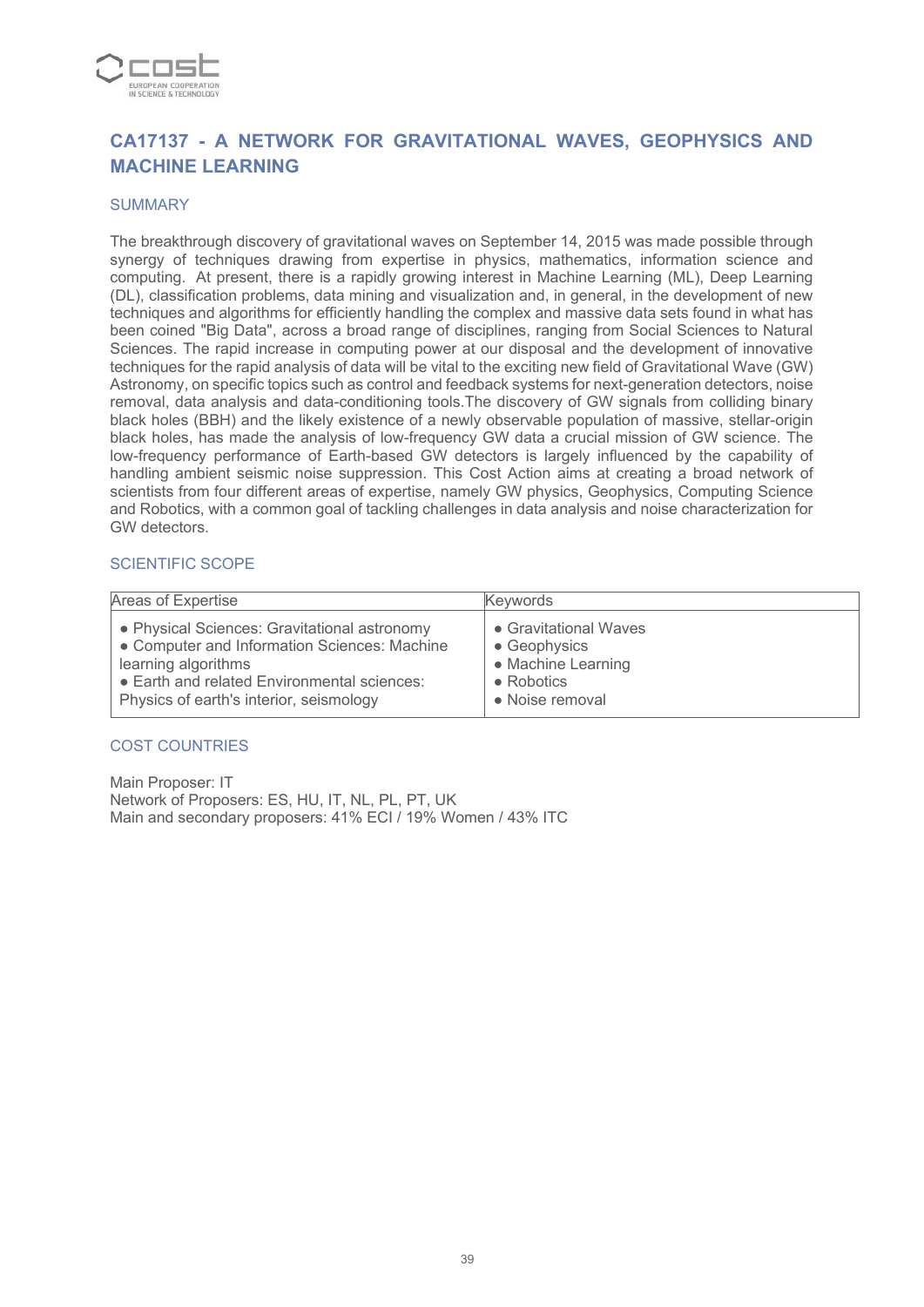

## **CA17138 - INTEGRATED EUROPEAN NETWORK ON CHRONIC GRAFT VERSUS HOST DISEASE**

#### **SUMMARY**

Chronic GvHD (cGvHD) is a multi-organ allo and auto immune disorder and a major cause of nonrelapse morbidity and mortality following allogeneic haematopoietic stem cell transplantation. It occurs in an estimated 50% of patients per year worldwide and causes a plethora of co-morbidities. There is a lack of coordination at the European research level into cGVHD diagnosis and therapy and this impacts on patient care, due to a non-uniform treatment approach across transplant centres. This COST Action will serve as a platform for industry, clinical teams and researchers from numerous disciplines, including bioinformatics, immunology, epidemiology, genetics and cell biology, to enable the dissemination of integrated clinical and laboratory information via established and improved databases. The COST Action will promote novel research as well as more uniform treatment of the disease. Innovation will be accelerated by coordination, networking and introduction of new technologies and therapies for the benefit of patients by being able to more accurately predict and treat the disease and its co-morbidities. Early career investigators (ECI's) will learn how genomics, proteomics and immunology interact to provide a more personalised medicine approach to treat disease and improve patient outcomes. By studying large-scale populations and coming together as a network, we will further understand the pathogenesis of cGvHD, its subsets and associated comorbidities and develop a coordinated approach to therapy. Workshops on innovative multidisciplinary research will include, genetics, epigenetics, (DNA methylation, microRNAs free and in exosomes) proteomics, lipidomics, the role of the microbiome, and novel stem cell therapies.

#### SCIENTIFIC SCOPE

| Areas of Expertise                                                      | Kevwords                                                                                                                                                                               |
|-------------------------------------------------------------------------|----------------------------------------------------------------------------------------------------------------------------------------------------------------------------------------|
| • Clinical medicine: Transplantation<br>• Clinical medicine: Hematology | • comorbidity prediction of disease<br>• chronic graft versus host disease<br>• haematopoietic stem cell transplantation<br>· geonomics proteomics immunology<br>• stem cell therapies |

#### COST COUNTRIES

Main Proposer: UK Network of Proposers: AT, BE, BG, CZ, DE, FR, HR, HU, IT, NL, NO, PL, RO, UK Main and secondary proposers: 9% ECI / 56% Women / 43% ITC

#### INTERNATIONAL COOPERATION

**International Partner Country (IPC):** Canada

INDUSTRIAL DIMENSION

**SMEs:** Belgium, Germany, Netherlands, United Kingdom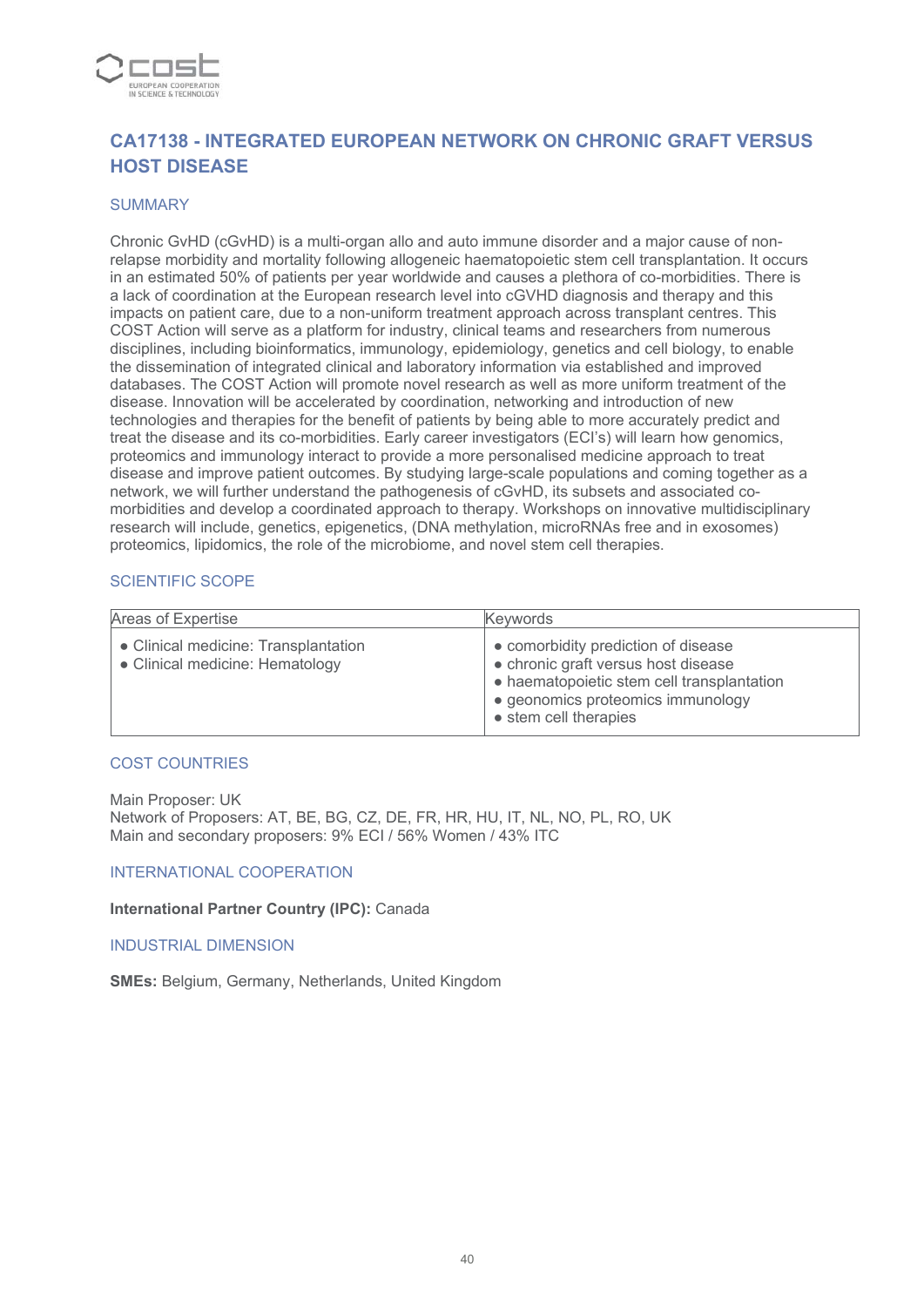

## **CA17139 - EUROPEAN TOPOLOGY INTERDISCIPLINARY ACTION**

#### SUMMARY

The physical properties of many systems, ranging from naturally occurring biopolymers to artificial materials, often crucially depend on those global features that cannot be ascribed to a particular geometry or arrangement, rather to a more abstract notion: topology. The latter manifests itself in the knotted state of proteins and artificial polymers, the intertwining among DNA rings, or the topologically distinct classes of defect lines that can be found in liquid crystals. A better understanding of the interplay between a system's topological state, its three-dimensional structure, and its overall characteristics paves the way to an improved control of relevant natural molecules or human-made materials, with remarkable impact on fundamental science as well as high-tech applications. These goals, however, can only be achieved through a multidisciplinary effort, involving a wide spectrum of expertise in a concerted manner.

The EUTOPIA COST Action will establish a collaborative platform to approach all those problems, in the study of biological and soft matter, that feature topological characteristics. In doing this, it will create a pan-European, synergistic network of researchers from different fields that will overcome geographical, economical and societal barriers, as well as those naturally surrounding traditional academic communities. The outcomes of the research carried out thanks to the EUTOPIA Action will push forward the boundaries of our current understanding of key systems, and foster the knowledge transfer of scientific findings to industry and, ultimately, to society as a whole.

#### SCIENTIFIC SCOPE

| Areas of Expertise                                                                                                                 | <b>Keywords</b>                                                                                                                                     |
|------------------------------------------------------------------------------------------------------------------------------------|-----------------------------------------------------------------------------------------------------------------------------------------------------|
| • Physical Sciences: Biophysics<br>• Physical Sciences: Soft condensed matter (e.g.<br>liquid crystals)<br>• Mathematics: Topology | • Topology in soft matter<br>• Entanglements in (bio)polymers<br>• DNA and chromatin<br>• Fundamental and computational methods in knot<br>analysis |

#### COST COUNTRIES

Main Proposer: AT Network of Proposers: AT, CH, DE, ES, FR, IT, PL, PT, SI, SK, UK Main and secondary proposers: 29% ECI / 24% Women / 36% ITC

#### INTERNATIONAL COOPERATION

#### **International Organisations (IO):** Switzerland